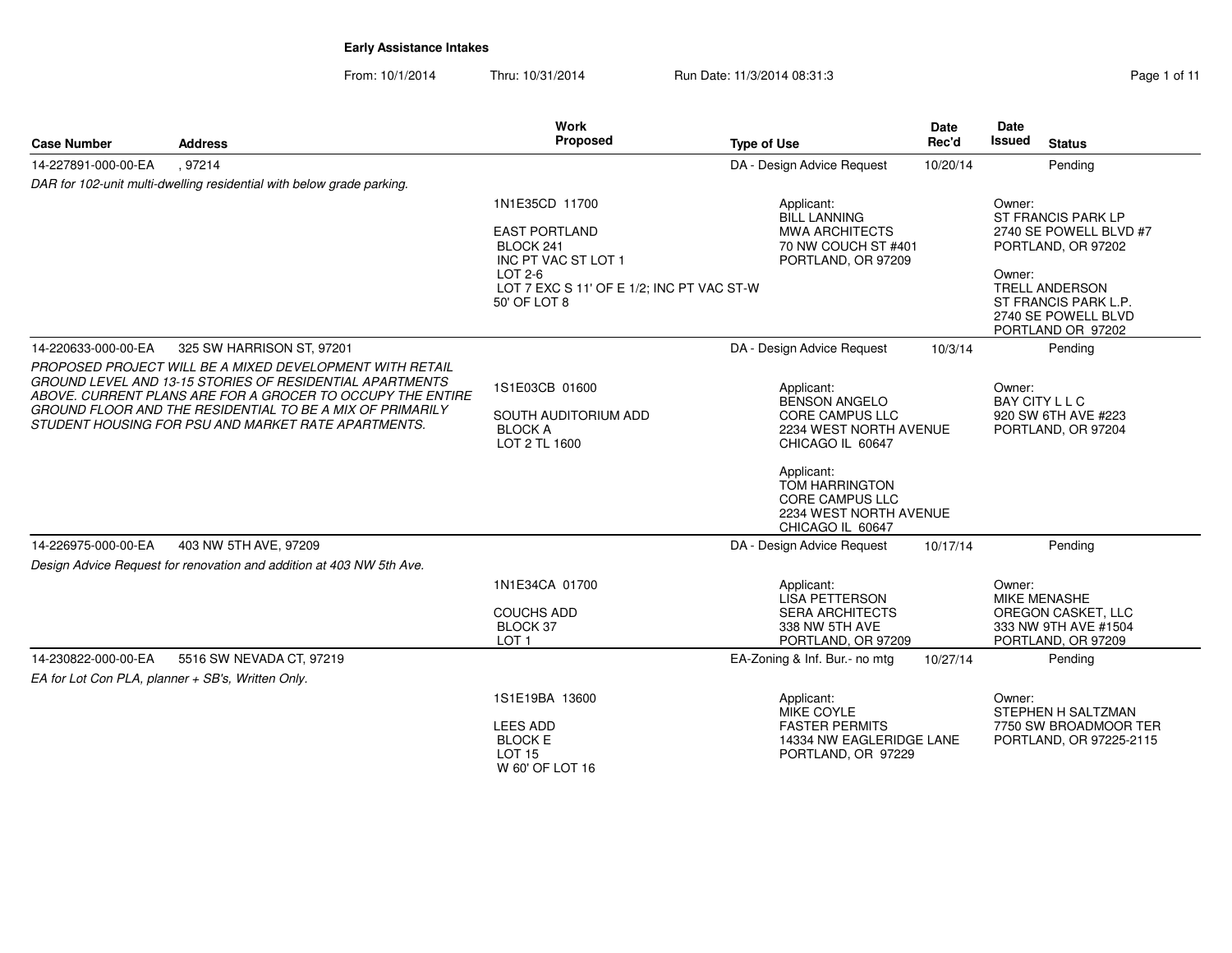| <b>Case Number</b>                                                                                                        | <b>Address</b>                                                                                                                                                                                                                                                                                                                           | <b>Work</b><br>Proposed                                                                                            | <b>Type of Use</b>                                                                                                                                                                                                                                                         | Date<br>Rec'd | <b>Date</b><br>Issued<br><b>Status</b>                                                                                                                                |
|---------------------------------------------------------------------------------------------------------------------------|------------------------------------------------------------------------------------------------------------------------------------------------------------------------------------------------------------------------------------------------------------------------------------------------------------------------------------------|--------------------------------------------------------------------------------------------------------------------|----------------------------------------------------------------------------------------------------------------------------------------------------------------------------------------------------------------------------------------------------------------------------|---------------|-----------------------------------------------------------------------------------------------------------------------------------------------------------------------|
| 14-220517-000-00-EA                                                                                                       | 1335 NW 20TH AVE, 97209                                                                                                                                                                                                                                                                                                                  |                                                                                                                    | EA-Zoning & Inf. Bur.- w/mtg                                                                                                                                                                                                                                               | 10/2/14       | Pending                                                                                                                                                               |
| Demo of existing building and construction of 5-story 49 unit apartment building<br>utilizing community design standards. |                                                                                                                                                                                                                                                                                                                                          | 1N1E33BA 00600<br><b>COUCHS ADD</b><br>BLOCK 289<br>LOT 1&2                                                        | Applicant:<br>RYAN MIYAHIRA<br>ANKROM MOISON ASSOCIATED<br><b>ARCHITECTS</b><br>6720 SW MACADAM AVE.<br>PORTLAND, OR 97219                                                                                                                                                 |               | Owner:<br><b>SUMMIT INDUSTRIES</b><br>6903 SE RIVERSIDE DR #20<br>VANCOUVER, WA 98664<br>Owner:<br><b>WAREHOUSE LLC</b><br>6903 SE RIVERSIDE DR #20                   |
| 14-220200-000-00-EA                                                                                                       | 2104 NE 13TH AVE, 97212                                                                                                                                                                                                                                                                                                                  |                                                                                                                    | EA-Zoning & Inf. Bur.- w/mtg                                                                                                                                                                                                                                               | 10/1/14       | VANCOUVER, WA 98664<br>Pending                                                                                                                                        |
| partition and questions about future development                                                                          |                                                                                                                                                                                                                                                                                                                                          | 1N1E26CA 10100<br><b>WEST IRVINGTON</b><br>BLOCK 77<br>LOT <sub>11</sub>                                           | Applicant:<br><b>MIKE NUSS</b><br>7455 SW BRIDGEPORT RD #220<br>TIGARD OR 97224                                                                                                                                                                                            |               | Owner:<br>HERBERT F J C KNOTT<br>2303 SW BORLAND RD<br>WEST LINN, OR 97068-9147<br>Owner:<br><b>DIANTHA L KNOTT</b><br>2303 SW BORLAND RD<br>WEST LINN, OR 97068-9147 |
| 14-220013-000-00-EA<br>regarding development potential and site design.                                                   | 2014 NE MULTNOMAH ST, 97232<br>Early assistance for conceptual 6-story building with 2 levels of underground<br>parking with stormwater via drywell or vegetated system. Specific questions                                                                                                                                              | 1N1E35AA 11500<br><b>HOLLADAY PK &amp; 1ST ADD</b><br><b>BLOCK A</b><br><b>LOT 22</b>                              | EA-Zoning & Inf. Bur.- w/mtg<br>Applicant:<br><b>MATTHEW SUGARBAKER</b><br>THA ARCHITECTURE INC<br>733 SW OAK ST SUITE 100<br>PORTLAND OR 97205                                                                                                                            | 10/1/14       | Pending<br>Owner:<br>E JOHN RUMPAKIS<br>2006 NE MULTNOMAH ST<br>PORTLAND, OR 97232-2118                                                                               |
| 14-232268-000-00-EA                                                                                                       | .97201<br>Early Assistance for environmental review for construction of public street in<br>environmental conservation zone. Future development abutting lots proposed as<br>future lot confirmations and development meeting environmental development<br>standards. Future lot confirmation and development not part of this proposal. | 1S1E15CB 04900<br><b>SOUTHPORT</b><br>BLOCK 6<br>LOT 4&5                                                           | EA-Zoning & Inf. Bur.- w/mtg<br>Applicant:<br><b>SIMON LOFTS</b><br>795 NW TORREYVIEW LANE<br>PORTLAND OR 97229                                                                                                                                                            | 10/30/14      | Pending<br>Owner:<br><b>VIEW POINT TERRACE LLC</b><br>115 NE GREENWAY DR<br>GRESHAM, OR 97030                                                                         |
| 14-231979-000-00-EA<br>soil from two former settling ponds                                                                | 7933 NE 21ST AVE, 97211<br>EA meeting for future EN review, applicant proposes to excavate contaminated                                                                                                                                                                                                                                  | 1N1E11D 00500<br>SECTION 11 1N 1E<br>TL 500 5.16 ACRES<br>LAND & IMPS SEE R646260 (R941111083)<br>FOR MACH & EQUIP | EA-Zoning & Inf. Bur.- w/mtg<br>Applicant:<br>SETH OTTO<br>MAUL FOSTER & ALONGI, INC.<br>2001 NW 19th Avenue, Suite 200<br>Portland, OR 97209<br>Applicant:<br><b>MERIDETH D'ANDREA</b><br>MAUL FOSTER & ALONGI, INC.<br>2001 NW 19TH AVE, SUITE 200<br>PORTLAND, OR 97209 | 10/29/14      | Pending<br>Owner:<br>SAPA PROFILES INC<br>AIRPORT OFFICE PARK BLDG #2<br>400 ROUSER<br>MOON TOWNSHIP, PA 15108                                                        |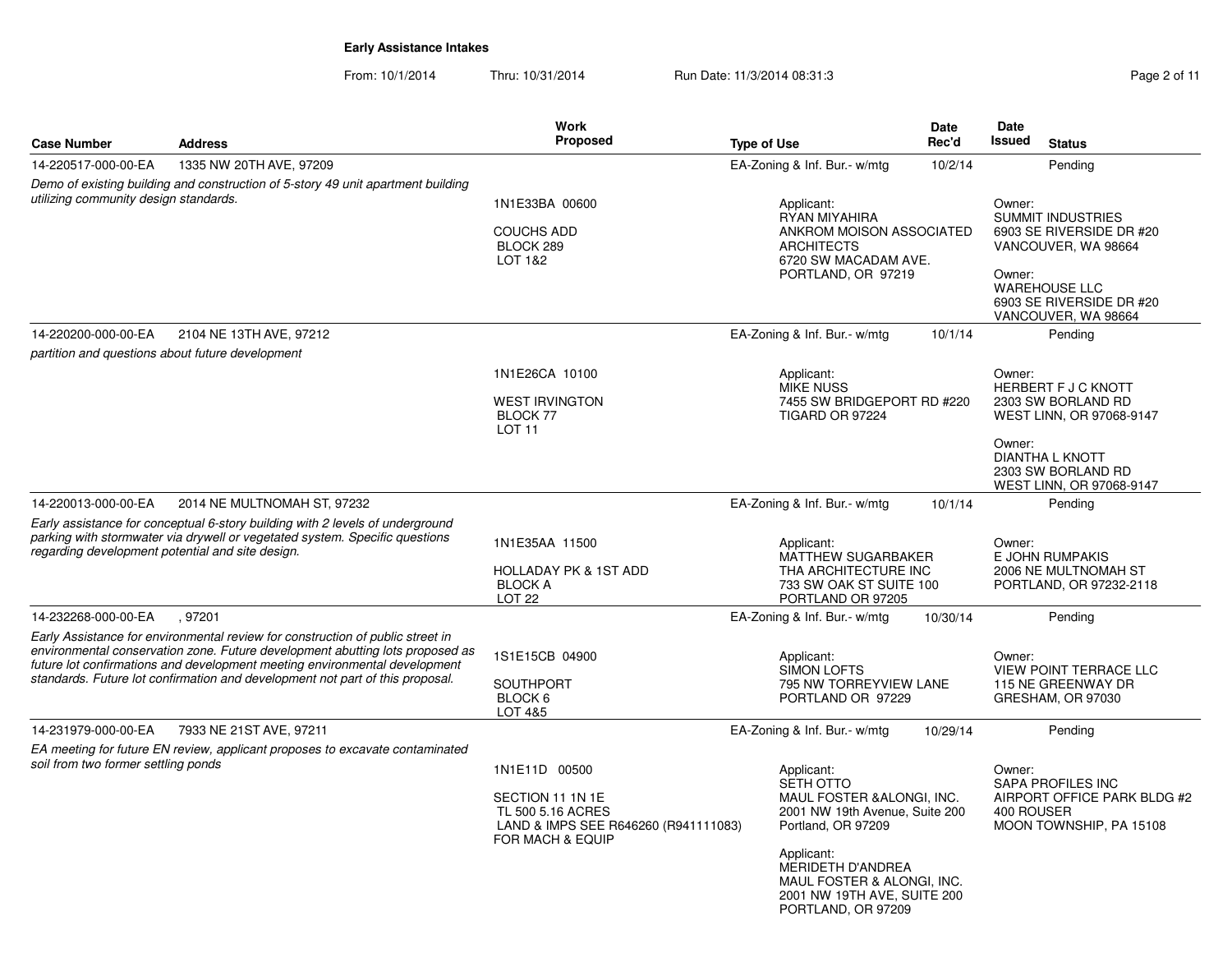| <b>Case Number</b>  | <b>Address</b>                                                                | <b>Work</b><br>Proposed                                                        | <b>Type of Use</b>                                                                                                            | Date<br>Rec'd                                                   | Date<br><b>Issued</b>      | <b>Status</b>                                                     |
|---------------------|-------------------------------------------------------------------------------|--------------------------------------------------------------------------------|-------------------------------------------------------------------------------------------------------------------------------|-----------------------------------------------------------------|----------------------------|-------------------------------------------------------------------|
| 14-230881-000-00-EA | 10033 SE WOODSTOCK BLVD, 97266                                                |                                                                                | EA-Zoning & Inf. Bur.- w/mtg                                                                                                  | 10/27/14                                                        |                            | Pending                                                           |
|                     | EA P&Z SB's with Meeting for proposed building and site improvements for      |                                                                                |                                                                                                                               |                                                                 |                            |                                                                   |
| recycling facility. |                                                                               | 1S2E16DD 06700<br><b>MCKINLEY PK</b><br>BLOCK <sub>8</sub><br>LOT 1-15 TL 6700 | Applicant:<br><b>DOUGLAS DRENNEN</b><br>14206 NE 102ND ST                                                                     | Owner:<br><b>JR MILLER AND ASSOCIATES</b><br>VANCOUVER WA 98682 |                            | SMURFIT-STONE CONTAINER<br>PO BOX 4098<br>NORCROSS, GA 30091      |
|                     |                                                                               |                                                                                |                                                                                                                               |                                                                 | Owner:<br><b>GREG RYAN</b> | ROCKTENN CP, LLC<br>6328 SE 100TH AVE<br>PORTLAND OR 97266        |
| 14-230506-000-00-EA | 1551 SW UPPER HALL ST, 97201                                                  |                                                                                | EA-Zoning & Inf. Bur.- w/mtg                                                                                                  | 10/27/14                                                        |                            | Pending                                                           |
|                     | Early Assistance to discuss proposed new multi-family development (3 attached |                                                                                |                                                                                                                               |                                                                 |                            |                                                                   |
| town house units).  |                                                                               | 1S1E04BD 04500                                                                 | Applicant:<br>PETER GRIMM                                                                                                     |                                                                 | Owner:                     | <b>JAMES R MURRY</b>                                              |
|                     |                                                                               | CARTERS ADD TO P<br>BLOCK 35&36 TL 4500                                        | <b>SCOTT EDWARDS</b><br>ARCHITECTURE, LLP<br>2525 E BURNSIDE ST<br>PORTLAND OR 97214                                          |                                                                 |                            | 1551 SW UPPER HALL ST<br>PORTLAND, OR 97201-2562                  |
| 14-229196-000-00-EA | 1638 NW OVERTON ST, 97209                                                     |                                                                                | EA-Zoning & Inf. Bur.- w/mtg                                                                                                  | 10/22/14                                                        |                            | Pending                                                           |
|                     |                                                                               | 1N1E33AB 00400<br><b>COUCHS ADD</b><br>BLOCK 211<br>E 40' OF LOT 1<br>LOT 3-8  | Applicant:<br><b>DOUG SKIDMORE</b><br>BEEBE SKIDMORE ARCHITECTS<br><b>LLC</b><br>1500 SW 11TH AVE #2004<br>PORTLAND, OR 97201 |                                                                 | Owner:                     | ROSE CITY AWNING CO<br>2728 NW NELA ST<br>PORTLAND, OR 97210-1714 |
| 14-227495-000-00-EA | .97201                                                                        |                                                                                | EA-Zoning & Inf. Bur.- w/mtg                                                                                                  | 10/20/14                                                        |                            | Pending                                                           |
|                     | Development on Lots w/in the Conservation zone.                               |                                                                                |                                                                                                                               |                                                                 |                            |                                                                   |
|                     |                                                                               | 1S1E15CC 00900<br><b>SOUTHPORT</b><br>BLOCK 12<br>LOT <sub>2</sub>             | Applicant:<br><b>LARRY COWLISHAW</b><br>METHOD CONSTRUCTION<br>PO BOX 33822<br>PORTLAND, OR 97292                             |                                                                 | Owner:                     | <b>DENNIS R DAYTON</b><br>1493 LONG ISLAND DR<br>EUGENE, OR 97401 |
|                     |                                                                               |                                                                                |                                                                                                                               |                                                                 | Owner:                     | JOHN D VAN ALLEN<br>11905 NW WEST RD<br>PORTLAND, OR 97229        |
|                     |                                                                               |                                                                                |                                                                                                                               |                                                                 | Owner:<br>632 SE HAIG ST   | MICHELLE SOULE<br>PORTLAND, OR 97202-2745                         |
|                     |                                                                               |                                                                                |                                                                                                                               |                                                                 | Owner:                     | ZHIRAIR ISAYAN<br>6220 SW CAPITOL HWY #7<br>PORTLAND, OR 97239    |
|                     |                                                                               |                                                                                |                                                                                                                               |                                                                 |                            |                                                                   |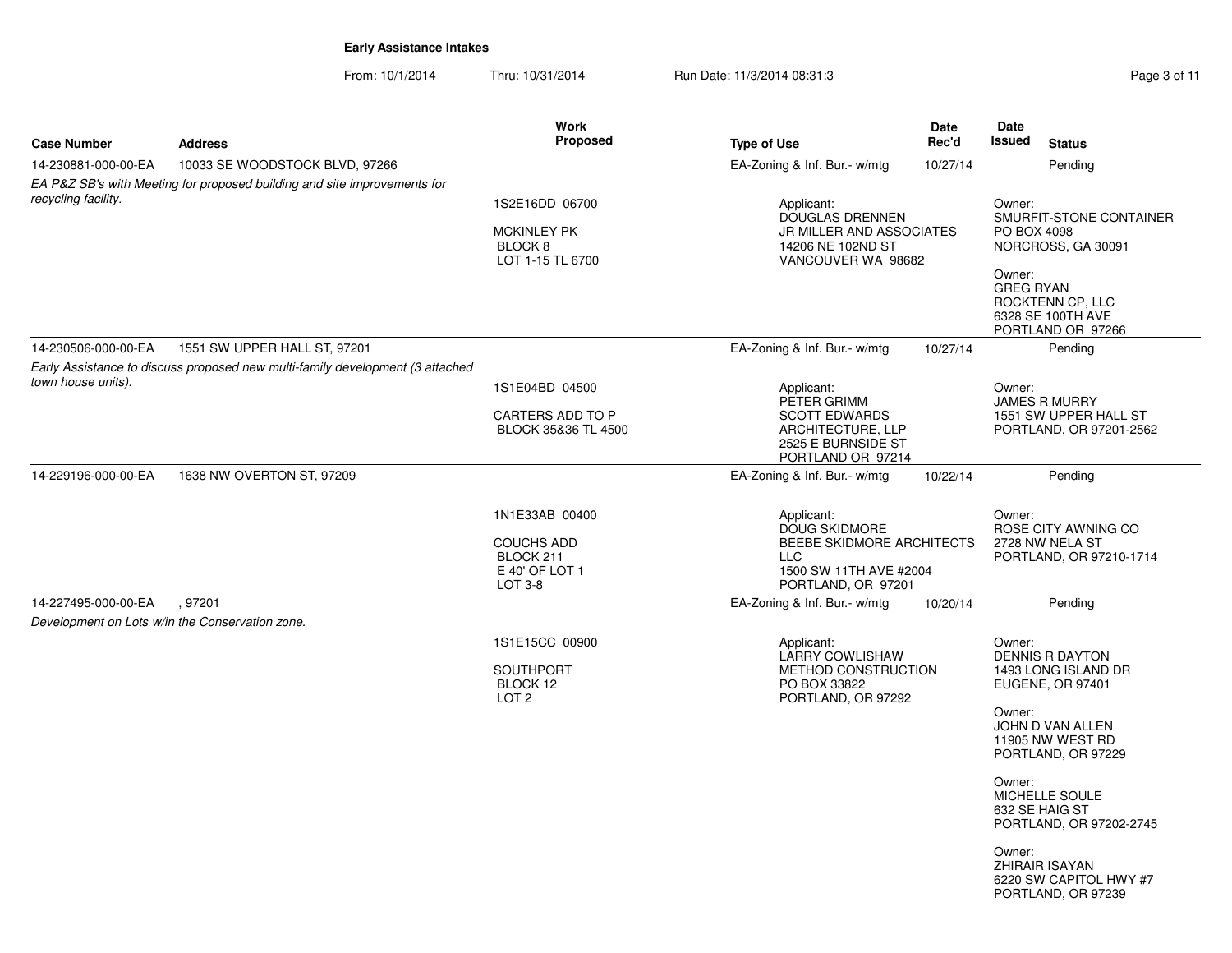From: 10/1/2014Thru: 10/31/2014 Run Date: 11/3/2014 08:31:3<br>
Page 4 of 11

|                                      |                                                                                                                                                                                                                                                                                                                                                                                                                                                                                                            | Work                                                                                                                                         |                                                                                                                  | Date     | Date                                                                                |                                                                                                                           |
|--------------------------------------|------------------------------------------------------------------------------------------------------------------------------------------------------------------------------------------------------------------------------------------------------------------------------------------------------------------------------------------------------------------------------------------------------------------------------------------------------------------------------------------------------------|----------------------------------------------------------------------------------------------------------------------------------------------|------------------------------------------------------------------------------------------------------------------|----------|-------------------------------------------------------------------------------------|---------------------------------------------------------------------------------------------------------------------------|
| <b>Case Number</b>                   | <b>Address</b>                                                                                                                                                                                                                                                                                                                                                                                                                                                                                             | <b>Proposed</b>                                                                                                                              | <b>Type of Use</b>                                                                                               | Rec'd    | <b>Issued</b>                                                                       | <b>Status</b>                                                                                                             |
| 14-227465-000-00-EA                  |                                                                                                                                                                                                                                                                                                                                                                                                                                                                                                            |                                                                                                                                              | EA-Zoning & Inf. Bur.- w/mtg                                                                                     | 10/20/14 |                                                                                     | Pending                                                                                                                   |
|                                      | New 9500 sf dialysis clinic with a 1500 sf stormwater planter.                                                                                                                                                                                                                                                                                                                                                                                                                                             |                                                                                                                                              |                                                                                                                  |          |                                                                                     |                                                                                                                           |
|                                      |                                                                                                                                                                                                                                                                                                                                                                                                                                                                                                            | 1N1E14BB 21900<br><b>EL TOVAR</b><br>BLOCK 13<br>LOT 1-3 TL 21900                                                                            | Applicant:<br><b>CHRIS SPURGIN</b><br><b>STACK ARCHITECTURE</b><br>32 NE 7th Ave<br>Portland, OR 97232           |          | Owner:                                                                              | <b>LOMBARD POINTE LLC</b><br>6120 CAUFIELD ST<br>WEST LINN, OR 97068                                                      |
| 14-226892-000-00-EA                  | 2403 SE ANKENY ST, 97214                                                                                                                                                                                                                                                                                                                                                                                                                                                                                   |                                                                                                                                              | EA-Zoning & Inf. Bur.- w/mtg                                                                                     | 10/17/14 |                                                                                     | Pending                                                                                                                   |
|                                      | Demolish existing structure and build 4-story multi family residential building                                                                                                                                                                                                                                                                                                                                                                                                                            |                                                                                                                                              |                                                                                                                  |          |                                                                                     |                                                                                                                           |
|                                      |                                                                                                                                                                                                                                                                                                                                                                                                                                                                                                            | 1N1E36CC 18400<br><b>KEYSTONE ADD</b><br>BLOCK 7<br>S 3' OF LOT 3<br>LOT <sub>4</sub>                                                        | Applicant:<br>MIKE COYLE<br><b>FASTER PERMITS</b><br>14334 NW EAGLERIDGE LANE<br>PORTLAND, OR 97229              |          | Owner:<br>#258                                                                      | <b>BLACKWOOD LOFTS LLC</b><br>PMB 110 5331 SW MACADAM AVE<br>PORTLAND, OR 97239-3871                                      |
| 14-227112-000-00-EA                  |                                                                                                                                                                                                                                                                                                                                                                                                                                                                                                            |                                                                                                                                              | EA-Zoning & Inf. Bur.- w/mtg                                                                                     | 10/17/14 |                                                                                     | Pending                                                                                                                   |
| early assistance for new boathouse   |                                                                                                                                                                                                                                                                                                                                                                                                                                                                                                            |                                                                                                                                              |                                                                                                                  |          |                                                                                     |                                                                                                                           |
|                                      |                                                                                                                                                                                                                                                                                                                                                                                                                                                                                                            | 1N1E28DB 00100A4<br><b>SHERLOCKS ADD</b><br>BLOCK 37<br><b>LOT TL 100</b><br>IMPS ONLY (DOCK STRUCTURE) SEE<br>R269771 (R766004290) FOR LAND | Applicant:<br><b>JENNIFER WRIGHT</b><br><b>LRS ARCHITECTS</b><br>720 NW Davis St., #300<br>Portland, OR 97209    |          | Owner:<br><b>SAM LASKO</b><br>401 N DIXON ST<br>PORTLAND OR<br>97277-1865<br>Owner: | MULT CO FAC MGMT<br>MLR INVESTMENT LLC<br>931 SW KING AVE<br>PORTLAND, OR 97205-1319                                      |
| 14-224617-000-00-EA                  | 10299 NE ALDERWOOD DR                                                                                                                                                                                                                                                                                                                                                                                                                                                                                      |                                                                                                                                              | EA-Zoning & Inf. Bur.- w/mtg                                                                                     | 10/13/14 |                                                                                     | Pending                                                                                                                   |
| Early Assistance with Zoning Meeting |                                                                                                                                                                                                                                                                                                                                                                                                                                                                                                            |                                                                                                                                              |                                                                                                                  |          |                                                                                     |                                                                                                                           |
|                                      |                                                                                                                                                                                                                                                                                                                                                                                                                                                                                                            | 1N2E15 00103                                                                                                                                 | Applicant:<br>LAUREN GOLDEN JONES<br>CAPSTONE PARTNERS, LLC<br>1015 NE 11TH AVE, SUITE 243<br>PORTLAND, OR 97209 |          | Owner:<br>PO BOX 3529                                                               | PORT OF PORTLAND<br>PORTLAND, OR 97208-3529                                                                               |
| 14-224801-000-00-EA                  | 637 SE HARRISON ST, 97214                                                                                                                                                                                                                                                                                                                                                                                                                                                                                  |                                                                                                                                              | EA-Zoning & Inf. Bur.- w/mtg                                                                                     | 10/13/14 |                                                                                     | Pending                                                                                                                   |
|                                      | THE EXISTING HOUSE IS AN HISTORIC REGISTER PROPERTY AND WILL<br>REMAIN AS-IS. THE USE OF THE HOUSE MAY BE CHANGED TO A HOTEL<br>(RETAIL SALES AND SERVICE) OR OFFICE WITH MINIMAL ALTERATIONS<br>TO THE EXISTING HOUSE. A NEW THREE-STORY BUILDING WILL BE<br>CONSTRUCTED ON THE VACANT PORTION OF THE SITE WITH A<br>FOOTPRINT OF APPROX. 1,000 SF FOR A TOTAL OF 3,000 SF PLUS OF<br>NEW DEVELOPMENT. THE NEW DEVELOPMENT USE IS PROJECTED TO<br><b>BE HOTEL (RETAIL SALES &amp; SERVICE) OR OFFICE.</b> | 1S1E02CB 07300<br><b>STEPHENS ADD</b><br>BLOCK 76<br>E 52' OF LOT 5                                                                          | Applicant:<br><b>SHEM HARDING</b><br>DECA ARCHITECTURE, INC<br>935 SE ALDER<br>PORTLAND OR 97214                 |          | Owner:<br><b>ASHISH GUPTA</b><br>Owner:                                             | 637 SE HARRISON ST<br>PORTLAND, OR 97214-4528<br><b>CESARINE PANDITA</b><br>637 SE HARRISON ST<br>PORTLAND, OR 97214-4528 |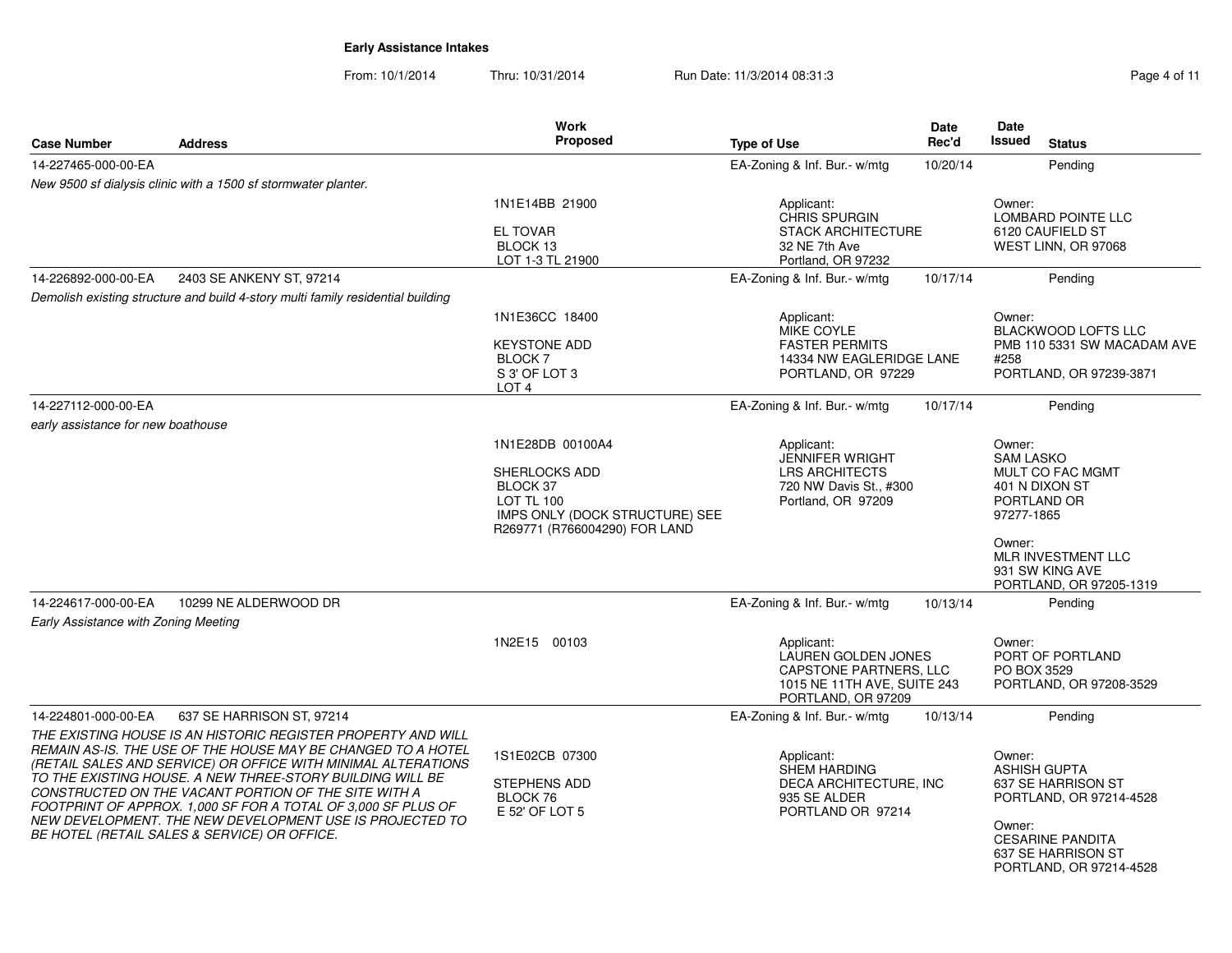From: 10/1/2014Thru: 10/31/2014 Run Date: 11/3/2014 08:31:3 Rege 5 of 11

**Case NumberWork** Proposed **AddressS** Proposed **Date Rec'dDateIssued Type of Use Issued Status** 5 lot land division with Adjustments to lot coverage, height and setback,14-224107-000-00-EA 5711 E BURNSIDE ST, 97213 1N2E31DB 02500SUNSET PK & ADD 2 BLOCK 8 LOT 1&2Applicant: CARRIE STRICKLAND WORKS PARTNERSHIPARCHITECTURE 524 E BURNSIDE ST. SUITE 320PORTLAND OR 97214Owner: TAE HYUNG ROH 1410 NW KEARNEY ST #917 PORTLAND, OR 97209-2769Owner: DAVE WEIL 1410 NW KEARNEY ST #917 PORTLAND, OR 97209-2769Owner: CARRIE STRICKLAND WPA HOLDINGS, LLC 524 E BURNSIDE, #320 PORTLAND, OR 97214EA-Zoning & Inf. Bur.- w/mtg 10/10/14 Pending Possible material upgrades at showroom facades facing SW 21st and Burnside14-223402-000-00-EA 2108 W BURNSIDE ST, 97205 1N1E33CA 14700SECTION 33 1N 1E TL 14700 0.38 ACRESApplicant: LAUREN LOOSVELDT HENNEBERY EDDY ARCHITECTS921 SW WASHINGTON STPORTLAND, OR 97205Owner: WEST 21 LLC 2108 W BURNSIDE ST PORTLAND, OR 97210-3520EA-Zoning Only - w/mtg 10/9/14 Pending New-build development proposal for three-stories of retail with rooftop terrace.Stormwater to be handled in structured treatment on site.14-220211-000-00-EA 2280 NW GLISAN ST, 97210 1N1E33CB 00400KINGS 2ND ADD BLOCK 22 TL 400Applicant: PAUL JEFFREYS ANKROM MOISAN ARCHITECTSINC 6720 SW Macadam, suite 100Portland, OR 97219Owner: ROSEHILL INVEST L L C2001 6TH AVE #2300 SEATTLE, WA 98121-2522Owner: NATALIE KITTNER RESTORATION HARDWARE15 Koch Rd, Suite J Corte Madera, CA 94925EA-Zoning Only - w/mtg 10/2/14 Pending Planning only meeting, proposed renovation and division of single current sportinggood space for two tenants14-231954-000-00-EA 1555 N TOMAHAWK ISLAND DR, 97217 2N1E33 00100SECTION 33 2N 1E TL 100 56.17 ACRES LAND & IMPS SEE R598735 (R951330521)FOR OTHER IMPSApplicant: Jeff Shoemakercardno 5415 SW Westgate Drive, suite 100Portland, OR 97221Owner: JANTZEN DYNAMIC CORPPO BOX 528 COLUMBIA, SC 29202Owner: ALBERT JAMESEDENS 1221 MAIN ST, SUITE 1000COLUMBIA SC 29201EA-Zoning Only - w/mtg 10/29/14Pending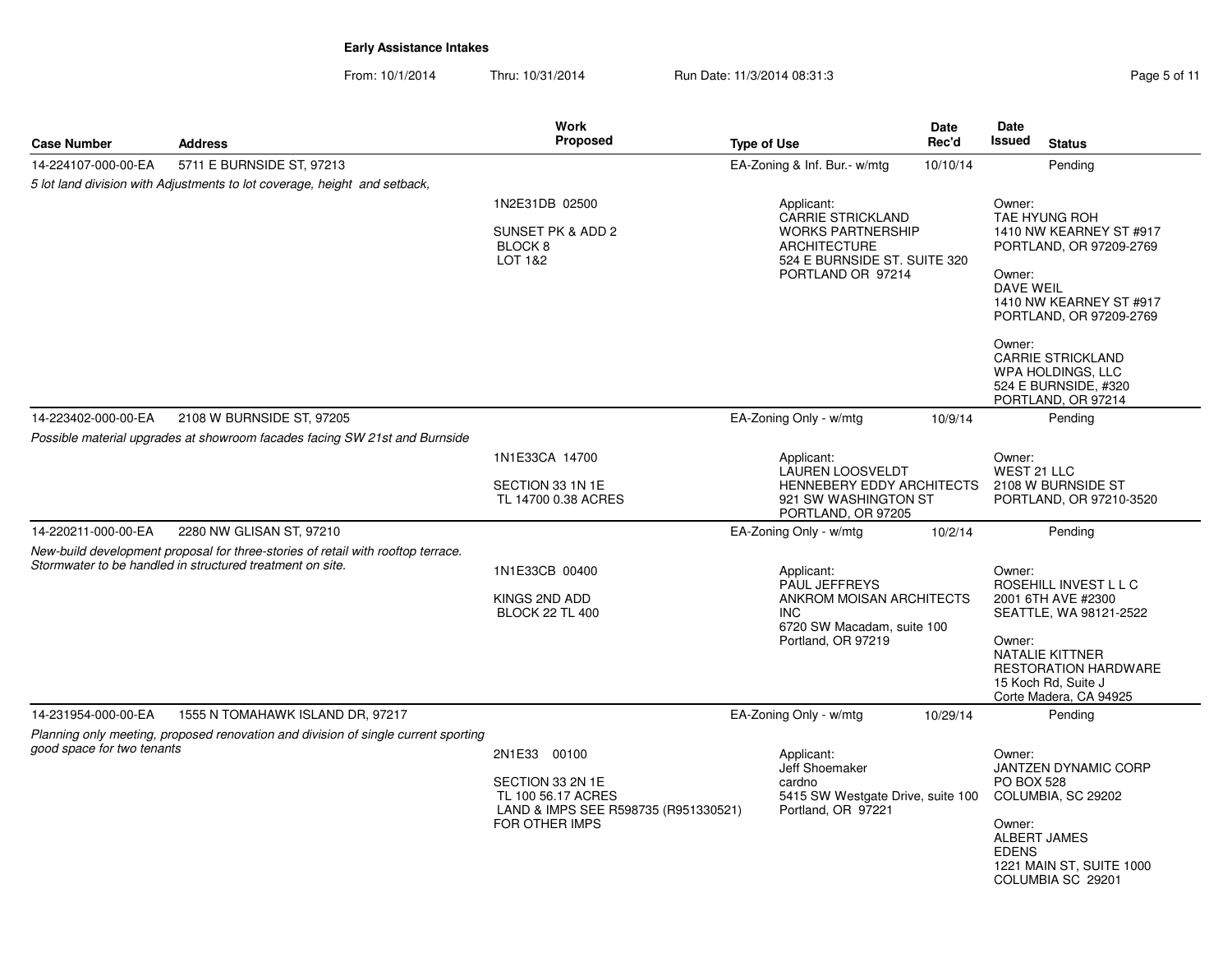|                     |                                                                                                                                                                                                                                                                                                                                                                                                     | Work<br>Proposed                                                                        |                                                                                                                                  | <b>Date</b> | Date<br><b>Issued</b>  |                                                                                                                                                                                 |
|---------------------|-----------------------------------------------------------------------------------------------------------------------------------------------------------------------------------------------------------------------------------------------------------------------------------------------------------------------------------------------------------------------------------------------------|-----------------------------------------------------------------------------------------|----------------------------------------------------------------------------------------------------------------------------------|-------------|------------------------|---------------------------------------------------------------------------------------------------------------------------------------------------------------------------------|
| <b>Case Number</b>  | <b>Address</b>                                                                                                                                                                                                                                                                                                                                                                                      |                                                                                         | <b>Type of Use</b>                                                                                                               | Rec'd       |                        | <b>Status</b>                                                                                                                                                                   |
| 14-229105-000-00-EA | 111 SW FRONT AVE, 97204                                                                                                                                                                                                                                                                                                                                                                             |                                                                                         | EA-Zoning Only - w/mtg                                                                                                           | 10/22/14    |                        | Pending                                                                                                                                                                         |
|                     | Early Assistance to discuss project to include interior renovation of the existing<br>Smiths Block building & small addition for new restaurant/cafe.                                                                                                                                                                                                                                               | 1N1E34DC 01600                                                                          | Applicant:<br><b>SARA RUZOMBERKA</b><br>SCOTTIEDWARDS ARCHITECTURI 2455 NW 133RD PL<br>2525 E BURNSIDE<br>PORTLAND, OR 97214     |             |                        | SMITH BLOCK ENTERPRISES LLC<br>PORTLAND, OR 97229-4559                                                                                                                          |
| 14-220216-000-00-EA | 2280 NW GLISAN ST, 97210                                                                                                                                                                                                                                                                                                                                                                            |                                                                                         | PC - PreApplication Conference                                                                                                   | 10/1/14     |                        | Pending                                                                                                                                                                         |
|                     |                                                                                                                                                                                                                                                                                                                                                                                                     | 1N1E33CB 00400<br>KINGS 2ND ADD<br><b>BLOCK 22 TL 400</b>                               | Applicant:<br><b>PAUL JEFFREYS</b><br>ANKROM MOISAN ARCHITECTS<br><b>INC</b><br>6720 SW Macadam, suite 100<br>Portland, OR 97219 |             | Owner:<br>Owner:       | ROSEHILL INVEST L L C<br>2001 6TH AVE #2300<br>SEATTLE, WA 98121-2522<br><b>NATALIE KITTNER</b><br><b>RESTORATION HARDWARE</b><br>15 Koch Rd, Suite J<br>Corte Madera, CA 94925 |
| 14-231712-000-00-EA | 2305 SW WATER AVE, 97201                                                                                                                                                                                                                                                                                                                                                                            |                                                                                         | PC - PreApplication Conference                                                                                                   | 10/29/14    |                        | Pending                                                                                                                                                                         |
| 12-195820-EA.       | Pre-Application Conference for a Type III Design Review for expansion to The<br>International School. Project includes building a new two to three-story, approx.<br>14,000 sq. ft. classroom building, Project is generally consistent with                                                                                                                                                        | 1S1E03CD 01300<br><b>CARUTHERS ADD</b><br><b>BLOCK G</b><br>LOT 1&2<br>LOT 3&4 EXC W 3' | Applicant:<br>SETH MORAN<br><b>MAHLUM</b><br>1231 NW Hoyt St Suite 102<br>Portland, OR 97209                                     |             | Owner:<br>Owner:       | ROBERT WOODS<br>THE INTERNATIONAL SCHOOL<br>025 SW SHERMAN ST<br>PORTLAND OR 97201<br>THE INTERNATIONAL SCHOOL<br>025 SW SHERMAN ST<br>PORTLAND, OR 97201-5120                  |
| 14-220528-000-00-EA | 4804 SE 118TH AVE, 97266                                                                                                                                                                                                                                                                                                                                                                            |                                                                                         | PC - PreApplication Conference                                                                                                   | 10/2/14     |                        | Pending                                                                                                                                                                         |
|                     | Pre-application conference for proposed 9-lot subdiision with street with pervious<br>pavers proposed. Stormwater proposed via infiltration planters                                                                                                                                                                                                                                                | 1S2E15AA 05700<br>SECTION 15 1S 2E<br>TL 5700 0.69 ACRES                                | Applicant:<br><b>LENA RAMOS</b><br><b>SUNSTONE HOMES</b><br>4835 COMMERCIAL ST. SE<br>SALEM, OR 97302                            |             | Owner:                 | CHUN XIA KWONG<br>4835 COMMERCIAL ST SE<br>SALEM, OR 97302-1905                                                                                                                 |
| 14-225783-000-00-EA | 14811 E BURNSIDE ST, 97230                                                                                                                                                                                                                                                                                                                                                                          |                                                                                         | PC - PreApplication Conference 10/15/14                                                                                          |             |                        | Pending                                                                                                                                                                         |
|                     | Pre-application Conference to discuss a Type III Comprehensive Plan Map and<br>Zoning Map Amendment from residential (R1) to a commercial zone. Also, a<br>Type II Design Review and Adjustment Review will be discussed to address<br>recent changes to the site.  The applicant is exploring various options to address<br>code violations for work that was done without permits (14-180667 VI). | 1N2E36CA 08601<br>ASCOT AC<br>EXC PT IN ST-INC PT VAC ST EXC N 75'-W<br>120' OF LOT 244 | Applicant:<br>KIM TU<br>16205 SE BROOKLYN ST<br>PORTLAND, OR 97236                                                               |             | Owner:<br>KIM THIEN TU | 1955 SE 182ND AVE<br>PORTLAND, OR 97233                                                                                                                                         |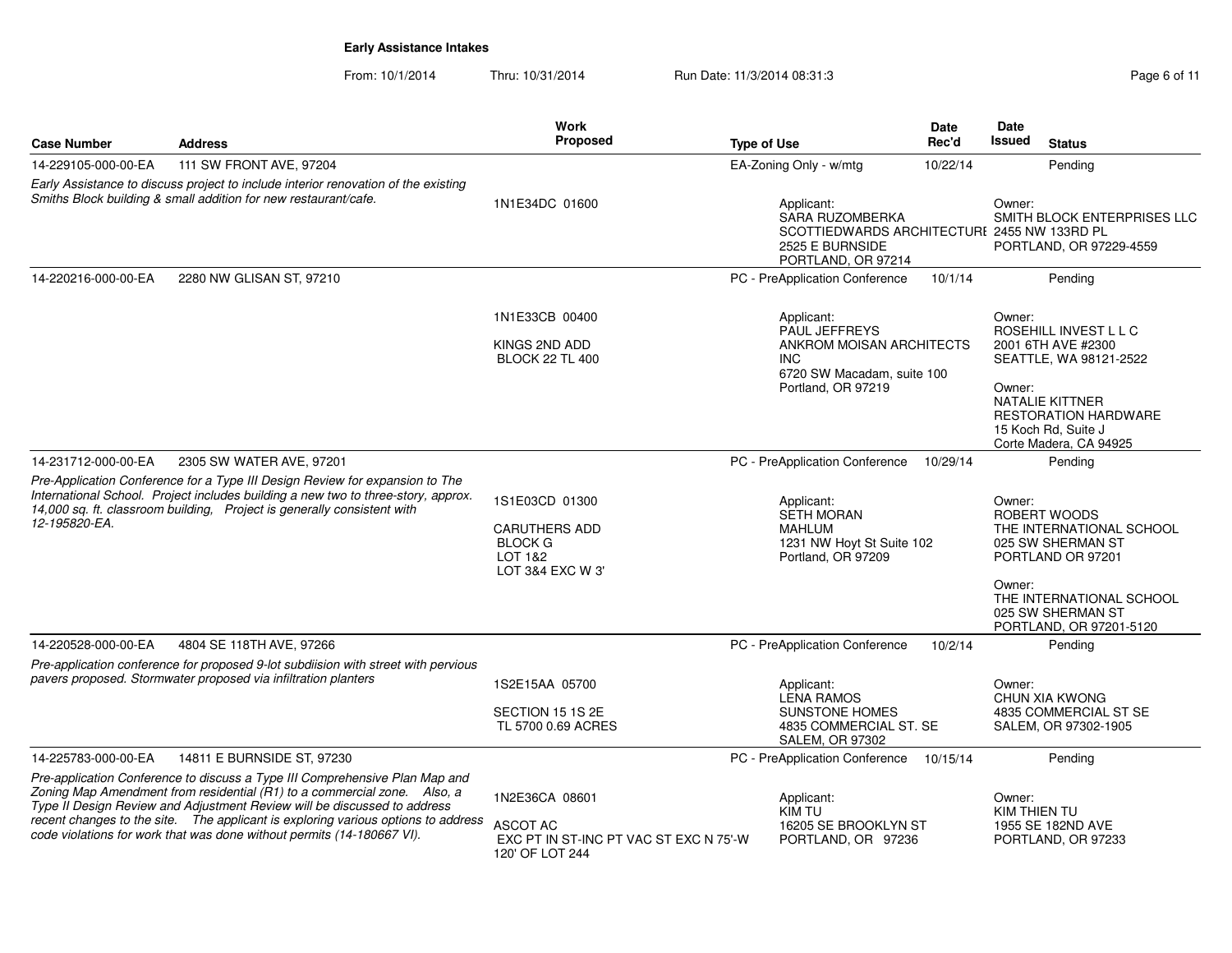From: 10/1/2014Thru: 10/31/2014 Run Date: 11/3/2014 08:31:3

SAN DIEGO CA 92130

| <b>Case Number</b>                                                                                                                                                                                                                                                 | <b>Address</b>                                                                                                                                                                                                                                                                                                                                                                                                                | Work<br>Proposed                                              | <b>Type of Use</b>                                                                                             | <b>Date</b><br>Rec'd | <b>Date</b><br><b>Issued</b>     | <b>Status</b>                                                                                                                                                       |
|--------------------------------------------------------------------------------------------------------------------------------------------------------------------------------------------------------------------------------------------------------------------|-------------------------------------------------------------------------------------------------------------------------------------------------------------------------------------------------------------------------------------------------------------------------------------------------------------------------------------------------------------------------------------------------------------------------------|---------------------------------------------------------------|----------------------------------------------------------------------------------------------------------------|----------------------|----------------------------------|---------------------------------------------------------------------------------------------------------------------------------------------------------------------|
| 14-220510-000-00-EA                                                                                                                                                                                                                                                | 13733 SE FOSTER RD, 97236                                                                                                                                                                                                                                                                                                                                                                                                     |                                                               | PC - PreApplication Conference                                                                                 | 10/2/14              |                                  | Pending                                                                                                                                                             |
| Proposed stormwater via infiltration planters.                                                                                                                                                                                                                     | Pre-application conference for proposed 25-lot subdivision with street and alleys.                                                                                                                                                                                                                                                                                                                                            | 1S2E14DC 01200                                                | Applicant:                                                                                                     |                      | Owner:                           |                                                                                                                                                                     |
|                                                                                                                                                                                                                                                                    |                                                                                                                                                                                                                                                                                                                                                                                                                               |                                                               | <b>LENA RAMOS</b>                                                                                              |                      |                                  | SUNSTONE HOMES INC                                                                                                                                                  |
|                                                                                                                                                                                                                                                                    |                                                                                                                                                                                                                                                                                                                                                                                                                               | <b>LAMARGENT PK NO 2</b><br>LOT 13 TL 1200                    | <b>SUNSTONE HOMES</b><br>4835 COMMERCIAL ST. SE<br><b>SALEM, OR 97302</b>                                      |                      |                                  | 4835 COMMERCIAL ST SE<br>SALEM, OR 97302                                                                                                                            |
| 14-222438-000-00-EA                                                                                                                                                                                                                                                | 325 SW HARRISON ST, 97201                                                                                                                                                                                                                                                                                                                                                                                                     |                                                               | PC - PreApplication Conference                                                                                 | 10/7/14              |                                  | Pending                                                                                                                                                             |
| Pre-Application Conference to discuss Type III Design Review for a proposed<br>13-15 story mixed-use development with a retail grocery store at the ground level<br>and residential units above. Approximately 97 below-grade parking spaces are<br>also proposed. |                                                                                                                                                                                                                                                                                                                                                                                                                               | 1S1E03CB 01600<br>SOUTH AUDITORIUM ADD                        | Applicant:<br><b>BENSON ANGELO</b><br>CORE CAMPUS LLC                                                          |                      | Owner:<br><b>BAY CITY L L C</b>  | 920 SW 6TH AVE #223                                                                                                                                                 |
|                                                                                                                                                                                                                                                                    |                                                                                                                                                                                                                                                                                                                                                                                                                               | <b>BLOCK A</b><br>LOT 2 TL 1600                               | 2234 WEST NORTH AVENUE<br>CHICAGO IL 60647                                                                     |                      |                                  | PORTLAND, OR 97204                                                                                                                                                  |
|                                                                                                                                                                                                                                                                    |                                                                                                                                                                                                                                                                                                                                                                                                                               |                                                               | Applicant:<br><b>TOM HARRINGTON</b><br>CORE CAMPUS LLC<br>2234 WEST NORTH AVENUE<br>CHICAGO IL 60647           |                      |                                  |                                                                                                                                                                     |
| 14-222861-000-00-EA                                                                                                                                                                                                                                                | 1940 N VICTORY BLVD, 97217                                                                                                                                                                                                                                                                                                                                                                                                    |                                                               | PC - PreApplication Conference                                                                                 | 10/8/14              |                                  | Pending                                                                                                                                                             |
|                                                                                                                                                                                                                                                                    | Pre-App. Conference to discuss Type III Conditional Use Master Plan and<br>Environmental Review to replace/update the existing Portland International<br>Raceway Master Plan, The current master plan LUR99-00971) expired in Sept.<br>2013. No specific projects are proposed in the immediate future.                                                                                                                       | 1N1E04 00400<br>SECTION 04 1N 1E<br>TL 400 359.94 ACRES       | Applicant:<br><b>BEN SCHONBERGER</b><br>WINTERBROOK PLANNING<br>310 SW 4TH AVE, STE 1100<br>PORTLAND OR 97204  |                      | Owner:<br><b>PARKS &amp; REC</b> | PORTLAND CITY OF (BUREAU OF<br>1120 SW 5TH AVE #1302<br>PORTLAND, OR 97204-1933                                                                                     |
| 14-230805-000-00-EA                                                                                                                                                                                                                                                | .97232                                                                                                                                                                                                                                                                                                                                                                                                                        |                                                               | PC - PreApplication Conference                                                                                 | 10/27/14             |                                  | Pending                                                                                                                                                             |
|                                                                                                                                                                                                                                                                    | Pre Application Conference to discuss a Type III Design Review and possible<br>Central City Parking Review for a "superblock" development that will include 4<br>residential highrise towers, ranging from 10 to 32 floors in size. Combined, the<br>residential buildings will provide 1,030 units. The project will include 36,000 sq. ft<br>of retail, 800 below-grade parking stalls and a pedestrian-only central plaza. | 1N1E35BC 00200<br><b>HOLLADAYS ADD</b><br>BLOCK 91&102 TL 200 | Applicant:<br><b>CHRIS WAYBURN</b><br><b>GBD ARCHITECTS</b><br>1120 NW COUCH ST SUITE 300<br>PORTLAND OR 97209 |                      | Owner:<br>Owner:                 | AAT LLOYD DISTRICT LLC<br>11455 EL CAMINO REAL #200<br>SAN DIEGO, CA 92130-2047<br><b>JERRY GAMMIERI</b><br>AMERICAN ASSETS TRUST<br>11455 EL CAMINO REAL SUITE 200 |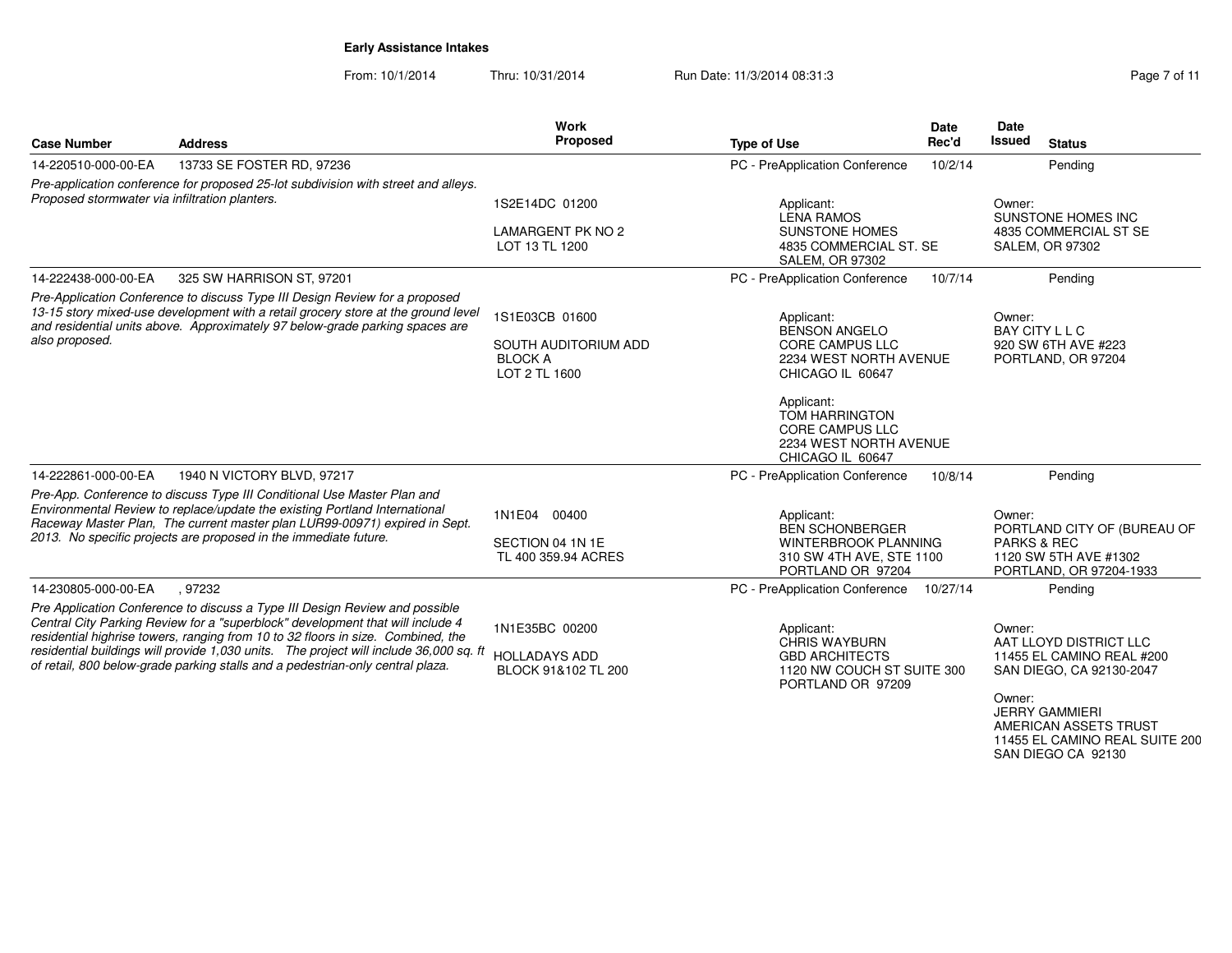From: 10/1/2014Thru: 10/31/2014 Run Date: 11/3/2014 08:31:3

| <b>Case Number</b>                                                                                                                                                                                                                                                                                                                           | <b>Address</b>                                                                                                                                                                                                                                                                                                              | Work<br>Proposed                                                                                                       | <b>Type of Use</b>                                                                                                                                                                                                           | <b>Date</b><br>Rec'd | <b>Date</b><br><b>Issued</b>      | <b>Status</b>                                                                                                                                                        |
|----------------------------------------------------------------------------------------------------------------------------------------------------------------------------------------------------------------------------------------------------------------------------------------------------------------------------------------------|-----------------------------------------------------------------------------------------------------------------------------------------------------------------------------------------------------------------------------------------------------------------------------------------------------------------------------|------------------------------------------------------------------------------------------------------------------------|------------------------------------------------------------------------------------------------------------------------------------------------------------------------------------------------------------------------------|----------------------|-----------------------------------|----------------------------------------------------------------------------------------------------------------------------------------------------------------------|
| 14-219651-000-00-EA                                                                                                                                                                                                                                                                                                                          | 821 NW EVERETT ST, 97209                                                                                                                                                                                                                                                                                                    |                                                                                                                        | PC - PreApplication Conference                                                                                                                                                                                               | 10/1/14              |                                   | Pending                                                                                                                                                              |
| Pre-Application Conference to discuss Type III Design Review for new 8-story<br>hotel, with 232 guestrooms, first floor lobby, lounge, and pool, and 2 levels of<br>above-grade parking, with 114 parking stalls. Eco-roofs would be explored for<br>stormwater management. Existing structures on subject properties will be<br>demolished. |                                                                                                                                                                                                                                                                                                                             | 1N1E34CB 04000                                                                                                         | Applicant:<br><b>BRIAN WATERS</b><br><b>RAYMOND MANAGEMENT</b><br><b>COMPANY</b><br>8333 GREENWAY BLVD, SUITE 204 MIDDLETON, WI 53562<br>MIDDLETON, WI 53562                                                                 |                      | Owner:                            | <b>PEARL DISTRICT LODGING &amp;</b><br>ASSOCIATES LLC<br>8333 GREENWAY BLVD #200                                                                                     |
|                                                                                                                                                                                                                                                                                                                                              |                                                                                                                                                                                                                                                                                                                             |                                                                                                                        | Applicant:<br><b>BARRY PERKEL</b><br><b>RAYMOND MANAGEMENT</b><br><b>COMPANY</b><br>8333 GREENWAY BLVD, SUITE 200<br>MIDDLETON, WI 53562                                                                                     |                      |                                   |                                                                                                                                                                      |
| 14-225350-000-00-EA                                                                                                                                                                                                                                                                                                                          | 510 NW 15TH AVE, 97209                                                                                                                                                                                                                                                                                                      |                                                                                                                        | PC - PreApplication Conference                                                                                                                                                                                               | 10/14/14             |                                   | Pending                                                                                                                                                              |
|                                                                                                                                                                                                                                                                                                                                              | Pre-Application Conference to discuss Type III Design Review for exterior and<br>interior renovation of both exsiting buildings that front NW Hoyt. The renovation<br>includes repairing and painting concrete, replacing windows and doors, enlarging<br>window sizes and creating new main lobby for Office tenant space. | 1N1E33AD 05200<br><b>COUCHS ADD</b><br>BLOCK 99<br>LOT 6&7<br>LAND & IMPS SEE R624028 (R180209221)<br>FOR MACH & EQUIP | Applicant:<br><b>MARA INDRA</b><br><b>HOLST ARCHITECTURE</b><br>110 SE 8TH AVE<br>PORTLAND, OR 97214<br>Applicant:<br><b>ROBERT BRISCOE</b><br><b>MERIWETHER PARTNERS</b><br>1136 NW HOYT ST SUITE 220<br>PORTLAND, OR 97209 |                      | Owner:<br>Owner:                  | <b>ARDANOLA LLC</b><br>510 NW 15TH AVE<br>PORTLAND, OR 97209-2204<br>ROBERT BRISCOE<br><b>MERIWETHER PARTNERS</b><br>1136 NW HOYT ST SUITE 220<br>PORTLAND, OR 97209 |
| 14-231639-000-00-EA                                                                                                                                                                                                                                                                                                                          | 3926 SE 11TH AVE, 97202                                                                                                                                                                                                                                                                                                     |                                                                                                                        | PC - PreApplication Conference                                                                                                                                                                                               | 10/29/14             |                                   | Pending                                                                                                                                                              |
|                                                                                                                                                                                                                                                                                                                                              | Pre-Application Conference to discuss a Type III Conditional Use Review for a<br>proposed new 5,000 sf building (Fellowship Hall) and new parking configuration<br>near the new building for Sacred Heart Church. On residentially-zoned sites,<br>Religious Institutions require Conditional Use approval.                 | 1S1E11CA 17500<br><b>BENEDICTINE HTS</b><br>BLOCK <sub>7</sub><br>LOT 1-5 & 7&9                                        | Applicant:<br><b>KEVIN GODWIN</b><br><b>KMG DESIGNS</b><br>260 NW SUNDOWN WAY<br>PORTLAND, OR 97229                                                                                                                          |                      | Owner:<br><b>CHURCH</b><br>Owner: | SACRED HEART CATHOLIC<br>3910 SE 11TH AVE<br>PORTLAND, OR 97202                                                                                                      |

 PORTLAND OREGON3910 SE 11TH AVE PORTLAND, OR 97202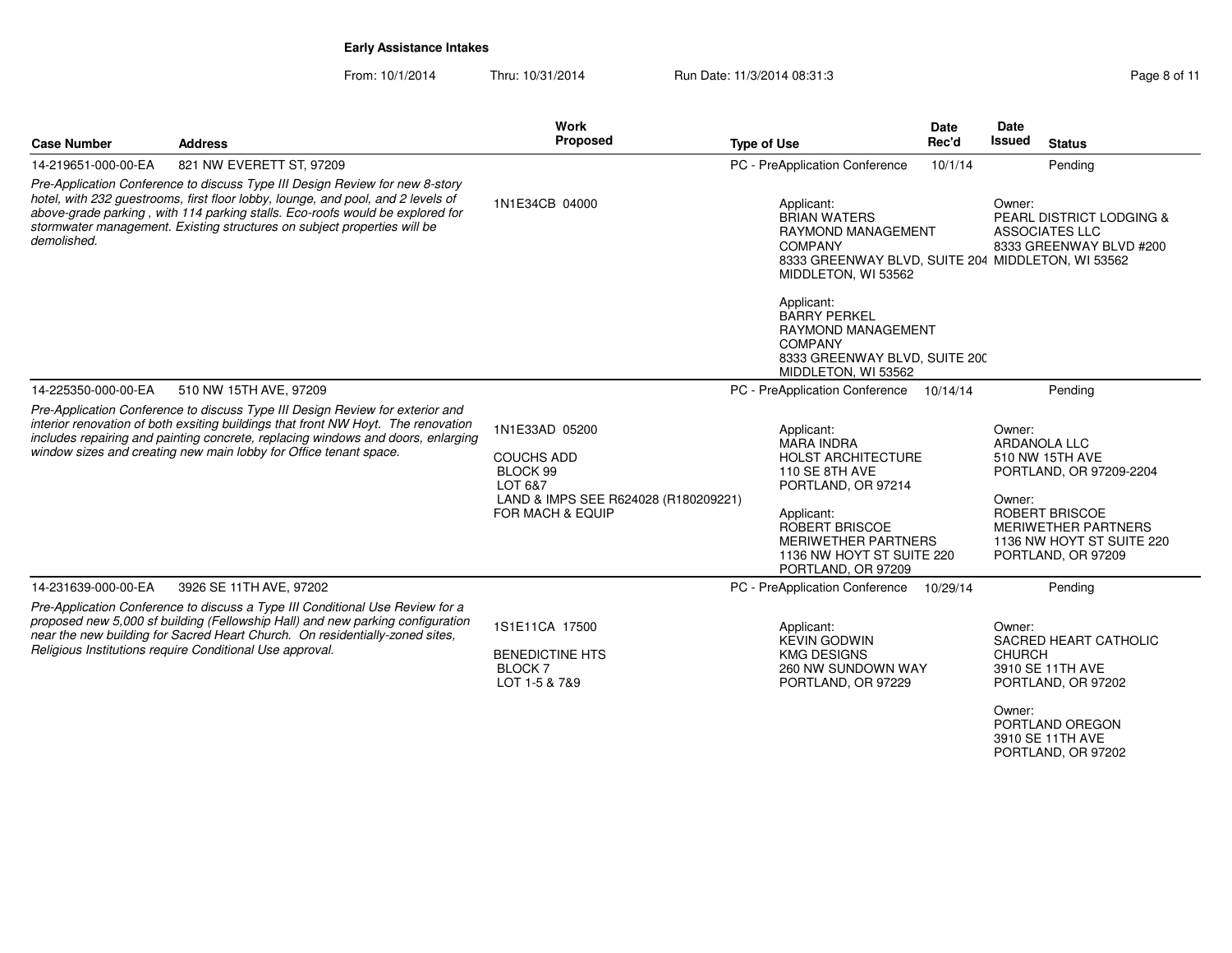From: 10/1/2014Thru: 10/31/2014 Run Date: 11/3/2014 08:31:3<br>
Page 9 of 11

| <b>Case Number</b>                             | <b>Address</b>                                                                                                                                                                                                                                                                                                                                                                                                      | Work<br><b>Proposed</b>                                                                                                                           | <b>Type of Use</b>                                                                                                                                                                                            | Date<br>Rec'd | <b>Date</b><br>Issued<br><b>Status</b>                                                                                                                                                                                                                                    |
|------------------------------------------------|---------------------------------------------------------------------------------------------------------------------------------------------------------------------------------------------------------------------------------------------------------------------------------------------------------------------------------------------------------------------------------------------------------------------|---------------------------------------------------------------------------------------------------------------------------------------------------|---------------------------------------------------------------------------------------------------------------------------------------------------------------------------------------------------------------|---------------|---------------------------------------------------------------------------------------------------------------------------------------------------------------------------------------------------------------------------------------------------------------------------|
| 14-231622-000-00-EA                            | .97209                                                                                                                                                                                                                                                                                                                                                                                                              |                                                                                                                                                   | PC - PreApplication Conference                                                                                                                                                                                | 10/29/14      | Pending                                                                                                                                                                                                                                                                   |
| located within the Alphabet Historic District. | Pre-Application Conference to discuss a Type III Historic Design Review for a<br>new 5-story residential building with 33 dwelling units. The building will include a<br>penthouse and below-grade parking, with approx. 21 parking spaces. The site is                                                                                                                                                             | 1N1E33DB 03500<br><b>COUCHS ADD</b><br>BLOCK 165<br>LOT 1&4                                                                                       | Applicant:<br>KURT SCHULTZ<br><b>SERA DESIGN</b><br>338 NW 5th AVENUE<br>PORTLAND OREGON 97209                                                                                                                |               | Owner:<br>1740 BUILDING LLC<br>1202 NW 17TH AVE<br>PORTLAND, OR 97209-2405<br>Owner:<br>TOM & AMY REEVES<br>2446 MARIPOSN ST<br>SANFRANCISCO CA 94110                                                                                                                     |
| 14-229930-000-00-EA                            | 2245 SW PARK PL - Unit 1B                                                                                                                                                                                                                                                                                                                                                                                           |                                                                                                                                                   | PC - PreApplication Conference                                                                                                                                                                                | 10/24/14      | Pending                                                                                                                                                                                                                                                                   |
| Review is required.                            | Pre-Application Conference to discuss Type III Historic Resource Review for<br>exterior renovations to existing apartment building--Park Place Tower. The work<br>will include renovation of existing cladding, guiradrails and window systems. No<br>changes to the existing stormwater management facilities are proposed.<br>Because the building is located within the Kings Hill Historic District, a Historic | 1N1E33CC 88002<br>PARK PLACE TOWER CONDOMINIUM<br>LOT 1B                                                                                          | Applicant:<br>MONTGOMERY HILL<br>TVA ARCHITECTS INC<br>920 SW 6th Ave, #1500<br>Portland, OR 97204<br>Applicant:<br>KATHLEEN SMITH<br>RDH BUILDING SCIENCES INC.<br>308 SW 1ST AVE #300<br>PORTLAND, OR 97204 |               | Owner:<br>ASSOCIATION OF UNIT OWNERS<br>OF PARK PLACE TOWER CON<br>25 NW 23RD PL #119<br>PORTLAND, OR 97210-5580                                                                                                                                                          |
| 14-229589-000-00-EA                            |                                                                                                                                                                                                                                                                                                                                                                                                                     |                                                                                                                                                   | PC - PreApplication Conference                                                                                                                                                                                | 10/23/14      | Pending                                                                                                                                                                                                                                                                   |
|                                                | Pre-Application Conference to discuss a Type III Design Review and possible<br>Type III Central City Parking Review for a large headquarters hotel project, the<br>Oregon Convention Center Hotel. The hotel will be 15 to 19 stories. This project<br>will include a separate multi-level parking structure, with approx. 385 spaces                                                                               | 1N1E34AA 03800A1<br><b>HOLLADAYS ADD</b><br>BLOCK 49<br>LOT 1&4&5&8 EXC PT IN ST<br>LOT 2&3&6&7<br>BILLBOARD SEE R182157 (R396200960) FOR<br>LAND | Applicant:<br><b>CAROLYN FORSYTH</b><br>ANKROM MOISAN ARCHITECTS<br>PORTLAND OR 97219                                                                                                                         |               | Owner:<br>CLEAR CHANNEL OUTDOOR INC<br>715 NE EVERETT ST<br>6720 SW MACADAM AVE SUITE 10 PORTLAND, OR 97232-2724<br>Owner:<br><b>PDC</b><br>222 NW 5th Avenue<br>Portland, OR 97209<br>Owner:<br><b>STARTERRA LLC</b><br>610 SW ALDER ST #1221<br>PORTLAND, OR 97205-3613 |
| 14-229585-000-00-EA                            |                                                                                                                                                                                                                                                                                                                                                                                                                     |                                                                                                                                                   | PC - PreApplication Conference                                                                                                                                                                                | 10/23/14      | Application                                                                                                                                                                                                                                                               |
|                                                | Oregon Convention Center Hotel & Parking Garage                                                                                                                                                                                                                                                                                                                                                                     |                                                                                                                                                   |                                                                                                                                                                                                               |               |                                                                                                                                                                                                                                                                           |
|                                                |                                                                                                                                                                                                                                                                                                                                                                                                                     |                                                                                                                                                   | Applicant:<br>$\Gamma$ $\cap$ $\cap$ $\Gamma$ $\Gamma$ $\Gamma$                                                                                                                                               |               |                                                                                                                                                                                                                                                                           |

 CAROLYN FORSYTH ANKROM MOISAN ARCHITECTS6720 SW MACADAM AVE SUITE 100 PORTLAND OR 97219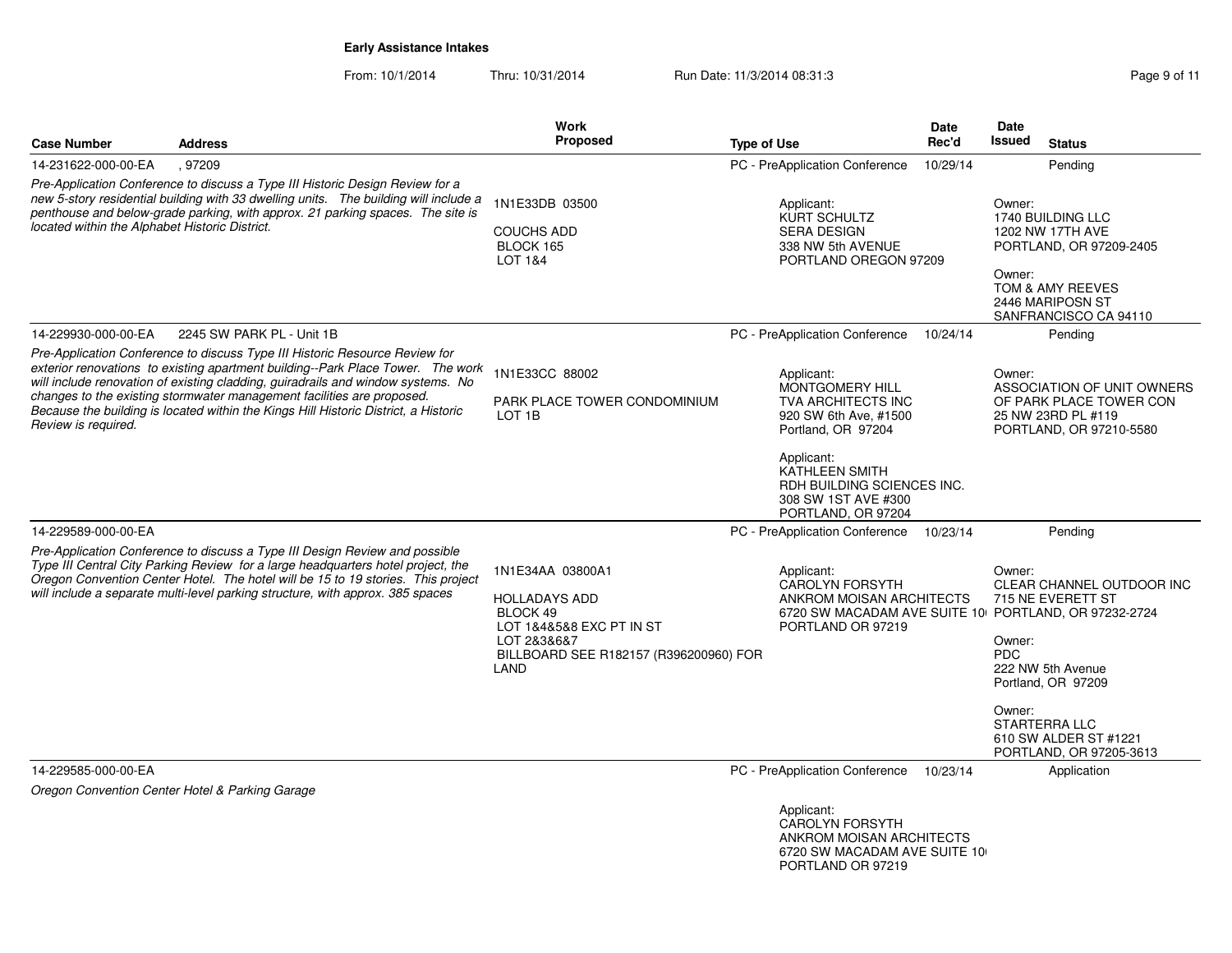| <b>Case Number</b>                                                                                                                                                                                                                                                              | <b>Address</b>                                                                                                                                                                                                                                            | Work<br>Proposed                                                                                                                                     | <b>Type of Use</b>                                                                                                   | <b>Date</b><br>Rec'd | Date<br><b>Issued</b><br><b>Status</b>                                                                                               |
|---------------------------------------------------------------------------------------------------------------------------------------------------------------------------------------------------------------------------------------------------------------------------------|-----------------------------------------------------------------------------------------------------------------------------------------------------------------------------------------------------------------------------------------------------------|------------------------------------------------------------------------------------------------------------------------------------------------------|----------------------------------------------------------------------------------------------------------------------|----------------------|--------------------------------------------------------------------------------------------------------------------------------------|
| 14-228796-000-00-EA                                                                                                                                                                                                                                                             | 818 SE 6TH AVE, 97214                                                                                                                                                                                                                                     |                                                                                                                                                      | PC - PreApplication Conference                                                                                       | 10/22/14             | Pending                                                                                                                              |
| Pre-Application Conference to discuss a Type III Design Review for a new<br>mixed-use building with 220 market rate residential units, ground-floor retail and<br>one level of below-grade parking, with approximately 125 spaces. The building<br>will be 6-stories in height. |                                                                                                                                                                                                                                                           | 1S1E02BB 06200<br><b>EAST PORTLAND</b><br>BLOCK 138<br>LOT 1&8 EXC PT IN ST<br>LOT 2-7                                                               | Applicant:<br>KURT SCHULTZ<br>SERA DESIGN<br>338 NW 5th AVENUE<br>PORTLAND OREGON 97209                              |                      | Owner:<br>OREGON BALLET THEATRE<br>818 SE 6TH AVE<br>PORTLAND, OR 97214-2329                                                         |
| 14-227895-000-00-EA                                                                                                                                                                                                                                                             | , 97214                                                                                                                                                                                                                                                   |                                                                                                                                                      | PC - PreApplication Conference                                                                                       | 10/20/14             | Pending                                                                                                                              |
| loading spaces.                                                                                                                                                                                                                                                                 | Pre-application conference to discuss Type III Design Review for a new 102-unit<br>multi-dwelling residential development with lower-level parking--34 spaces and 2                                                                                       | 1N1E35CD 11700<br><b>EAST PORTLAND</b><br>BLOCK 241<br>INC PT VAC ST LOT 1<br>$LOT 2-6$<br>LOT 7 EXC S 11' OF E 1/2; INC PT VAC ST-W<br>50' OF LOT 8 | Applicant:<br><b>BILL LANNING</b><br><b>MWA ARCHITECTS</b><br>70 NW COUCH ST #401<br>PORTLAND, OR 97209              |                      | Owner:<br>ST FRANCIS PARK LP<br>2740 SE POWELL BLVD #7<br>PORTLAND, OR 97202                                                         |
| 14-230170-000-00-EA                                                                                                                                                                                                                                                             | 7150 N MOHAWK AVE, 97203                                                                                                                                                                                                                                  |                                                                                                                                                      | Public Works Inquiry                                                                                                 | 10/24/14             | Pending                                                                                                                              |
|                                                                                                                                                                                                                                                                                 | Public Works Inquiry - Basic Guidance. Construction of new SFR with new<br>driveway access off Mohawk Ave. Questions on sewer / stormwater<br>management, improvement requirements & dedications.                                                         | 1N1W12AC 02200<br><b>SEVERANCE ADD</b><br><b>BLOCK 4</b><br>LOT <sub>6</sub>                                                                         | Applicant:<br>Ann Romano<br>PO Box 6973<br>Portland, OR 97228                                                        |                      | Owner:<br>COLIN S FREESTONE<br>P O BOX 6973<br>PORTLAND, OR 97228<br>Owner:<br>ANN C FREESTONE<br>P O BOX 6973<br>PORTLAND, OR 97228 |
| 14-225931-000-00-EA                                                                                                                                                                                                                                                             | 6903 SE HAROLD ST, 97206                                                                                                                                                                                                                                  |                                                                                                                                                      | Public Works Inquiry                                                                                                 | 10/15/14             | Completed                                                                                                                            |
| sewer line in SE Howard with easements?                                                                                                                                                                                                                                         | Public Works Inquiry - Basic Guidance. Sewer connection to Lot 11. Existing<br>sewer in 69th stops approximately 30 ' from property line. Can a lateral be tied in<br>to 69th without any sewer line extension and easement, or does it need to tie in to | 1S2E17BD 11300<br><b>NASHVILLE</b><br><b>BLOCK1</b><br>LOT 11&12                                                                                     | Applicant:<br><b>GARY IVES</b><br>14210 SE HARNEY<br>PORTLAND, 97236                                                 |                      | Owner:<br><b>MARY J KERNAN</b><br>5503 SE 69TH AVE<br>PORTLAND, OR 97206-5347                                                        |
| 14-228470-000-00-EA                                                                                                                                                                                                                                                             | 10329 SE LIEBE ST, 97266                                                                                                                                                                                                                                  |                                                                                                                                                      | Public Works Inquiry                                                                                                 | 10/21/14             | Pending                                                                                                                              |
|                                                                                                                                                                                                                                                                                 | Public Works Inquiry - Basic Guidance. Construction of new SFR. Questions on<br>sewer / stormwater management, improvement requirements & dedications.                                                                                                    | 1S2E15BB 09600<br>D & O LITTLE HMS SUB 4<br>LOT 23 TL 9600                                                                                           | Applicant:<br><b>TERRI CARTER</b><br><b>COMMUNITY VISION</b><br>1750 SW SKYLINE BLVD SUITE 102<br>PORTLAND, OR 97221 |                      |                                                                                                                                      |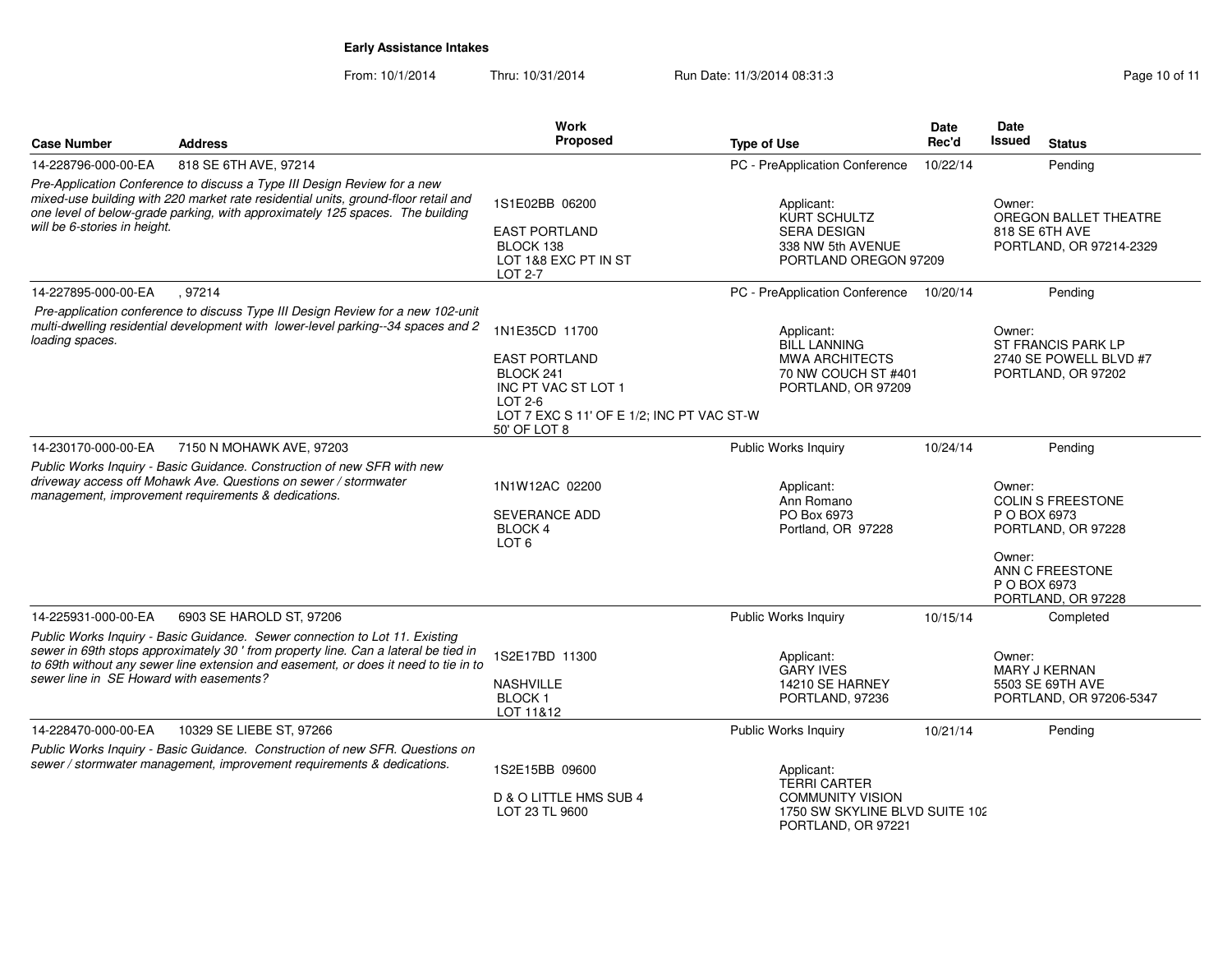From: 10/1/2014Thru: 10/31/2014 Run Date: 11/3/2014 08:31:3

| <b>Case Number</b>                      | <b>Address</b>                                                                                                                                          | Work<br>Proposed                                                                               | <b>Type of Use</b>                                                                                                                   | <b>Date</b><br>Rec'd | <b>Date</b><br><b>Issued</b> | <b>Status</b>                                                                                                                                   |
|-----------------------------------------|---------------------------------------------------------------------------------------------------------------------------------------------------------|------------------------------------------------------------------------------------------------|--------------------------------------------------------------------------------------------------------------------------------------|----------------------|------------------------------|-------------------------------------------------------------------------------------------------------------------------------------------------|
| 14-231884-000-00-EA                     | 6805 SE 65TH AVE, 97206                                                                                                                                 |                                                                                                | Public Works Inquiry                                                                                                                 | 10/29/14             |                              | Pending                                                                                                                                         |
|                                         | Public Works Inquiry - Basic Guidance. Construction of new SFR. Questions on<br>sewer / stormwater management, improvement requirements & dedications.  | 1S2E20BB 15000<br><b>BRENTWOOD &amp; SUB</b><br>BLOCK <sub>23</sub><br>E 50' OF N 1/2 OF LOT 1 | Applicant:<br>Victor Hauth<br>6404 SE Duke St.<br>Portland, OR 97206                                                                 |                      | Owner:<br>Owner:             | <b>VICTOR J HAUTH</b><br>6404 SE DUKE ST<br>PORTLAND, OR 97206-6663<br><b>ISABELLE A HAUTH</b><br>6404 SE DUKE ST                               |
| 14-230824-000-00-EA                     | 9960 SW TERWILLIGER BLVD, 97219                                                                                                                         |                                                                                                | <b>Public Works Inquiry</b>                                                                                                          | 10/27/14             |                              | PORTLAND, OR 97206-6663<br>Pending                                                                                                              |
| dedications.                            | Public Works Inquiry - Basic Guidance. Construction of new NSFR with drywell.<br>Questions on sewer / stormwater management, improvement requirements & | 1S1E27CB 01800<br><b>SOUTH RIDGE</b><br>LOT 21&24 TL 1800                                      | Applicant:<br><b>MIKE COYLE</b><br><b>FASTER PERMITS</b><br>14334 NW EAGLERIDGE LANE<br>PORTLAND, OR 97229                           |                      | Owner:<br>PO BOX 2205        | <b>BTS HOMES INC</b><br>VANCOUVER, WA 98668                                                                                                     |
| 14-229625-000-00-EA                     | .97219                                                                                                                                                  |                                                                                                | <b>Public Works Inquiry</b>                                                                                                          | 10/23/14             |                              | Pending                                                                                                                                         |
| improvement requirements & dedications. | Public Works Inquiry - Basic Guidance. Construction of new SFR &<br>environmental swale. Questions on sewer / stormwater management,                    | 1S1E33AB 04700<br>SECTION 33 1S 1E<br>TL 4700 1.05 ACRES                                       | Applicant:<br>Mark Leasor<br>Rainbow Valley Design and<br>Construction<br>3050 SE Division Street<br>Suite 205<br>Portland, OR 97202 |                      | Owner:<br>Owner:             | <b>MARK S STANICH</b><br>815 NW NAITO PKWY #409<br>PORTLAND, OR 97209<br><b>JANIS K STANICH</b><br>815 NW NAITO PKWY #409<br>PORTLAND, OR 97209 |

**Total # of Early Assistance intakes: 46**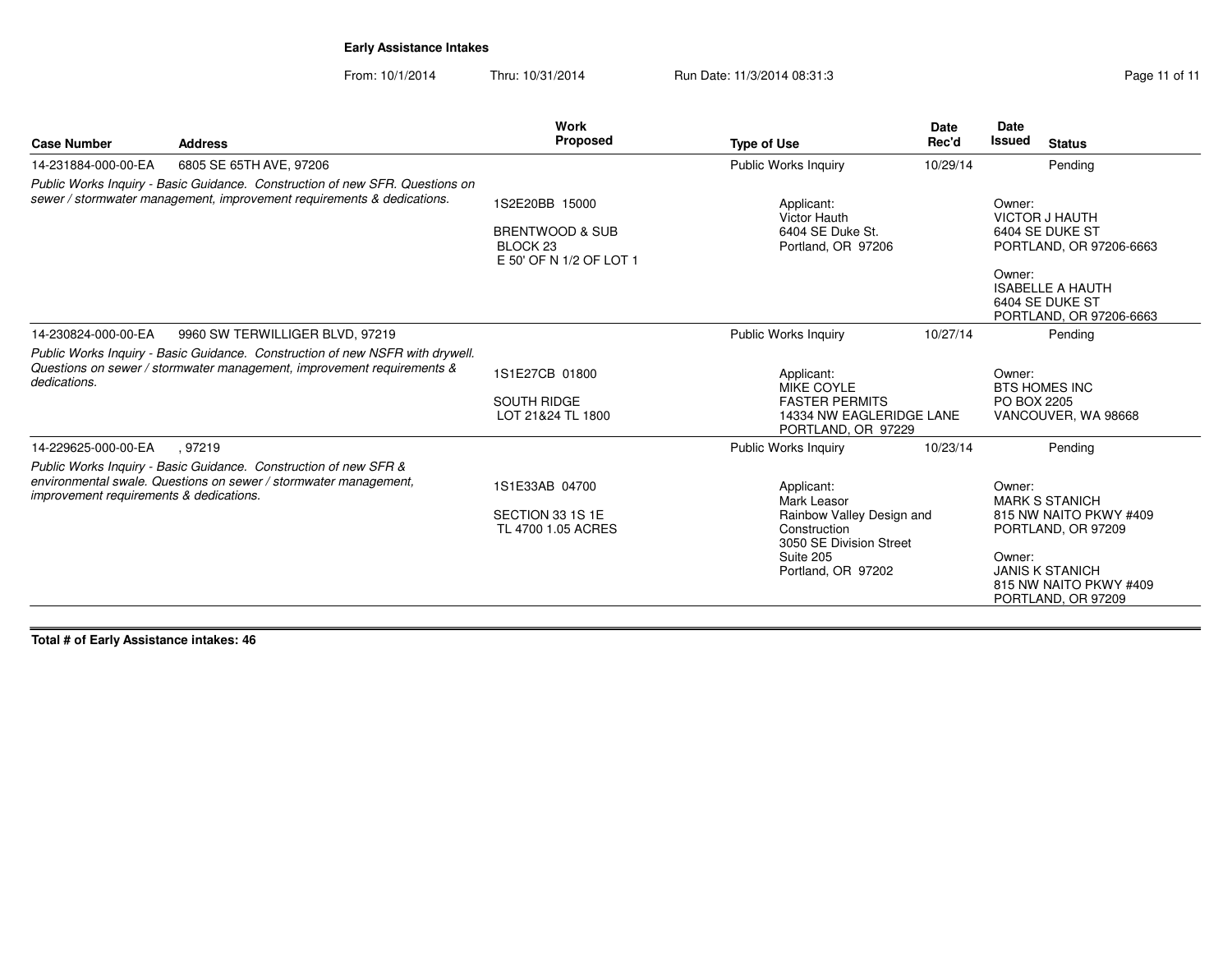**Final Plat Intakes**

| <b>Case Number</b>                 | <b>Address</b>           | <b>Work</b><br>Proposed                                          | <b>Type of Use</b>                                                                                    | <b>Date</b><br>Rec'd | Date<br><b>Issued</b> | <b>Status</b>                                                                 |
|------------------------------------|--------------------------|------------------------------------------------------------------|-------------------------------------------------------------------------------------------------------|----------------------|-----------------------|-------------------------------------------------------------------------------|
| 14-133719-000-00-FP                | 4419 SW FLOWER ST, 97221 | FP - Final Plat Review                                           |                                                                                                       | 10/9/14              |                       | <b>Under Review</b>                                                           |
| <b>FINAL PLAT TO CREATE 2 LOTS</b> |                          | 1S1E17CB 01500<br>ELIZABETH<br><b>BLOCK1</b><br>LOT <sub>2</sub> | Applicant:<br>ROB HUMPHREY<br><b>FASTER PERMITS</b><br>14334 NW EAGLERIDGE LANE<br>PORTLAND, OR 97229 |                      | Owner:                | EVERETT CUSTOM HOMES INC<br>735 SW 158TH AVE #180<br>BEAVERTON, OR 97006-4952 |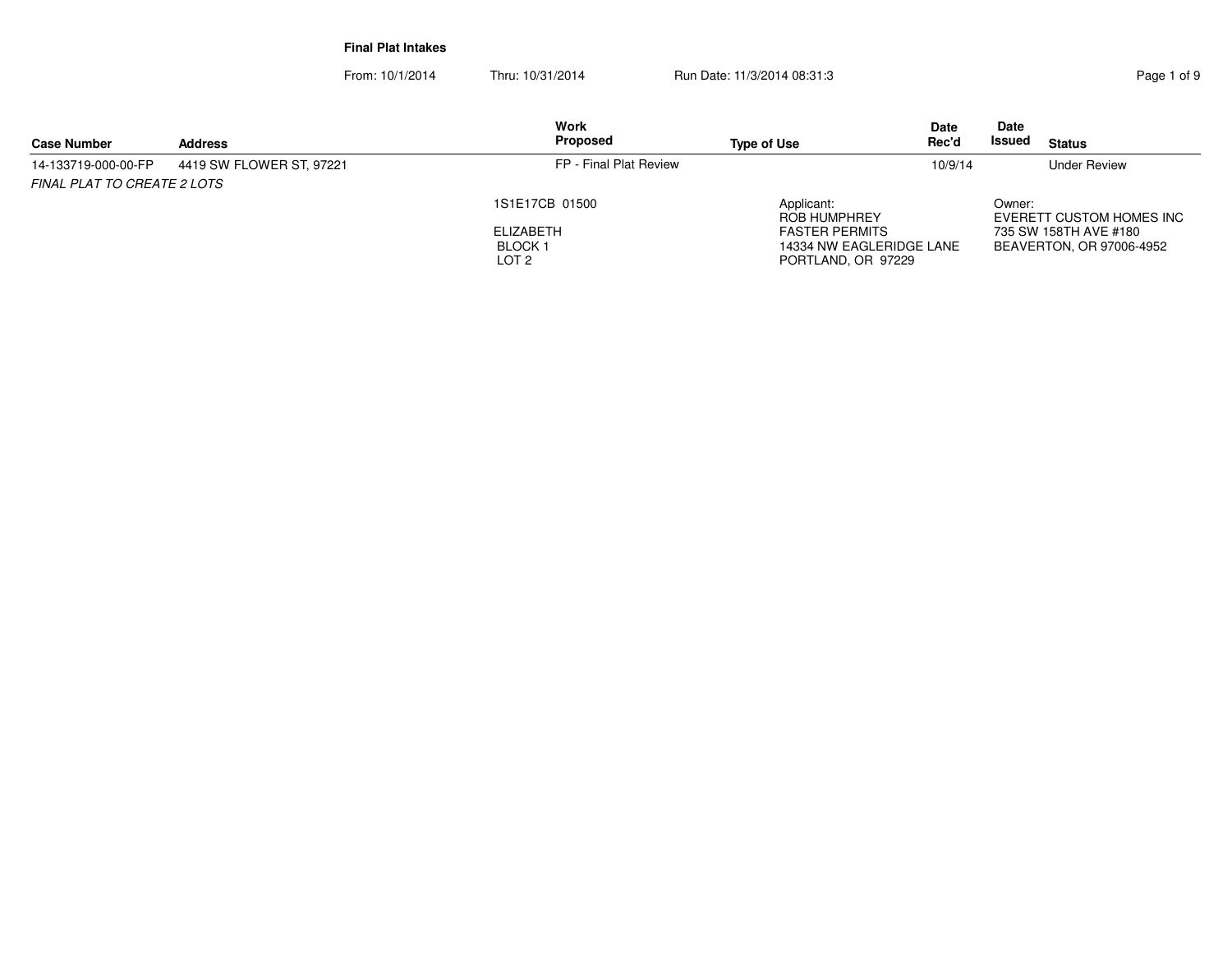**Final Plat Intakes**

| <b>Case Number</b>                                                                                                                                                                                                                  | <b>Address</b>                                                                                                                                                                                                                                                                                                                                                                                                         | Work<br><b>Proposed</b>               | <b>Type of Use</b>                                                      | Date<br>Rec'd | Date<br>Issued | <b>Status</b>                                |
|-------------------------------------------------------------------------------------------------------------------------------------------------------------------------------------------------------------------------------------|------------------------------------------------------------------------------------------------------------------------------------------------------------------------------------------------------------------------------------------------------------------------------------------------------------------------------------------------------------------------------------------------------------------------|---------------------------------------|-------------------------------------------------------------------------|---------------|----------------|----------------------------------------------|
| 13-167780-000-00-FP                                                                                                                                                                                                                 | 4934 NE 41ST AVE, 97211                                                                                                                                                                                                                                                                                                                                                                                                | FP - Final Plat Review                |                                                                         | 10/30/14      |                | Application                                  |
| Approval of a Preliminary Plan for a 2-parcel partition, that will result in 2 standard<br>lots, as illustrated with Exhibit C.3, subject to the following conditions:<br>A. The following must occur prior to Final Plat approval: |                                                                                                                                                                                                                                                                                                                                                                                                                        | 1N1E24AD 00800                        | Applicant:<br><b>ROB HUMPHREY</b>                                       |               | Owner:         | <b>MARK CONNELLY</b>                         |
| <b>Streets</b>                                                                                                                                                                                                                      |                                                                                                                                                                                                                                                                                                                                                                                                                        | SECTION 24 1N 1E<br>TL 800 0.23 ACRES | <b>FASTER PERMITS</b><br>14334 NW EAGLERIDGE LANE<br>PORTLAND, OR 97229 |               |                | 8014 NE GLISAN ST<br>PORTLAND, OR 97213-7042 |
|                                                                                                                                                                                                                                     | 1. The applicant shall meet the requirements of the City Engineer for right of way<br>improvements along the site's street frontage. The applicant shall submit an<br>application for a Public Works Permit and provide plans and financial assurances<br>to the satisfaction of the Portland Bureau of Transportation and the Bureau of<br>Environmental Services for required street frontage improvements.          |                                       |                                                                         |               |                |                                              |
| Utilities                                                                                                                                                                                                                           |                                                                                                                                                                                                                                                                                                                                                                                                                        |                                       |                                                                         |               |                |                                              |
| applicant shall complete either a or b:<br>BES under a Public Works Permit: or<br>a Simplified Permit.                                                                                                                              | 2. The applicant shall meet the requirements of the Bureau of Environmental<br>Services (BES) for extending a public sewer main in NE 41st Avenue. The public<br>sewer extension requires a Public Works Permit or BES Simplified Permit. The<br>a) submit engineering plans, a financial guarantee, and fees to the satisfaction of<br>b) construct and obtain BES inspection approval of the sewer extension through |                                       |                                                                         |               |                |                                              |
| sanitary sewer system on the site.                                                                                                                                                                                                  | 3. The applicant shall meet the requirements of the Site Development Section of<br>the Bureau of Development Services for the decommissioning of the existing                                                                                                                                                                                                                                                          |                                       |                                                                         |               |                |                                              |
|                                                                                                                                                                                                                                     | 4. The applicant shall meet the requirements of the Fire Bureau for ensuring<br>adequate residential hydrant spacing. The applicant must provide verification to<br>the Fire Bureau that Appendix C of the Fire Code is met or purchase the hydrant<br>and provide verification to the Fire Bureau that the Water Bureau will be installing<br>the required fire hydrant, with the required fire flow and pressure.    |                                       |                                                                         |               |                |                                              |
| approval.                                                                                                                                                                                                                           | 5. The applicant shall meet the requirements of the Fire Bureau for ensuring<br>adequate hydrant flow from the nearest hydrant. The applicant must provide<br>verification to the Fire Bureau that Appendix B of the Fire Code is met, the<br>exception is used, or provide an approved Fire Code Appeal prior final plat                                                                                              |                                       |                                                                         |               |                |                                              |
| <b>Existing Development</b>                                                                                                                                                                                                         |                                                                                                                                                                                                                                                                                                                                                                                                                        |                                       |                                                                         |               |                |                                              |
|                                                                                                                                                                                                                                     | 6.A finalized permit must be obtained for demolition of the existing residence on<br>the site and capping the existing sanitary sewer connection. Note that Title 24<br>requires a 35-day demolition delay period for most residential structures.                                                                                                                                                                     |                                       |                                                                         |               |                |                                              |
| County prior to final plat approval.                                                                                                                                                                                                | 7. The applicant must obtain a finalized demolition permit for removing the<br>garage on Parcel 2. Alternately, the applicant can execute a covenant with the<br>City stating that the structures will be removed if a primary structure has not<br>received final inspection on the lot(s) with the accessory structure(s) within two<br>years of final plat approval. The covenant must be recorded with Multnomah   |                                       |                                                                         |               |                |                                              |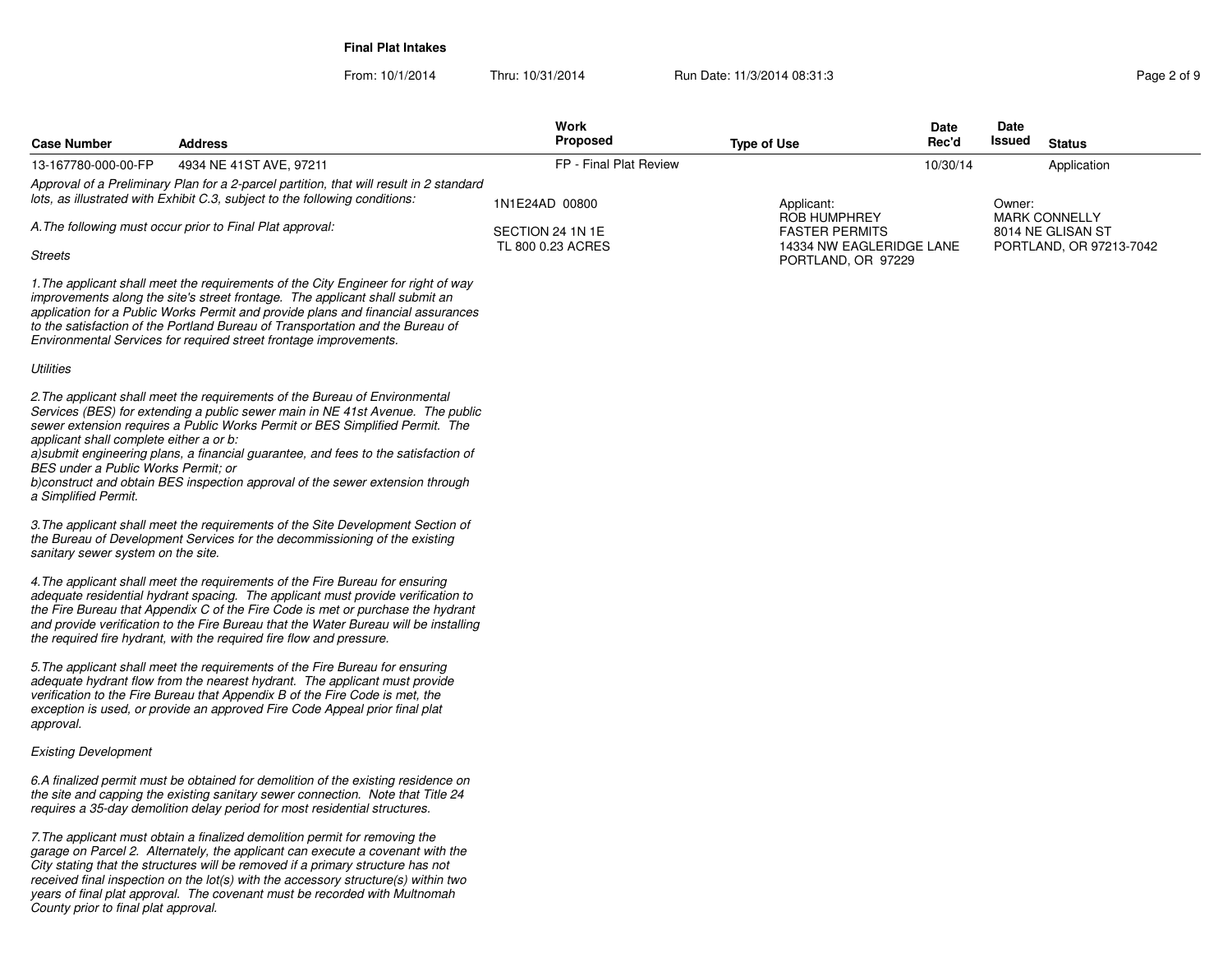8.The applicant must remove the shed on Parcel 2. The applicant must submit before and after photos of the removal (with the same perspective). Alternately, the applicant can execute a covenant with the City stating that the structures will be removed if a primary structure has not received final inspection on the lot(s)with the accessory structure(s) within two years of final plat approval. Thecovenant must be recorded with Multnomah County prior to final plat approval.

B.The following conditions are applicable to site preparation and thedevelopment of individual lots:

1.The applicant must meet the addressing requirements of the Fire Bureau. The location of the address sign must be shown on the building permit.

| 13-186522-000-00-FP                                                                                                                                                                                       | 4105 SE 80TH AVE, 97206                                                                                                                                                                                                                                                                                                                                                                                                                                                                                                            | FP - Final Plat Review                        | 10/16/14                                                                          | <b>Under Review</b>                                                                         |
|-----------------------------------------------------------------------------------------------------------------------------------------------------------------------------------------------------------|------------------------------------------------------------------------------------------------------------------------------------------------------------------------------------------------------------------------------------------------------------------------------------------------------------------------------------------------------------------------------------------------------------------------------------------------------------------------------------------------------------------------------------|-----------------------------------------------|-----------------------------------------------------------------------------------|---------------------------------------------------------------------------------------------|
| <b>FINAL PLAT TO CREATE 2 LOTS</b>                                                                                                                                                                        |                                                                                                                                                                                                                                                                                                                                                                                                                                                                                                                                    |                                               |                                                                                   |                                                                                             |
|                                                                                                                                                                                                           |                                                                                                                                                                                                                                                                                                                                                                                                                                                                                                                                    | 1S2E08DD 07400                                | Applicant:<br><b>MARK DANE</b>                                                    | Owner:<br>AAV ONE LLC                                                                       |
|                                                                                                                                                                                                           |                                                                                                                                                                                                                                                                                                                                                                                                                                                                                                                                    | SECTION 08 1S 2E<br>TL 7400 0.33 ACRES        | MARK DANE PLANNING INC<br>13630 SW BUTNER RD<br>BEAVERTON OR 97005                | 8733 SE DIVISION ST #201<br>PORTLAND, OR 97266-1470                                         |
| 13-211621-000-00-FP                                                                                                                                                                                       | 6109 SE 77TH AVE, 97206                                                                                                                                                                                                                                                                                                                                                                                                                                                                                                            | FP - Final Plat Review                        | 10/31/14                                                                          | Application                                                                                 |
| Belding/appellant did not prevail in this appeal.                                                                                                                                                         |                                                                                                                                                                                                                                                                                                                                                                                                                                                                                                                                    |                                               |                                                                                   |                                                                                             |
| Approval of a Preliminary Plan for a 4-lot subdivision, that will result in four narrow<br>lots for detached, single-dwelling development, as illustrated with Exhibit C.1 as<br>modified by Exhibit H.7; |                                                                                                                                                                                                                                                                                                                                                                                                                                                                                                                                    | 1S2E17DC 02200<br><b>WOODMERE</b><br>BLOCK 14 | Applicant:<br><b>JOE SCHIEWE</b><br><b>MUSTARD SEED ENTERPRISES</b><br><b>LLC</b> | Owner:<br><b>PRIVATE INVESTMENT</b><br>848 N RAINBOW BLVD #2747<br>LAS VEGAS, NV 89107-1103 |
| 3 from 5 feet to 3.5 feet and eaves to 2.5 feet.                                                                                                                                                          | Approval of an Adjustment to reduce the internal side setback between Lots 2 and                                                                                                                                                                                                                                                                                                                                                                                                                                                   | LOT 1&2                                       | 1213 SE 13TH PL<br><b>CANBY OR 97013</b>                                          | Owner:<br><b>PARTNERS LLC</b><br>848 N RAINBOW BLVD #2747                                   |
| subject to the following conditions:                                                                                                                                                                      |                                                                                                                                                                                                                                                                                                                                                                                                                                                                                                                                    |                                               |                                                                                   | LAS VEGAS, NV 89107-1103                                                                    |
| A. The final plat must show the following:                                                                                                                                                                |                                                                                                                                                                                                                                                                                                                                                                                                                                                                                                                                    |                                               |                                                                                   |                                                                                             |
| shown on the final plat.                                                                                                                                                                                  | 1. The Applicant shall meet the street dedication requirements of the City<br>Engineer for SE Martins Street. The required right-of-way dedication must be                                                                                                                                                                                                                                                                                                                                                                         |                                               |                                                                                   |                                                                                             |
|                                                                                                                                                                                                           | 2.A private sanitary sewer easement, for the benefit of Lot 1, shall be shown<br>and labeled over the relevant portions of Lots 3 and 4.                                                                                                                                                                                                                                                                                                                                                                                           |                                               |                                                                                   |                                                                                             |
|                                                                                                                                                                                                           | 3.A recording block for each of the legal documents such as maintenance<br>agreement(s), acknowledgement of special land use conditions, or Declarations<br>of Covenants, Conditions, and Restrictions (CC&Rs) as required by Conditions<br>$B.4-5$ below. The recording block(s) shall, at a minimum, include language<br>substantially similar to the following example: "A Declaration of Maintenance<br>Agreement for a Private Sanitary Sewer Easement has been recorded as<br>document no. , Multnomah County Deed Records." |                                               |                                                                                   |                                                                                             |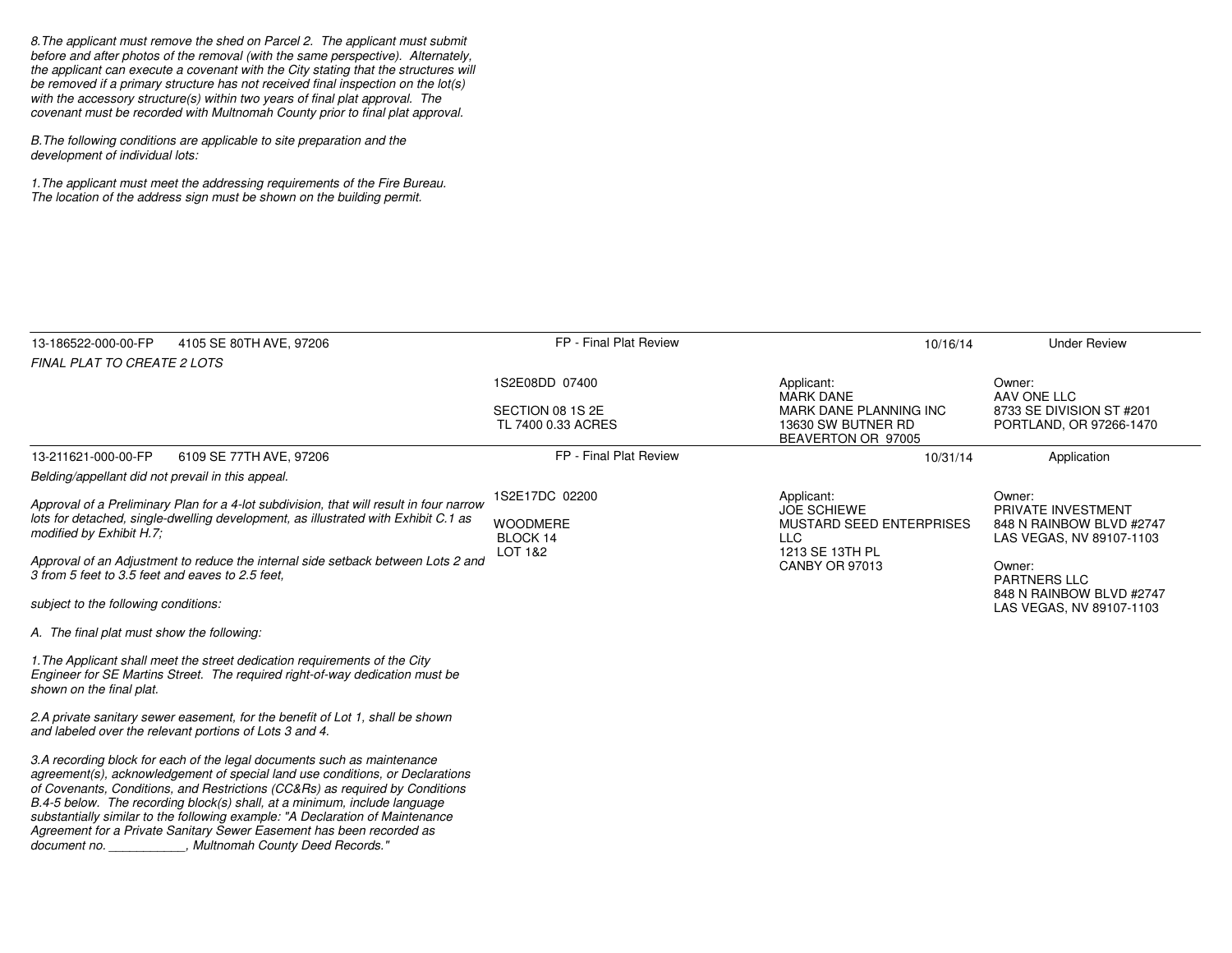**Final Plat Intakes**

From: 10/1/2014

Thru: 10/31/2014 Run Date: 11/3/2014 08:31:3

| <b>Case Number</b>                                                                                                                                                                                            | <b>Address</b>                                                                                                                                                                                                                                                                                                                                                                                                                                                                                                                                                                                                                                                                                                                                                                                                                                                                                                                                                                                                                                                                                                                                                                                                                                                                                                                                                                                                                                                                                                                                                                                                                                                                                                                                                                                                                                                                                                                                                                                                                                                                                                                                                                                                                                                                                                                                                                                              | Work<br><b>Proposed</b>                                    | <b>Type of Use</b>                                                                                                                                                                                                                             | Date<br>Rec'd | Date<br>Issued | <b>Status</b>                                                                              |
|---------------------------------------------------------------------------------------------------------------------------------------------------------------------------------------------------------------|-------------------------------------------------------------------------------------------------------------------------------------------------------------------------------------------------------------------------------------------------------------------------------------------------------------------------------------------------------------------------------------------------------------------------------------------------------------------------------------------------------------------------------------------------------------------------------------------------------------------------------------------------------------------------------------------------------------------------------------------------------------------------------------------------------------------------------------------------------------------------------------------------------------------------------------------------------------------------------------------------------------------------------------------------------------------------------------------------------------------------------------------------------------------------------------------------------------------------------------------------------------------------------------------------------------------------------------------------------------------------------------------------------------------------------------------------------------------------------------------------------------------------------------------------------------------------------------------------------------------------------------------------------------------------------------------------------------------------------------------------------------------------------------------------------------------------------------------------------------------------------------------------------------------------------------------------------------------------------------------------------------------------------------------------------------------------------------------------------------------------------------------------------------------------------------------------------------------------------------------------------------------------------------------------------------------------------------------------------------------------------------------------------------|------------------------------------------------------------|------------------------------------------------------------------------------------------------------------------------------------------------------------------------------------------------------------------------------------------------|---------------|----------------|--------------------------------------------------------------------------------------------|
| 14-108649-000-00-FP                                                                                                                                                                                           | 2418 N HUNT ST, 97217                                                                                                                                                                                                                                                                                                                                                                                                                                                                                                                                                                                                                                                                                                                                                                                                                                                                                                                                                                                                                                                                                                                                                                                                                                                                                                                                                                                                                                                                                                                                                                                                                                                                                                                                                                                                                                                                                                                                                                                                                                                                                                                                                                                                                                                                                                                                                                                       | FP - Final Plat Review                                     |                                                                                                                                                                                                                                                | 10/10/14      |                | Application                                                                                |
| application;<br>final plat application;<br>B. The final plat must show the following:<br>dedication must be shown on the final plat.<br>and labeled over the relevant portions of Lot 3.<br>Easement to COP". | Approval of a Preliminary Plan for a 6-lot subdivision, that will result in 6<br>single-dwelling lots, as illustrated with Exhibit C.3;<br>Approval of an Adjustment to increase vehicle area of Lots 1, 3, and 4, as<br>illustrated with Exhibit C.4, subject to the following conditions:<br>A.Supplemental Plan. Two copies of an additional supplemental plan shall be<br>submitted with the final plat survey for Land Use review and approval. That plan<br>must portray how the conditions of approval listed below are met. In addition, the<br>supplemental plan must show the surveyed location of the following:<br>"Any buildings or accessory structures on the site at the time of the final plat<br>"Any driveways and off-street vehicle parking areas on the site at the time of the<br>"The reduced side setbacks allowed under 33.120.270.D, if requested; and<br>"Any other information specifically noted in the conditions listed below.<br>1. The applicant shall meet the street dedication requirements of the City<br>Engineer for N Argyle Way and N Hunt Street. The required right-of-way<br>2.A 9-foot wide Private Access Easement, for the benefit of Parcel 2, shall be<br>shown and labeled over the relevant portions of Lot 1, as shown on Exhibit C.4.<br>The easement shall allow shared use of this area for all of the purposes that a<br>driveway would be typically used for, except parking.<br>3.A Reciprocal Access Easement, for the benefit of Lot 3 and Lot 4, shall be<br>shown and labeled on the final plat, as shown on Exhibit C.4. The easement<br>shall allow shared use of this area for vehicle maneuvering.<br>4.A private sanitary sewer easement, for the benefit of Parcel 5, shall be shown<br>and labeled over the relevant portions of Lots 3 and 4.<br>5.A private sanitary sewer easement, for the benefit of Parcel 4, shall be shown<br>6.A public sanitary sewer easement, granted to the City of Portland, shall be<br>shown over the relevant portions of Lots 3 and 4, to the satisfaction of the Bureau<br>of Environmental Services. The easement must be labeled as "Public Sewer<br>7.A recording block for each of the legal documents such as maintenance<br>agreement(s), acknowledgement of special land use conditions, or Declarations<br>of Covenants, Conditions, and Restrictions (CC&Rs) as required by Condition C.7 | 1N1E09AC 02500<br>NATIONAL ADD<br>BLOCK 4<br>LOT 4 TL 2500 | Applicant:<br><b>MARK DANE</b><br>MARK DANE PLANNING INC<br>13630 SW BUTNER RD<br>BEAVERTON OR 97005<br>Applicant:<br><b>CATHERINE LOFTS</b><br><b>SUSTAINABLE INFILL</b><br><b>DEVELOPMENT</b><br>795 NW TORREYVIEW LANE<br>PORTLAND OR 97229 |               | Owner:         | <b>SUSTAINABLE INFILL</b><br>DEVELOPMENT LLC<br>759 NW TORREYVIEW LN<br>PORTLAND, OR 97229 |
| County Deed Records."                                                                                                                                                                                         | below. The recording block(s) shall, at a minimum, include language substantially<br>similar to the following example: "A Declaration of Maintenance Agreement for<br>(name of feature) has been recorded as document no.<br>, Multnomah<br>C. The following must occur prior to Final Plat approval:                                                                                                                                                                                                                                                                                                                                                                                                                                                                                                                                                                                                                                                                                                                                                                                                                                                                                                                                                                                                                                                                                                                                                                                                                                                                                                                                                                                                                                                                                                                                                                                                                                                                                                                                                                                                                                                                                                                                                                                                                                                                                                       |                                                            |                                                                                                                                                                                                                                                |               |                |                                                                                            |

Streets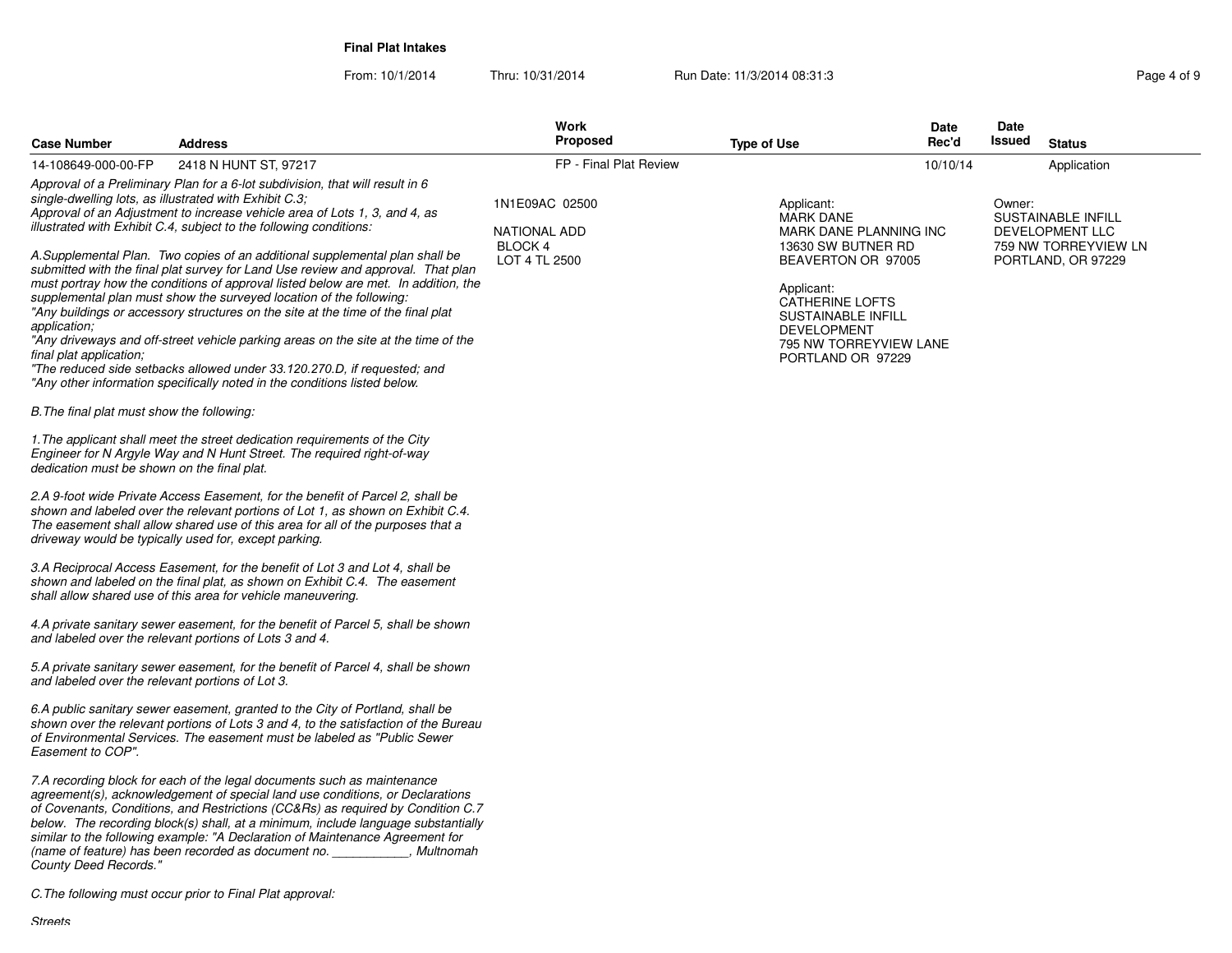1.The applicant shall meet the requirements of the City Engineer for right of wayimprovements along the site's street frontages. The applicant shall submit an application for a Public Works Permit and provide plans and financial assurancesto the satisfaction of the Portland Bureau of Transportation and the Bureau ofEnvironmental Services for required street frontage improvements.

#### **Utilities**

2.The applicant shall meet the requirements of the Bureau of EnvironmentalServices (BES) for extending a public sewer main in N Argyle Way to the City-maintained manhole on Lot 3. The public sewer extension requires a Public Works Permit, which must be initiated and at a stage acceptable to BES prior to final plat approval. As part of the Public Works Permit, the applicant must provide engineered designs, and performance guarantees for the sewer extension to BESprior to final plat approval.

3.The applicant shall meet the requirements of the Water Bureau concerning relocation of the water service connection to the existing home at 2432 N HuntStreet.

4.The applicant shall meet the requirements of the Water Bureau for providingplans and financial assurances for the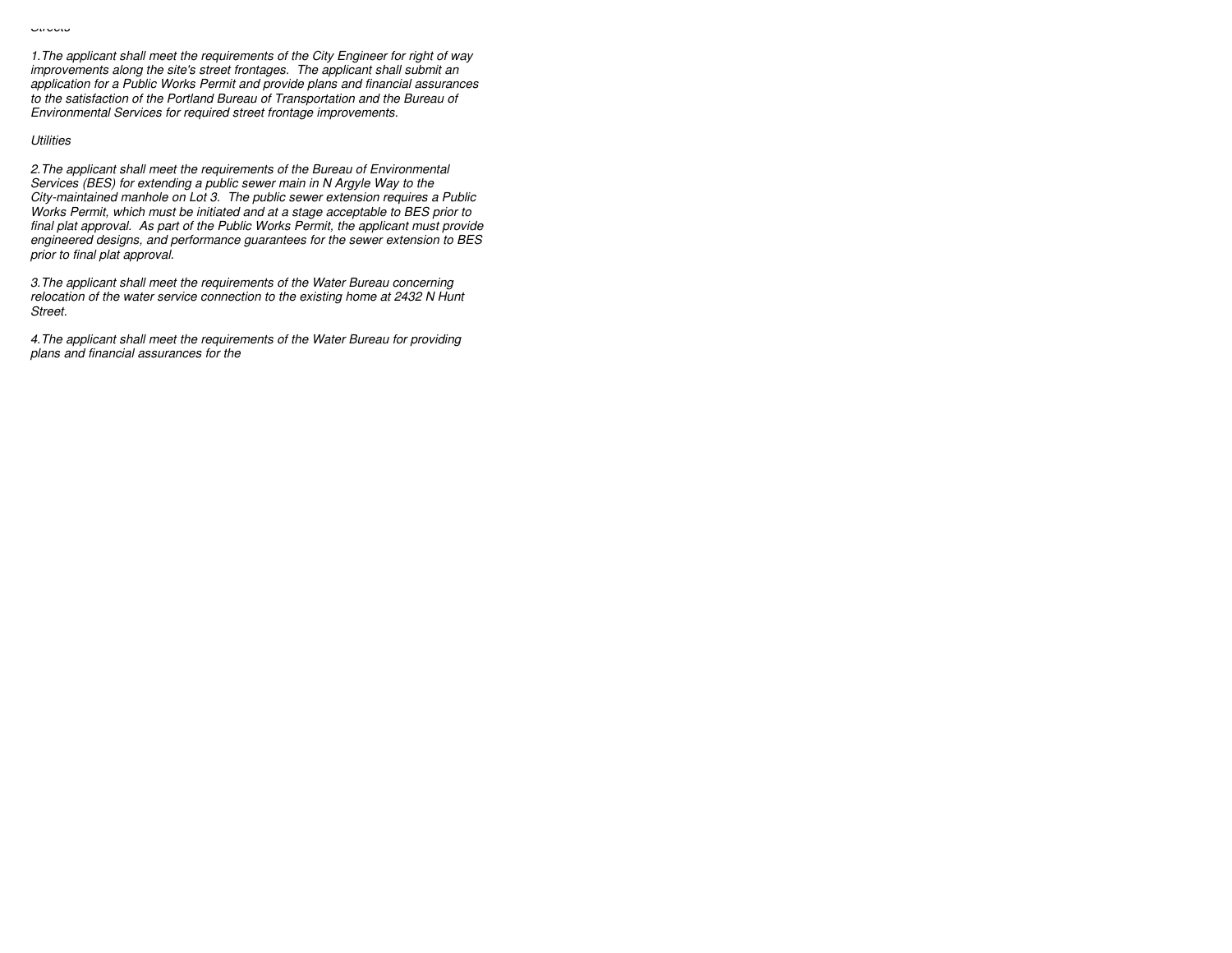**Final Plat Intakes**

From: 10/1/2014Thru: 10/31/2014 Run Date: 11/3/2014 08:31:3

**Case NumberWork** Proposed **AddressS** Proposed **Date Rec'dDateIssued Type of Use Issued Status** A.The final plat must show the following:1.A recording block for each of the legal documents such as maintenance agreement(s), acknowledgement of special land use conditions, or Declarations of Covenants, Conditions, and Restrictions (CC&Rs) as required by Condition B.1 below. The recording block(s) shall, at a minimum, include language substantiallysimilar to the following example: "A Declaration of Maintenance Agreement for14-181141-000-00-FP FP - Final Plat Review1N1E08CC 15802PARTITION PLAT 2014-36 LOT 1 TL 15802Applicant: KEVIN PARTAIN URBAN VISIONS 223 NE 56TH AVE PORTLAND, OR 97213Owner: PETEFARR LLC 4772 N LOMBARD ST PORTLAND, OR 97203-456510/21/14Application

B.The following must occur prior to Final Plat approval:

**Utilities** 

1.The applicant shall meet the requirements of the Fire Bureau for ensuring adequate hydrant spacing and flow from the nearest hydrant. The applicant must provide verification to the Fire Bureau that Appendix B and C of the Fire Code ismet, any exceptions are used, or provide an approved Fire Code Appeal priorfinal plat approval.

(name of feature) has been recorded as document no. \_\_\_\_\_\_\_\_\_\_\_, Multnomah

### Required Legal Documents

County Deed Records."

2.The applicant shall execute an Acknowledgement of Tree Preservation Land Use Conditions that notes tree preservation requirements that apply to Parcel 2. Acopy of the approved Tree Preservation Plan must be included as an Exhibit to the Acknowledgement. The acknowledgment shall be referenced on the plat andrecorded.

### Other requirements

D.The following conditions are applicable to site preparation and thedevelopment of individual lots:

1.Development on Parcel 2 shall be in conformance with the Tree Preservation Plan (Exhibit C.1) and the applicant's arborist report (Exhibit A.3). Specifically, the tree numbered 298, a 10-inch apple tree, is required to be preserved, with the root protection zones indicated on Exhibit C.1. Tree protection fencing is requiredalong the root protection zone of each tree to be preserved. The fence must be 6-foot high chain link and be secured to the ground with 8-foot metal posts driven into the ground. Encroachment into the specified root protection zones may only occur under the supervision of a certified arborist. Planning and Zoning approval of development in the root protection zones is subject to receipt of a report froman arborist, explaining that the arborist has approved of the specified methods of

construction, and that the activities will be performed under his supervision.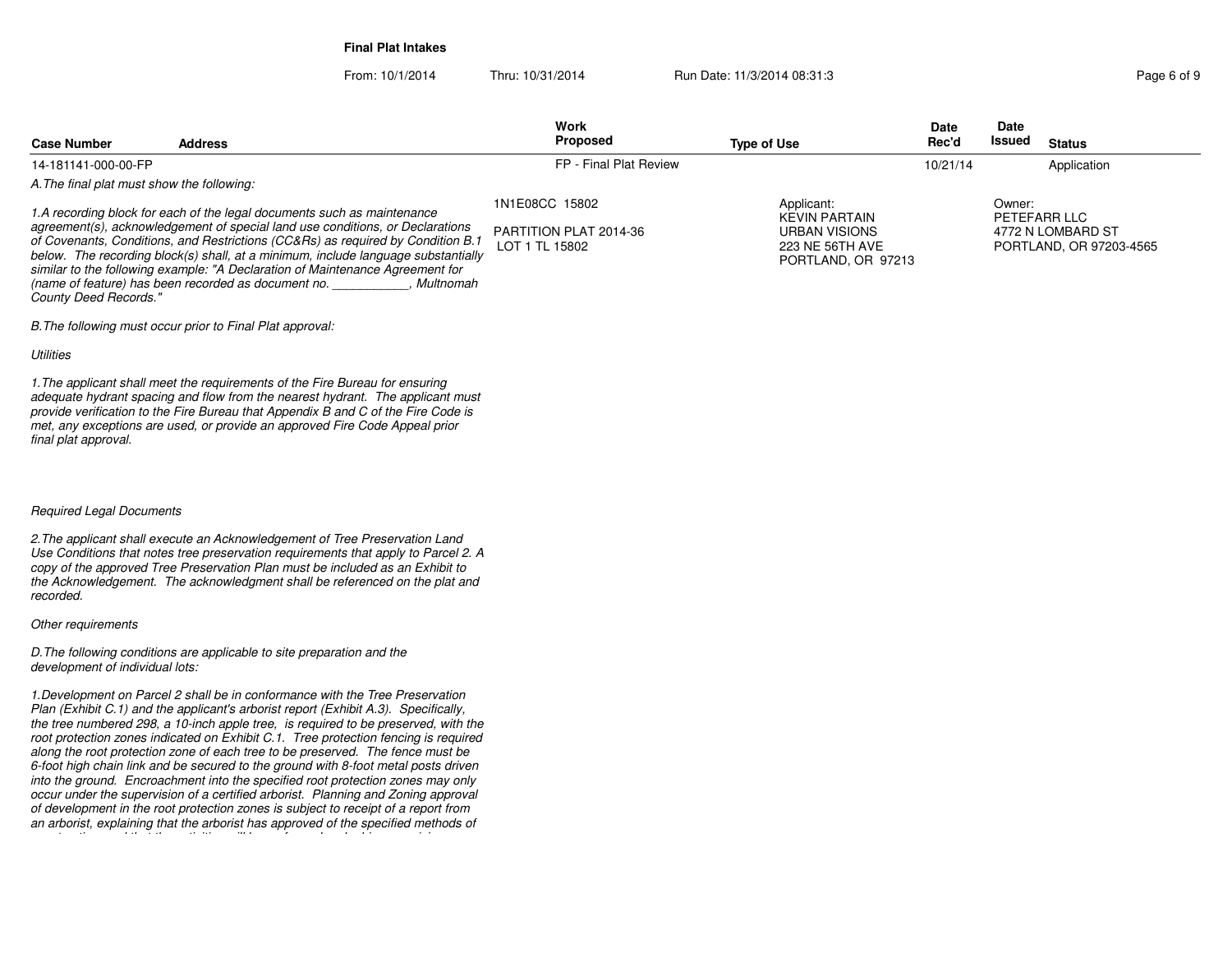| 14-120990-000-00-FP                                                                                                                                                                                 | FP - Final Plat Review                                          |                                                                             | 10/15/14 | Application                                                             |
|-----------------------------------------------------------------------------------------------------------------------------------------------------------------------------------------------------|-----------------------------------------------------------------|-----------------------------------------------------------------------------|----------|-------------------------------------------------------------------------|
| Approval of a Preliminary Plan for a two-parcel partition that will result in two lots<br>for attached or detached houses, as illustrated with Exhibit C.1, subject to the<br>following conditions: | 1N1E21AA 09601<br>RIVERSIDE ADD<br>BLOCK 14<br>LOT <sub>6</sub> | Applicant:<br>VINCENT R ALVAREZ<br>9131 N WESTANNA CT<br>PORTLAND, OR 97203 |          | Owner:<br>VINCENT R ALVAREZ<br>9131 N WESTANNA CT<br>PORTLAND, OR 97203 |
|                                                                                                                                                                                                     |                                                                 |                                                                             |          | Owner:<br>NORIKO ALVAREZ<br>9131 N WESTANNA CT                          |

PORTLAND, OR 97203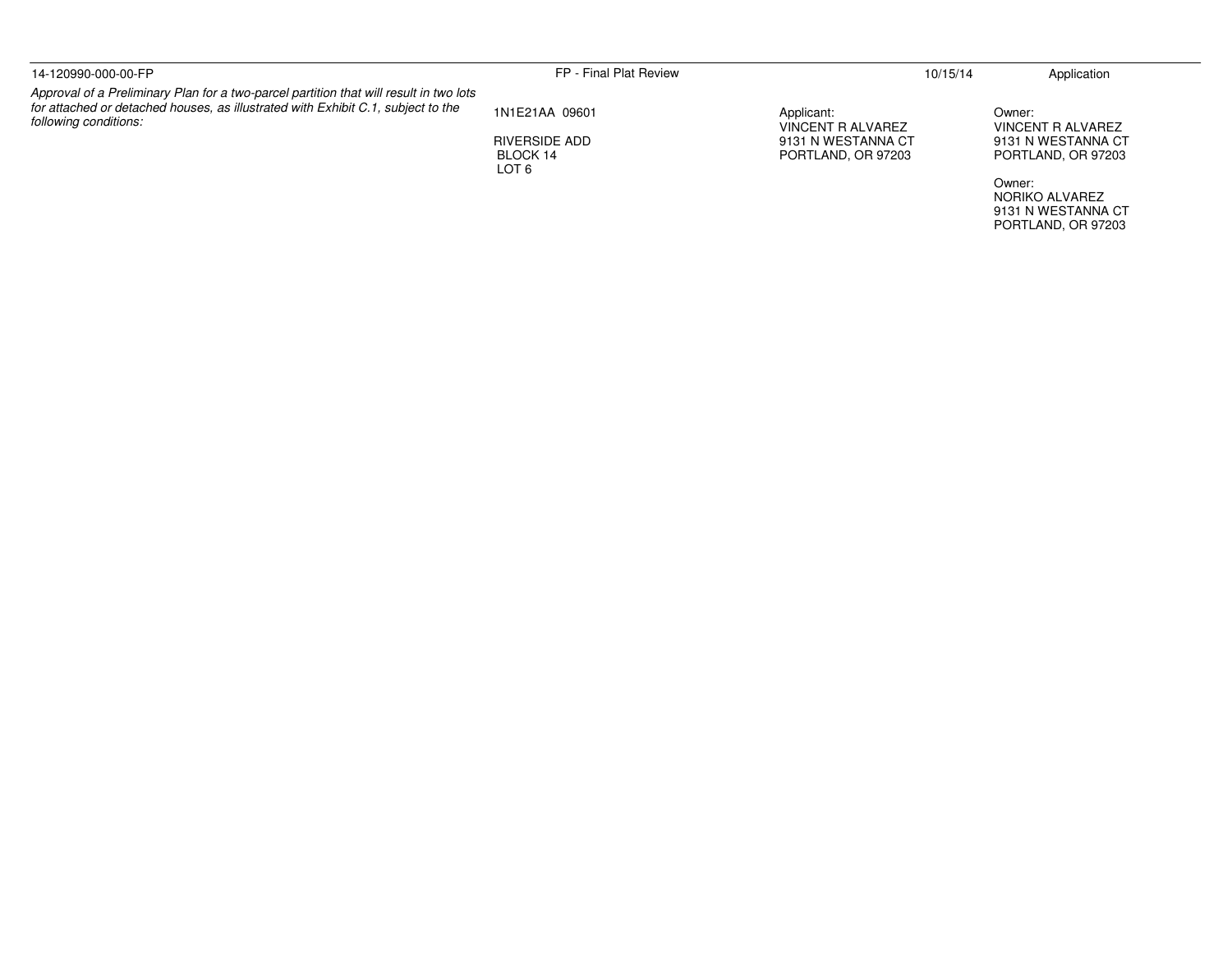**Final Plat Intakes**

| <b>Case Number</b>                         | Address                                                                                                                                                                                                                                                                                                                                                                                                                                                                                                                                                                                                                                                                                                                             | Work<br>Proposed                         | <b>Type of Use</b>                                   | Date<br>Rec'd | Date<br>Issued | <b>Status</b>                                         |
|--------------------------------------------|-------------------------------------------------------------------------------------------------------------------------------------------------------------------------------------------------------------------------------------------------------------------------------------------------------------------------------------------------------------------------------------------------------------------------------------------------------------------------------------------------------------------------------------------------------------------------------------------------------------------------------------------------------------------------------------------------------------------------------------|------------------------------------------|------------------------------------------------------|---------------|----------------|-------------------------------------------------------|
| 14-115714-000-00-FP                        | 5245 NE 15TH AVE, 97211                                                                                                                                                                                                                                                                                                                                                                                                                                                                                                                                                                                                                                                                                                             | FP - Final Plat Review                   |                                                      | 10/29/14      |                | Application                                           |
| listed below.                              | Approval of a Preliminary Plan for a 2-parcel partition, that will result in narrow<br>lots for attached houses as illustrated with Exhibit C.1, subject to the conditions                                                                                                                                                                                                                                                                                                                                                                                                                                                                                                                                                          | 1N1E23AB 09900<br><b>VERNON</b>          | Applicant:<br>PETER KUSYK<br>FIRENZE DEVELOPMENT INC |               | Owner:         | FIRENZE DEVELOPMENT INC<br>7110 SW OLD WILSONVILLE RD |
| (measured from the sidewalk elevation).    | Approval of a Planned Development for two attached houses, per the approved<br>site plan and building elevations, Exhibits C.1 and C.2, signed and dated August<br>21, 2014, subject to condition C.1 and including the following modifications:<br>"33.110.253.E.3, allowing a garage within a 19' 9" wide street facing façade.<br>"33.110.230.D, allowing the main entrance to be up to 6.25' above grade<br>"33.110.220.C, allowing eaves to project up to 1' 6" into side building setbacks.                                                                                                                                                                                                                                   | BLOCK <sub>21</sub><br>LOT <sub>13</sub> | 7110 SW OLD WILSONVILLE RD<br>WILSONVILLE OR 97070   |               |                | WILSONVILLE, OR 97070                                 |
| A. The final plat must show the following: |                                                                                                                                                                                                                                                                                                                                                                                                                                                                                                                                                                                                                                                                                                                                     |                                          |                                                      |               |                |                                                       |
| on the final plat.                         | 1. The applicant shall meet the street dedication requirements of the City<br>Engineer for NE 15th Ave. The required right-of-way dedication must be shown                                                                                                                                                                                                                                                                                                                                                                                                                                                                                                                                                                          |                                          |                                                      |               |                |                                                       |
|                                            | B. The following must occur prior to Final Plat approval:                                                                                                                                                                                                                                                                                                                                                                                                                                                                                                                                                                                                                                                                           |                                          |                                                      |               |                |                                                       |
| approval.                                  | 1. The applicant shall meet the requirements of the Fire Bureau for ensuring<br>adequate hydrant flow from the nearest hydrant. The applicant must provide<br>verification to the Fire Bureau that Appendix B of the Fire Code is met, the<br>exception is used, or provide an approved Fire Code Appeal prior final plat                                                                                                                                                                                                                                                                                                                                                                                                           |                                          |                                                      |               |                |                                                       |
|                                            | 2.A finalized permit must be obtained for demolition of the existing residences<br>on the site and capping the existing sanitary sewer connection. Note that Title 24<br>requires a 35-day demolition delay period for most residential structures.                                                                                                                                                                                                                                                                                                                                                                                                                                                                                 |                                          |                                                      |               |                |                                                       |
| cesspools or septic tanks on the site.     | 3. The applicant shall meet the requirements of the Site Development Section of<br>the Bureau of Development Services for the decommissioning any abandoned                                                                                                                                                                                                                                                                                                                                                                                                                                                                                                                                                                         |                                          |                                                      |               |                |                                                       |
| development of individual lots:            | C. The following conditions are applicable to site preparation and the                                                                                                                                                                                                                                                                                                                                                                                                                                                                                                                                                                                                                                                              |                                          |                                                      |               |                |                                                       |
| feet above sidewalk grade.                 | 1.As part of the building permit application submittal, each of the 4 required site<br>plans and building elevations must reflect the information and design approved by<br>this land use review as indicated in Exhibits C.1 and C.2. The sheets on which<br>this information appears must be labeled, "Proposal and design as approved in<br>Case File # LU 14-115614 LDS PD. No Field Changes." The following must be<br>shown on the plans, consistent with the approved exhibits:<br>"The garage must be recessed below sidewalk grade a minimum of 3 feet.<br>"The finished first floor elevation and main entrance may be no more than 6.25<br>"Front yard landscaping is required. Trees must be a minimum 1.5 inch caliper |                                          |                                                      |               |                |                                                       |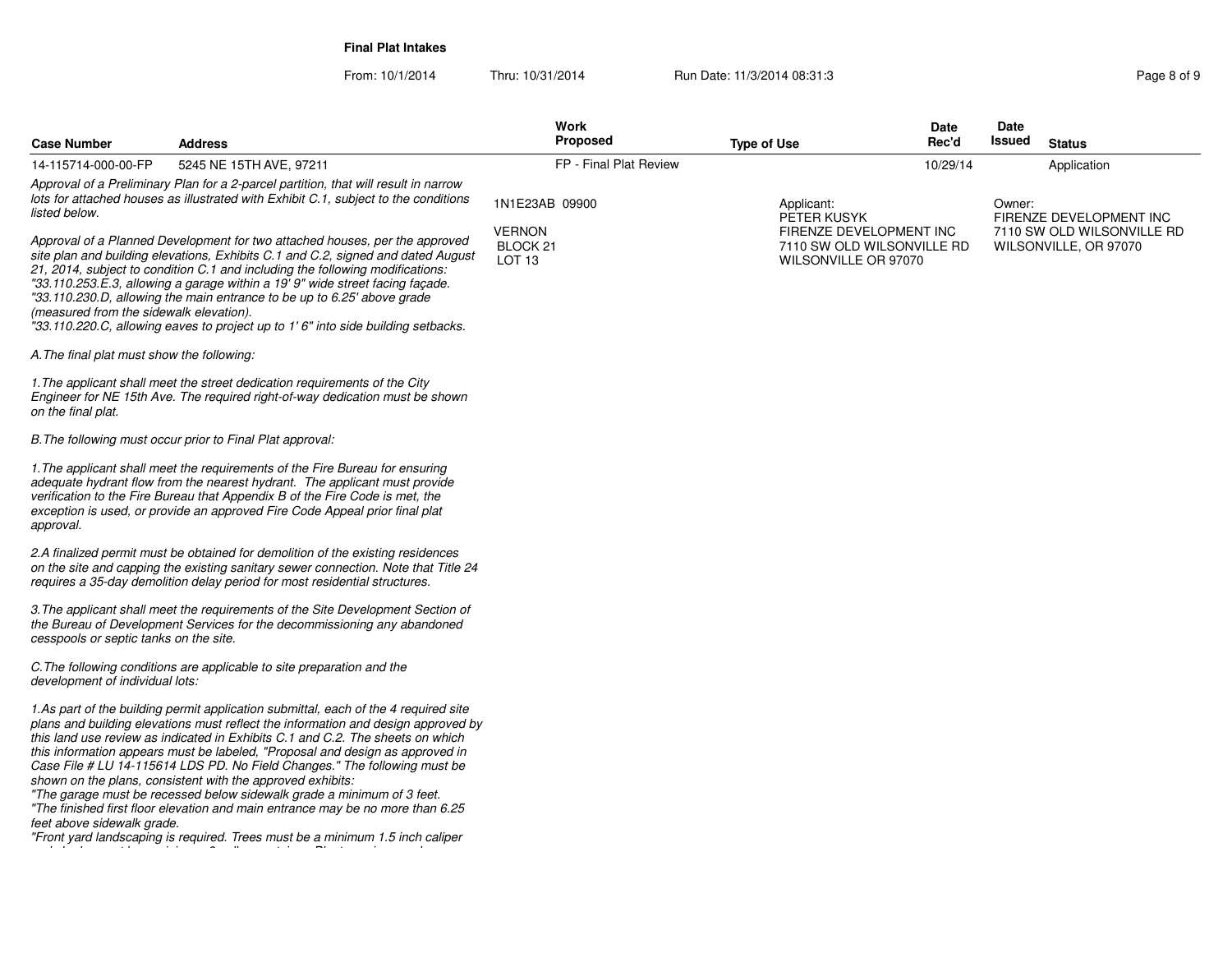| 14-163874-000-00-FP              | 3003 NE DEKUM ST, 97211                                | FP - Final Plat Review                   | 10/9/14                                           | Application                                       |
|----------------------------------|--------------------------------------------------------|------------------------------------------|---------------------------------------------------|---------------------------------------------------|
| Final Plat to create three lots. |                                                        |                                          |                                                   |                                                   |
|                                  |                                                        | 1N1E13BD 02700                           | Applicant:<br>MIKE COYLE                          | Owner:<br>EVERETT CUSTOM HOMES INC                |
|                                  |                                                        | SUNDERLAND AC & PLAT 3<br><b>BLOCK B</b> | <b>FASTER PERMITS</b><br>14334 NW EAGLERIDGE LANE | 735 SW 158TH AVE #180<br>BEAVERTON, OR 97006-4952 |
|                                  | Total # of FP FP - Final Plat Review permit intakes: 9 | LOT 22&23                                | PORTLAND, OR 97229                                |                                                   |

**Total # of Final Plat intakes: 9**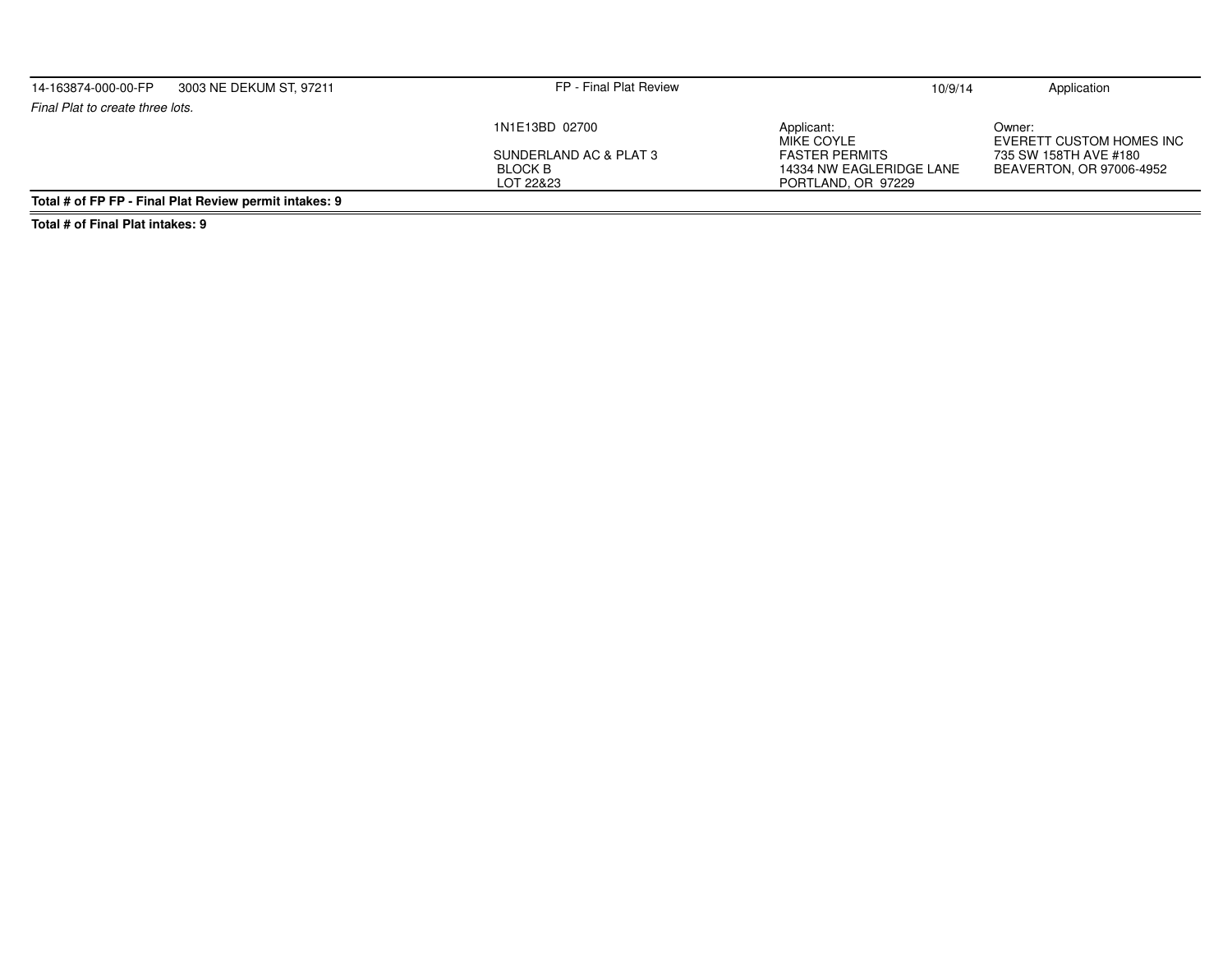| <b>Case Number</b>                    | <b>Address</b>                                                                                                                                                                                                                                                                                                                   | Work<br><b>Proposed</b>                                                                               | <b>Type of Use</b>                                                                                                 | <b>Date</b><br>Rec'd | Date<br>Issued                       | <b>Status</b>                                                                                                                                    |
|---------------------------------------|----------------------------------------------------------------------------------------------------------------------------------------------------------------------------------------------------------------------------------------------------------------------------------------------------------------------------------|-------------------------------------------------------------------------------------------------------|--------------------------------------------------------------------------------------------------------------------|----------------------|--------------------------------------|--------------------------------------------------------------------------------------------------------------------------------------------------|
| 14-220060-000-00-LU                   | 1950 NE 122ND AVE, 97230                                                                                                                                                                                                                                                                                                         | AD - Adjustment                                                                                       | Type 2 procedure                                                                                                   | 10/1/14              |                                      | Pending                                                                                                                                          |
| proposed Tract 2.                     | Total of 6 Adjustment requests to facilitate Property Line Adjustment application.<br>Adjustments to address location of loading areas, pedestrian standards, minimum<br>parking and maximum building coverage on proposed Tract 1, Adjustment to<br>maximum number of parking spaces and to minimum required landscape area for | 1N2E26CC 03403<br><b>HAZELWOOD</b><br>LOT 37 TL 3403                                                  | Applicant:<br><b>BRANDON JOHNSON</b><br><b>SCJ ALLIANCE</b><br>8730 TALLON LN NE<br><b>LACEY WA 98516</b>          |                      | Owner:<br>P O BOX 2708               | H & A INVEST LIMITED<br><b>PARTNERSHIP</b><br>PORTLAND, OR 97208                                                                                 |
| 14-221183-000-00-LU                   | 2016 N SKIDMORE CT, 97217                                                                                                                                                                                                                                                                                                        | AD - Adjustment                                                                                       | Type 2 procedure                                                                                                   | 10/3/14              |                                      | Pending                                                                                                                                          |
| location as existing detached garage. | Adjustment to side and rear setback for construction of new ADU at same                                                                                                                                                                                                                                                          | 1N1E21DB 06600<br><b>GRISWOLD TR</b><br>BLOCK 11<br>LOT <sub>3</sub>                                  | Applicant:<br>Dave Spitzer<br>DMS Architects Inc.<br>2325 NE 19TH AVE<br>PORTLAND, OR 97212                        |                      | Owner:<br>Owner:<br>TOM AICHELE      | <b>MARGUERITE AICHELE</b><br>2016 N SKIDMORE CT<br>PORTLAND, OR 97217<br>2016 N SKIDMORE CT<br>PORTLAND OR 97217                                 |
| 14-221059-000-00-LU                   | 4010 SE DIVISION ST, 97202                                                                                                                                                                                                                                                                                                       | AD - Adjustment                                                                                       | Type 2 procedure                                                                                                   | 10/3/14              |                                      | Pending                                                                                                                                          |
|                                       | Adjustment request to reduce the width of a pedestrian walkway from 6 feet to 5                                                                                                                                                                                                                                                  |                                                                                                       |                                                                                                                    |                      |                                      |                                                                                                                                                  |
| feet.                                 |                                                                                                                                                                                                                                                                                                                                  | 1S1E12AA 00400<br><b>RICHMOND ADD</b><br>BLOCK <sub>2</sub><br>E 1/2 OF LOT 13<br>W 12 1/2' OF LOT 15 | Applicant:<br>PHIL KRUEGER<br>ORANGEWALL STUDIOS<br>240 N BROADWAY SUITE 202<br>PORTLAND OR 97227                  |                      | Owner:<br>Owner:<br><b>STEVE DAY</b> | METRO 4008 SE DIVISION<br>3914 SW MARTINS LN<br>PORTLAND, OR 97239<br>PACIFIC CREST SECURITIES<br>111 SW 5TH AVE, FLOOR 42<br>PORTLAND, OR 97204 |
| 14-221595-000-00-LU                   | 410 NE 32ND AVE, 97232                                                                                                                                                                                                                                                                                                           | AD - Adjustment                                                                                       | Type 2 procedure                                                                                                   | 10/6/14              |                                      | Void/ Withdrawn                                                                                                                                  |
|                                       | Addition of non-required parking space in side setback.                                                                                                                                                                                                                                                                          | 1N1E36CA 03900<br>LAURELHURST<br>BLOCK 74<br>LOT <sub>14</sub>                                        | Applicant:<br><b>KEN WIESLER</b><br>624 NE 64TH AVE<br>PORTLAND, OR 97213                                          |                      | Owner:<br>Owner:                     | <b>JOHN JASSMANN</b><br>410 NE 32ND AVE<br>PORTLAND, OR 97232-3221<br><b>STEPHANIE RIGAS</b><br>410 NE 32ND AVE<br>PORTLAND, OR 97232-3221       |
| 14-221733-000-00-LU                   | 2034 NE MULTNOMAH ST, 97232                                                                                                                                                                                                                                                                                                      | AD - Adjustment                                                                                       | Type 2 procedure                                                                                                   | 10/6/14              |                                      | Pending                                                                                                                                          |
|                                       | Adjustment to height for the split zone in the center of the block to match the<br>height of the remaining and surrounding zones on the block.                                                                                                                                                                                   | 1N1E35AA 11300<br><b>HOLLADAY PK &amp; 1ST ADD</b><br><b>BLOCK A</b><br>LOT <sub>20</sub>             | Applicant:<br><b>SETH HENDERSON</b><br>SULLIVAN'S GULCH GROUP LLC<br>3330 NW YEON AVE STE 210<br>PORTLAND OR 97210 |                      | Owner:                               | E JOHN RUMPAKIS<br>2006 NE MULTNOMAH ST<br>PORTLAND, OR 97232-2118                                                                               |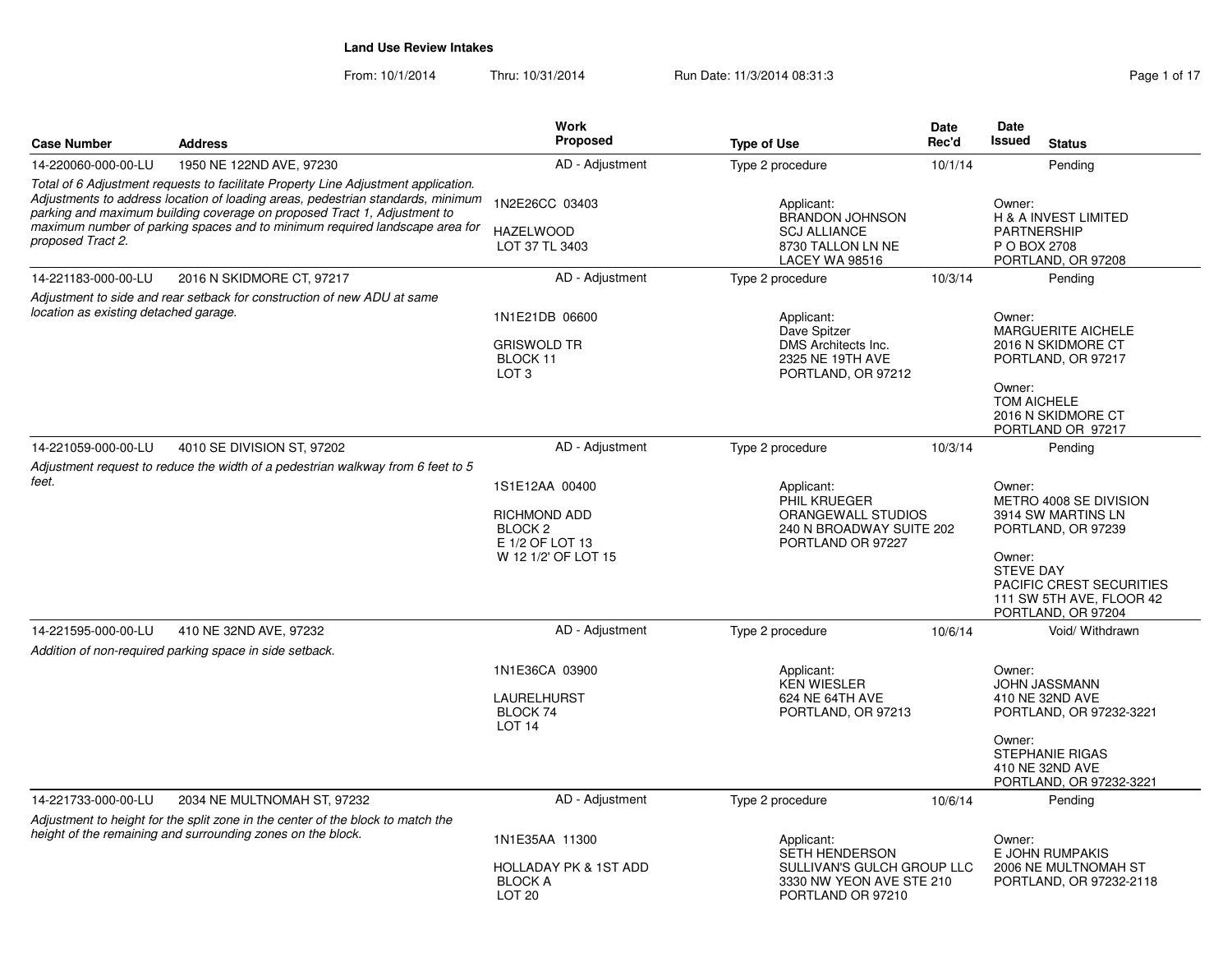| Page 2 of 17 |  |  |
|--------------|--|--|
|              |  |  |

| <b>Case Number</b>                | <b>Address</b>                                                                                                                                           | Work<br>Proposed                                                                                              | <b>Type of Use</b>                                                                      | Date<br>Rec'd | Date<br><b>Issued</b><br><b>Status</b>                                        |
|-----------------------------------|----------------------------------------------------------------------------------------------------------------------------------------------------------|---------------------------------------------------------------------------------------------------------------|-----------------------------------------------------------------------------------------|---------------|-------------------------------------------------------------------------------|
| 14-222193-000-00-LU               | 1441 N COLUMBIA BLVD, 97217                                                                                                                              | AD - Adjustment                                                                                               | Type 2 procedure                                                                        | 10/7/14       | Incomplete                                                                    |
| Adjustment to landscape standards |                                                                                                                                                          |                                                                                                               |                                                                                         |               |                                                                               |
|                                   |                                                                                                                                                          | 1N1E10BC 01100                                                                                                | Applicant:<br><b>SCOTT AGEE</b>                                                         |               | Owner:<br>STEINER CORP                                                        |
|                                   |                                                                                                                                                          | SECTION 10 1N 1E<br>TL 1100 2.65 ACRES<br>LAND & IMPS SEE R646299 (R941100472)<br><b>FOR MACH &amp; EQUIP</b> | 1724 ALICANTE ST<br>DAVIS, CA 95618                                                     |               | PO BOX 17337<br>PORTLAND, OR 97217-0337                                       |
| 14-222537-000-00-LU               | 4400 NE BROADWAY, 97213                                                                                                                                  | AD - Adjustment                                                                                               | Type 2 procedure                                                                        | 10/7/14       | Pending                                                                       |
|                                   | Adjustment review to waive long-term bike parking requirement                                                                                            |                                                                                                               |                                                                                         |               |                                                                               |
|                                   |                                                                                                                                                          | 1N2E30CC 12100                                                                                                | Applicant:<br><b>KEVIN SAXTON</b>                                                       |               | Owner:<br>LESLIE CREHAN                                                       |
|                                   |                                                                                                                                                          | SECTION 30 1N 2E                                                                                              | <b>KASA ARCHITECTS</b>                                                                  |               | <b>HOME FORWARD</b>                                                           |
|                                   |                                                                                                                                                          | TL 12100 2.05 ACRES                                                                                           | 4119 NE CESAR E CHAVEZ BLVD<br>PORTLAND, OR 97211                                       |               | 135 SW ASH ST<br>PORTLAND OR 97204                                            |
| 14-223542-000-00-LU               | 6310 SE STEELE ST, 97206                                                                                                                                 | AD - Adjustment                                                                                               | Type 2 procedure                                                                        | 10/9/14       | Incomplete                                                                    |
|                                   | AD to side and rear setback to convert existing detached garage to living space                                                                          |                                                                                                               |                                                                                         |               |                                                                               |
|                                   |                                                                                                                                                          | 1S2E17BC 19100                                                                                                | Applicant:<br><b>JESSICA &amp; WILLIAM GLENN</b>                                        |               | Owner:<br><b>JESSICA B BUCK</b>                                               |
|                                   |                                                                                                                                                          | THIRD ELECTRIC ADD                                                                                            | 6422 SE 17TH AVE                                                                        |               | 6310 SE STEELE ST                                                             |
|                                   |                                                                                                                                                          | BLOCK <sub>3</sub><br>W 62 1/2' OF LOT 10                                                                     | PORTLAND, OR 97202                                                                      |               | PORTLAND, OR 97206-5462                                                       |
| 14-224004-000-00-LU               | 12140 SE FOSTER RD, 97266                                                                                                                                | AD - Adjustment                                                                                               | Type 2 procedure                                                                        | 10/10/14      | Incomplete                                                                    |
|                                   | Adjustment to exceed maximum impervious surface limitation (60% impervious                                                                               |                                                                                                               |                                                                                         |               |                                                                               |
| coverage proposed).               |                                                                                                                                                          | 1S2E15DD 03000                                                                                                | Applicant:<br>EDWARD RADULESCU                                                          |               | Owner:<br><b>SENIOR HAVEN RESIDENTIAL</b>                                     |
|                                   |                                                                                                                                                          | <b>FOSTER VILLAGE</b>                                                                                         | <b>EPR DESIGN</b>                                                                       |               | 12140 SE FOSTER RD                                                            |
|                                   |                                                                                                                                                          | LOT 24 EXC PT IN ST                                                                                           | 919 NE 19TH AVE SUITE 155<br>PORTLAND OREGON 97232                                      |               | PORTLAND, OR 97266-4043                                                       |
| 14-224638-000-00-LU               | 2486 NW RALEIGH ST, 97210                                                                                                                                | AD - Adjustment                                                                                               | Type 2 procedure                                                                        | 10/13/14      | Pending                                                                       |
|                                   | Adjustment Request to Table 120-4 and 33120.220 for reducing side setback                                                                                |                                                                                                               |                                                                                         |               |                                                                               |
|                                   | from 5 feet to 3 feet and to reduce 33.120.283 and Table 120-3 to Garage<br>Entrance from 18 feet to 3 feet to develop a new single family house with an | 1N1E28CC 17400                                                                                                | Applicant:<br><b>TREVOR LEWIS</b>                                                       |               | Owner:<br><b>DAVID A CARTER</b>                                               |
| accessory dwelling unit           |                                                                                                                                                          | <b>GOLDSMITHS ADD</b><br>BLOCK <sub>9</sub><br>W 37' OF LOT 17                                                | <b>WILLIAM KAVEN ARCHITECTURE</b><br>4080 N WILLIAMS AVE SUITE 100<br>PORTLAND OR 97227 |               | 4645 SW FAIRVIEW BLVD<br>PORTLAND, OR 97221                                   |
|                                   |                                                                                                                                                          |                                                                                                               |                                                                                         |               | Owner:<br>JAMES F BALDWIN<br>4645 SW FAIRVIEW BLVD<br>PORTLAND, OR 97221-2624 |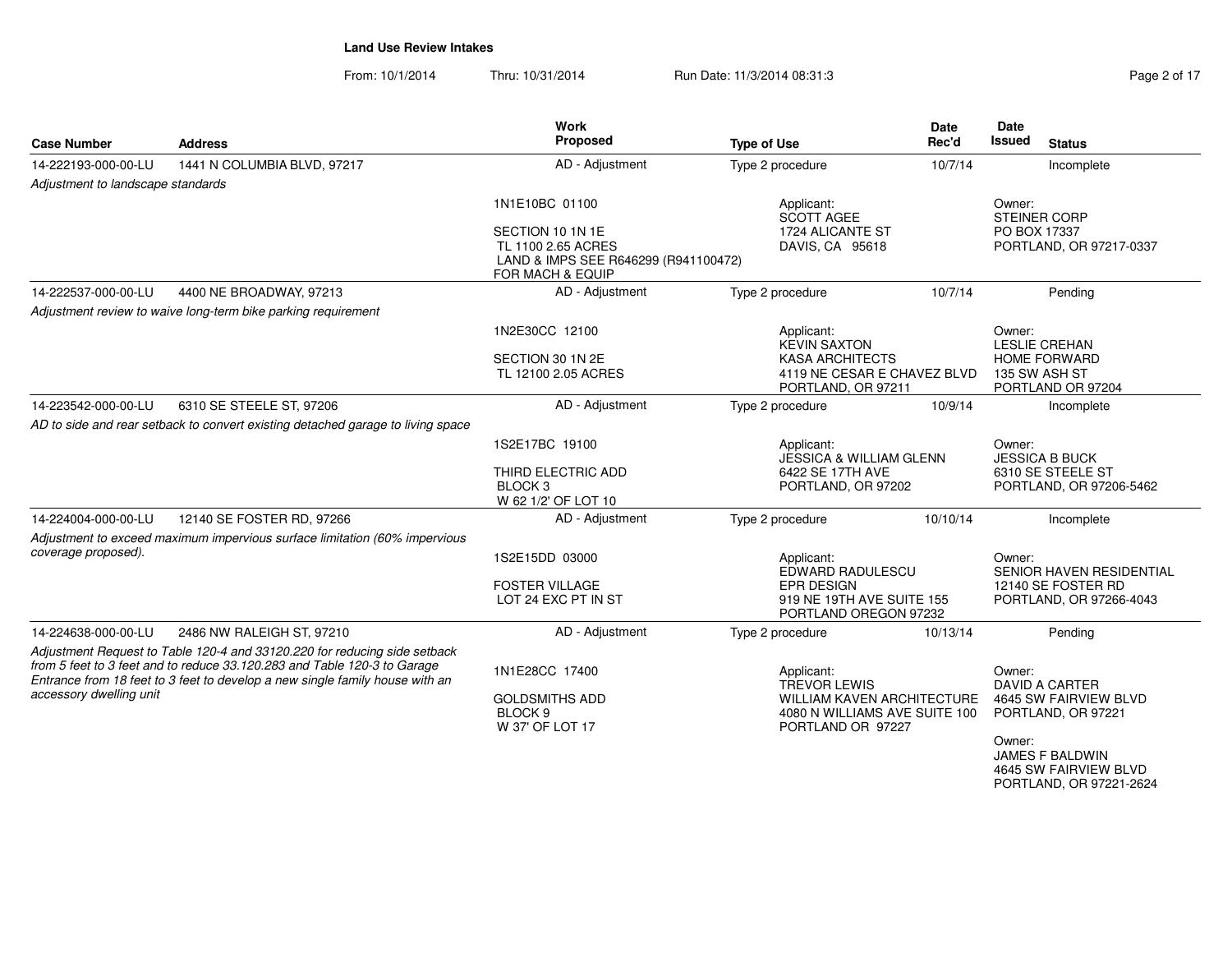|                                                                                                                                                           | <b>Work</b>                                                                                                                                                                          |                                                                                           | <b>Date</b>                                             | Date<br><b>Issued</b>                                                                                                                                                                                                     |
|-----------------------------------------------------------------------------------------------------------------------------------------------------------|--------------------------------------------------------------------------------------------------------------------------------------------------------------------------------------|-------------------------------------------------------------------------------------------|---------------------------------------------------------|---------------------------------------------------------------------------------------------------------------------------------------------------------------------------------------------------------------------------|
|                                                                                                                                                           |                                                                                                                                                                                      |                                                                                           |                                                         | <b>Status</b>                                                                                                                                                                                                             |
|                                                                                                                                                           |                                                                                                                                                                                      |                                                                                           |                                                         | Pending                                                                                                                                                                                                                   |
|                                                                                                                                                           | 1N1E23DB 13400                                                                                                                                                                       | Applicant:                                                                                |                                                         | Owner:                                                                                                                                                                                                                    |
|                                                                                                                                                           | <b>IRVINGTON HTS</b><br>BLOCK 14<br>S 37' OF LOT 14<br>N 29' OF LOT 15                                                                                                               | Code Unlimited<br>Suite 350<br>Beaverton, OR 97005                                        |                                                         | <b>CHRISTY EUGENIS</b><br>2314 NW SAVIER ST<br>PORTLAND, OR 97210-2514<br>Owner:<br><b>STAN AMY</b><br>2314 NW SAVIER ST<br>PORTLAND, OR 97210-2514                                                                       |
| 2609 SW PARK PL, 97201                                                                                                                                    | AD - Adjustment                                                                                                                                                                      | Type 2 procedure                                                                          | 10/14/14                                                | Pending                                                                                                                                                                                                                   |
| Application for approval of an Adjustment to setback                                                                                                      |                                                                                                                                                                                      |                                                                                           |                                                         |                                                                                                                                                                                                                           |
|                                                                                                                                                           | 1N1E32DD 00500<br><b>PARKSIDE</b><br><b>BLOCK1</b><br>LOT 1&2 EXC PT IN ST                                                                                                           | Applicant:<br><b>TOBIN WEAVER</b><br>PORTLAND OR 97205                                    |                                                         | Owner:<br>JOHN F BOZICH<br>PORTLAND, OR 97205                                                                                                                                                                             |
| 4425 NE 34TH AVE, 97211                                                                                                                                   | AD - Adjustment                                                                                                                                                                      | Type 2 procedure                                                                          | 10/14/14                                                | Incomplete                                                                                                                                                                                                                |
| (14-223227_RS). C.Ballew. 10/14/14                                                                                                                        | 1N1E24DB 09300<br><b>WILLAMETTE ADD</b><br><b>BLOCK 5</b><br>LOT 35-37                                                                                                               | Applicant:<br>PHIL SYDNOR<br><b>PLANNING INC</b><br>1715 N TERRY ST<br>PORTLAND, OR 97217 |                                                         | Owner:<br>KATHI L KAZALA<br>4425 NE 34TH AVE<br>PORTLAND, OR 97211-7728                                                                                                                                                   |
| . 97211                                                                                                                                                   |                                                                                                                                                                                      | Type 2 procedure                                                                          | 10/16/14                                                | Incomplete                                                                                                                                                                                                                |
| Adjustment for maximum height within the first 10 feet of front property line on<br>Tracts 1 and 2, and Adjustment to minimum required parking on Tract 1 | 1N1E23AA 03200<br><b>VERNON</b><br><b>BLOCK7</b><br>LOT 1&2 TL 3200                                                                                                                  | Applicant:<br>JENNIFER FARMER<br>PORTLAND OR 97211                                        |                                                         | Owner:<br>DOZER CONSTRUCTION LLC<br>5212 NE 28TH AVE<br>PORTLAND, OR 97211-6234                                                                                                                                           |
| 431 SE 33RD AVE, 97214                                                                                                                                    | AD - Adjustment                                                                                                                                                                      | Type 2 procedure                                                                          | 10/17/14                                                | Pending                                                                                                                                                                                                                   |
| Adjustment to side setback for garage with 12-foot tall walls.                                                                                            |                                                                                                                                                                                      |                                                                                           |                                                         |                                                                                                                                                                                                                           |
|                                                                                                                                                           | 1N1E36CD 02700<br><b>LAURELHURST</b><br>BLOCK 92<br>LOT <sub>3</sub>                                                                                                                 | Applicant:<br><b>JOHN THOMPSON</b><br>431 SE 33RD AVENUE<br>PORTLAND, OR 97214            |                                                         | Owner:<br>JOHN A THOMPSON<br>431 SE 33RD AVE<br>PORTLAND, OR 97214-2040<br>Owner:<br>LYNNE C FRANCIS<br>431 SE 33RD AVE<br>PORTLAND, OR 97214-2040                                                                        |
|                                                                                                                                                           | <b>Address</b><br>4115 NE 19TH AVE, 97211<br>Adjustment request to 33.110.225 to increase building coverage<br>R5h. Requesting Adjustment to required 60' setback on ADU application | <b>Proposed</b><br>AD - Adjustment<br>AD - Adjustment                                     | <b>Type of Use</b><br>Type 2 procedure<br>Samir Mokashi | Rec'd<br>10/13/14<br>12655 SW Center Street<br>JEFFREY L MILLER ARCHITECT P( 2609 SW PARK PL<br>834 SW CLAIR AVE STE 202<br><b>INTEGRATE ARCHITECTURE &amp;</b><br>DOZER CONSTRUCTION LLC<br>126 NE ALBERTA ST. SUITE 206 |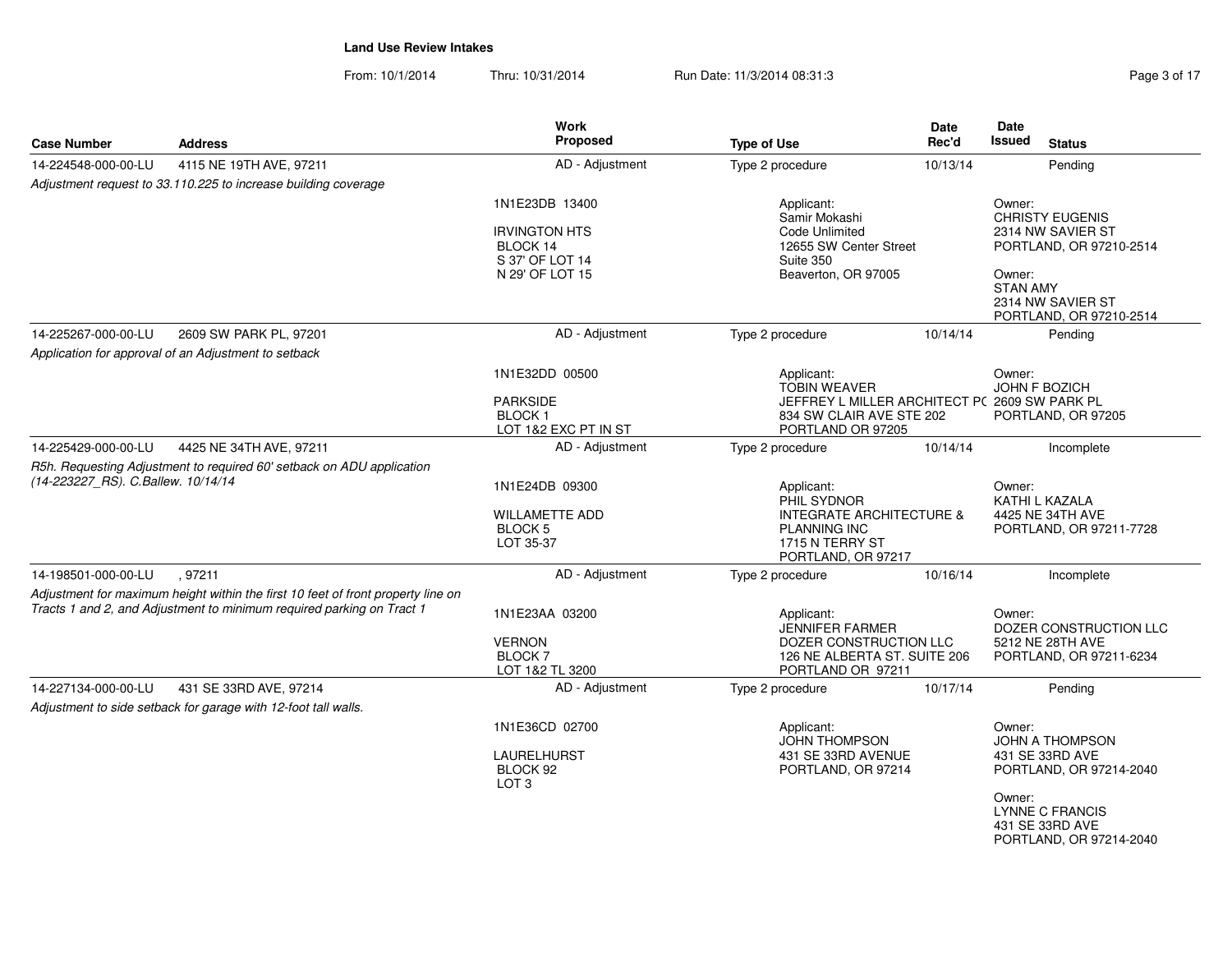| Page 4 of 17 |  |
|--------------|--|
|--------------|--|

| <b>Case Number</b>                    | <b>Address</b>                                                                        | <b>Work</b><br>Proposed                                                       | <b>Type of Use</b>                                                                                        | <b>Date</b><br>Rec'd | Date<br><b>Issued</b><br><b>Status</b>                                                                                     |
|---------------------------------------|---------------------------------------------------------------------------------------|-------------------------------------------------------------------------------|-----------------------------------------------------------------------------------------------------------|----------------------|----------------------------------------------------------------------------------------------------------------------------|
| 14-228155-000-00-LU                   | 1722 SE 37TH AVE, 97214                                                               | AD - Adjustment                                                               | Type 2 procedure                                                                                          | 10/21/14             | Pending                                                                                                                    |
|                                       | Adjustment to side setback to 3' to legalize exterior staircase to second story.      |                                                                               |                                                                                                           |                      |                                                                                                                            |
|                                       |                                                                                       | 1S1E01DA 15300<br><b>ELSMERE</b><br>BLOCK <sub>3</sub><br>N 1/2 OF LOT 11&12  | Applicant:<br><b>FOSTER FINCH</b><br>9160 SW JAMISON RD<br>PORTLAND OR 97225                              |                      | Owner:<br>MULTNOMAH VILLAGE<br>PROPERTY LLC<br>9160 SW JAMIESON RD<br>PORTLAND, OR 97225-1363                              |
| 14-230190-000-00-LU                   | 5325 N VANCOUVER AVE, 97217                                                           | AD - Adjustment                                                               | Type 2 procedure                                                                                          | 10/24/14             | Pending                                                                                                                    |
|                                       | Adjustments to setback and minimum building coverage                                  |                                                                               |                                                                                                           |                      |                                                                                                                            |
|                                       |                                                                                       | 1N1E22AB 01800                                                                | Applicant:<br><b>WESLEY JOHNSON</b><br>REMODELING BY WESLEY<br>6106 NE RODNEY<br>PORTLAND, OR 97211       |                      | Owner:<br>MUSLIM COMMUNITY CENTER<br>PO BOX 12214<br>PORTLAND, OR 97212-0214                                               |
| 14-230156-000-00-LU                   | .97232                                                                                | AD - Adjustment                                                               | Type 2 procedure                                                                                          | 10/24/14             | Pending                                                                                                                    |
|                                       | Adjustment to allow exterior storage in the CX zone.                                  |                                                                               |                                                                                                           |                      |                                                                                                                            |
|                                       |                                                                                       | 1N1E34AA 03900<br><b>HOLLADAYS ADD</b><br>BLOCK 50                            | Applicant:<br>KAREN KARLSSON<br><b>KLK CONSULTING LLC</b><br>906 NW 23rd Avenue<br>Portland, OR 97225     |                      | Owner:<br>OREGON STATE OF (DEPT<br>9200 SE LAWNFIELD RD<br>CLACKAMAS, OR 97015                                             |
|                                       |                                                                                       |                                                                               |                                                                                                           |                      | Owner:<br><b>JONATHON TILLMAN</b><br><b>TRIMET</b><br>1800 SW 1ST AVE, SUITE 300<br>PORTLAND, OR 97201                     |
| 14-230094-000-00-LU                   | 3300 SW FAIRMOUNT BLVD, 97201<br>Adjustment Review to reduce Scenic Corridor setback. | AD - Adjustment                                                               | Type 2 procedure                                                                                          | 10/24/14             | Pending                                                                                                                    |
|                                       |                                                                                       | 1S1E08DA 07400<br>COUNCIL CREST PK<br>BLOCK <sub>27</sub><br>LOT <sub>8</sub> | Applicant:<br>STEVE MILLER<br><b>EMERIO DESIGN</b><br>6107 SW MURRAY BLVD, STE 147<br>BEAVERTON, OR 97008 |                      | Owner:<br><b>ERIC RYSTANDT</b><br>MAIN ST DEVELOPMENT INC.<br>PMB #208 5331 SW MACADAM<br>AVE # 258<br>PORTLAND, OR. 97239 |
| 14-231183-000-00-LU<br>Enlarged deck. | 6330 SW SWEETBRIAR CT                                                                 | AD - Adjustment                                                               | Type 2 procedure                                                                                          | 10/28/14             | Pending                                                                                                                    |
|                                       |                                                                                       | 1S1E07BC 04104                                                                | Applicant:                                                                                                |                      | Owner:                                                                                                                     |
|                                       |                                                                                       | <b>LUN ANNEX</b><br>LOT <sub>4</sub>                                          | <b>Brad Horne</b><br>Arciform LLC<br>2303 N. RANDOLPH AVE<br>PORTLAND OR                                  |                      | <b>DENNIS VAN OOSSANEN</b><br>6330 SW SWEETBRIAR CT<br>PORTLAND, OR 97221-1332                                             |
| 14-231451-000-00-LU                   | 6128 N CONCORD AVE, 97217                                                             | AD - Adjustment                                                               | Type 2 procedure                                                                                          | 10/28/14             | Pending                                                                                                                    |
|                                       | New 20x17 garage, requesting rear setback adjustment to 1'.                           |                                                                               |                                                                                                           |                      |                                                                                                                            |
|                                       |                                                                                       | 1N1E16DA 13300<br><b>GRANVILLE</b><br>BLOCK 10<br>LOT <sub>13</sub>           | Applicant:<br><b>JUSTIN SWANSON</b><br>SWANSON CONSTRUCTION INC<br>PO BOX 1874<br><b>SANDY OR 97055</b>   |                      | Owner:<br><b>VERA BROSGOL</b><br>6128 N CONCORD AVE<br>PORTLAND, OR 97217                                                  |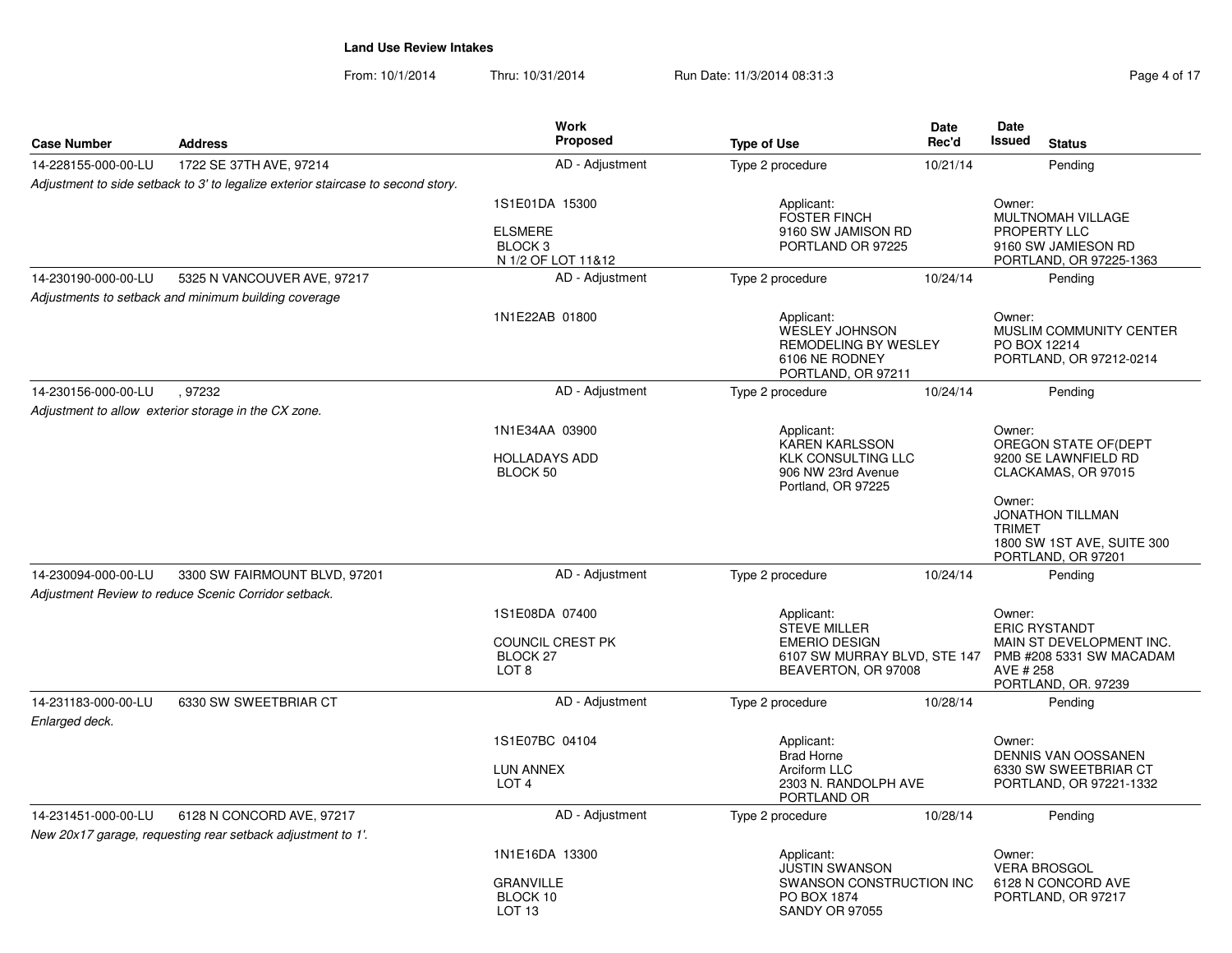| <b>Case Number</b>                                                                                                                                                                                                                                                                                                                                                                                                                                                                                                                                                                                                                                                                                                  | <b>Address</b>                                                                                                                                                             | Work<br><b>Proposed</b>                                                                       | <b>Type of Use</b>                                                                                   | Date<br>Rec'd | Date<br><b>Issued</b><br><b>Status</b>                                                |
|---------------------------------------------------------------------------------------------------------------------------------------------------------------------------------------------------------------------------------------------------------------------------------------------------------------------------------------------------------------------------------------------------------------------------------------------------------------------------------------------------------------------------------------------------------------------------------------------------------------------------------------------------------------------------------------------------------------------|----------------------------------------------------------------------------------------------------------------------------------------------------------------------------|-----------------------------------------------------------------------------------------------|------------------------------------------------------------------------------------------------------|---------------|---------------------------------------------------------------------------------------|
| 14-232958-000-00-LU                                                                                                                                                                                                                                                                                                                                                                                                                                                                                                                                                                                                                                                                                                 | 424 NW MAYWOOD DR, 97210                                                                                                                                                   | AD - Adjustment                                                                               | Type 2 procedure                                                                                     | 10/31/14      | Application                                                                           |
|                                                                                                                                                                                                                                                                                                                                                                                                                                                                                                                                                                                                                                                                                                                     | Adjustment to allow required parking within the front setback as a result of<br>conversion of existing attached garage to living space.                                    | 1N1E32AD 07700<br><b>ST FRANCES HILL</b><br>BLOCK <sub>8</sub><br>LOT 10&11 TL 7700           | Applicant:<br><b>MATT RAPHAEL</b><br>RAPHAEL DESIGN INC<br>1333 SE 45TH AVE<br>PORTLAND OR 97215     |               | Owner:<br>JAMES N MCDERMOTT<br>424 NW MAYWOOD DR<br>PORTLAND, OR 97210-3335<br>Owner: |
|                                                                                                                                                                                                                                                                                                                                                                                                                                                                                                                                                                                                                                                                                                                     |                                                                                                                                                                            |                                                                                               |                                                                                                      |               | NANCY E CORONADO<br>424 NW MAYWOOD DR<br>PORTLAND, OR 97210-3335                      |
| 14-233041-000-00-LU                                                                                                                                                                                                                                                                                                                                                                                                                                                                                                                                                                                                                                                                                                 | 607 SW PRIMROSE ST                                                                                                                                                         | AD - Adjustment                                                                               | Type 2 procedure                                                                                     | 10/31/14      | Application                                                                           |
|                                                                                                                                                                                                                                                                                                                                                                                                                                                                                                                                                                                                                                                                                                                     | Adjustment to maximum front yard fence height.<br>1S1E28AA 08701<br>Applicant:<br><b>DAVID CADY</b><br><b>KILPATRICK COLLINS TRACT</b><br><b>BLOCK4</b><br>LOT 8&9 TL 8701 |                                                                                               | PERFORMANCE HOMES LLC<br>10400 SW COTTONWOOD ST<br>TUALATIN, OR 97062                                |               | Owner:<br>PERFORMANCE HOMES LLC<br>10400 SW COTTONWOOD ST<br>TUALATIN, OR 97062-8393  |
|                                                                                                                                                                                                                                                                                                                                                                                                                                                                                                                                                                                                                                                                                                                     | Total # of LU AD - Adjustment permit intakes: 23                                                                                                                           |                                                                                               |                                                                                                      |               |                                                                                       |
| 14-229880-000-00-LU                                                                                                                                                                                                                                                                                                                                                                                                                                                                                                                                                                                                                                                                                                 | 13931 NE GLISAN ST, 97230<br>Changes and stormwater improvements to existing parking and storage areas                                                                     | <b>CU</b> - Conditional Use                                                                   | Type 2 procedure                                                                                     | 10/24/14      | Pending                                                                               |
|                                                                                                                                                                                                                                                                                                                                                                                                                                                                                                                                                                                                                                                                                                                     |                                                                                                                                                                            | 1N2E35A 00100<br>SECTION 35 1N 2E<br>TL 100 109.59 ACRES<br>DEFERRAL-POTENTIAL ADDITIONAL TAX | Applicant:<br>Lydia Neill<br><b>METRO</b><br>600 NE GRAND AVENUE<br>PORTLAND OR                      |               | Owner:<br>METRO(LEASED COURSE CO<br>600 NE GRAND AVE<br>PORTLAND, OR 97232-2736       |
|                                                                                                                                                                                                                                                                                                                                                                                                                                                                                                                                                                                                                                                                                                                     |                                                                                                                                                                            |                                                                                               | Applicant:<br><b>GARY SHEPHERD</b><br>OFFICE OF METRO ATTORNEY<br>600 NE GRAND AVENUE<br>PORTLAND OR |               |                                                                                       |
| 14-232410-000-00-LU                                                                                                                                                                                                                                                                                                                                                                                                                                                                                                                                                                                                                                                                                                 | 1617 N COLUMBIA BLVD, 97217                                                                                                                                                | <b>CU</b> - Conditional Use                                                                   | Type 3 procedure                                                                                     | 10/30/14      | Pending                                                                               |
| Type III Conditional Use review to allow the establishment of a new<br>Waste-Related use. The proposed use will accept and reload yard debris for<br>transfer to an off-site location for composting, as well as separate recyclable<br>materials from dry, non-putrescible waste. The facility will also accept wood<br>waste for processing and transfer to off-site end users. Other activities to occur<br>on the site include the manufacturing of diesel, pellets and/or electicity from wood<br>waste, the recycling of concrete for resale as aggregate, the screening of clean fill<br>dirt for resale, and the selling of landscape supplies (compost, soil amendments,<br>fertilizer and rock products). |                                                                                                                                                                            | 1N1E09A 00100<br>SECTION 09 1N 1E<br>TL 100 15.36 ACRES<br>SPLIT MAP R315013 (R941101980)     | Applicant:<br><b>Casey Stroupe</b><br>S & H Recycling<br>20200 SW Stafford Rd<br>Tualatin, OR 97062  |               | Owner:<br><b>BLASEN FAMILY LLC</b><br>PO BOX 17370<br>PORTLAND, OR 97217              |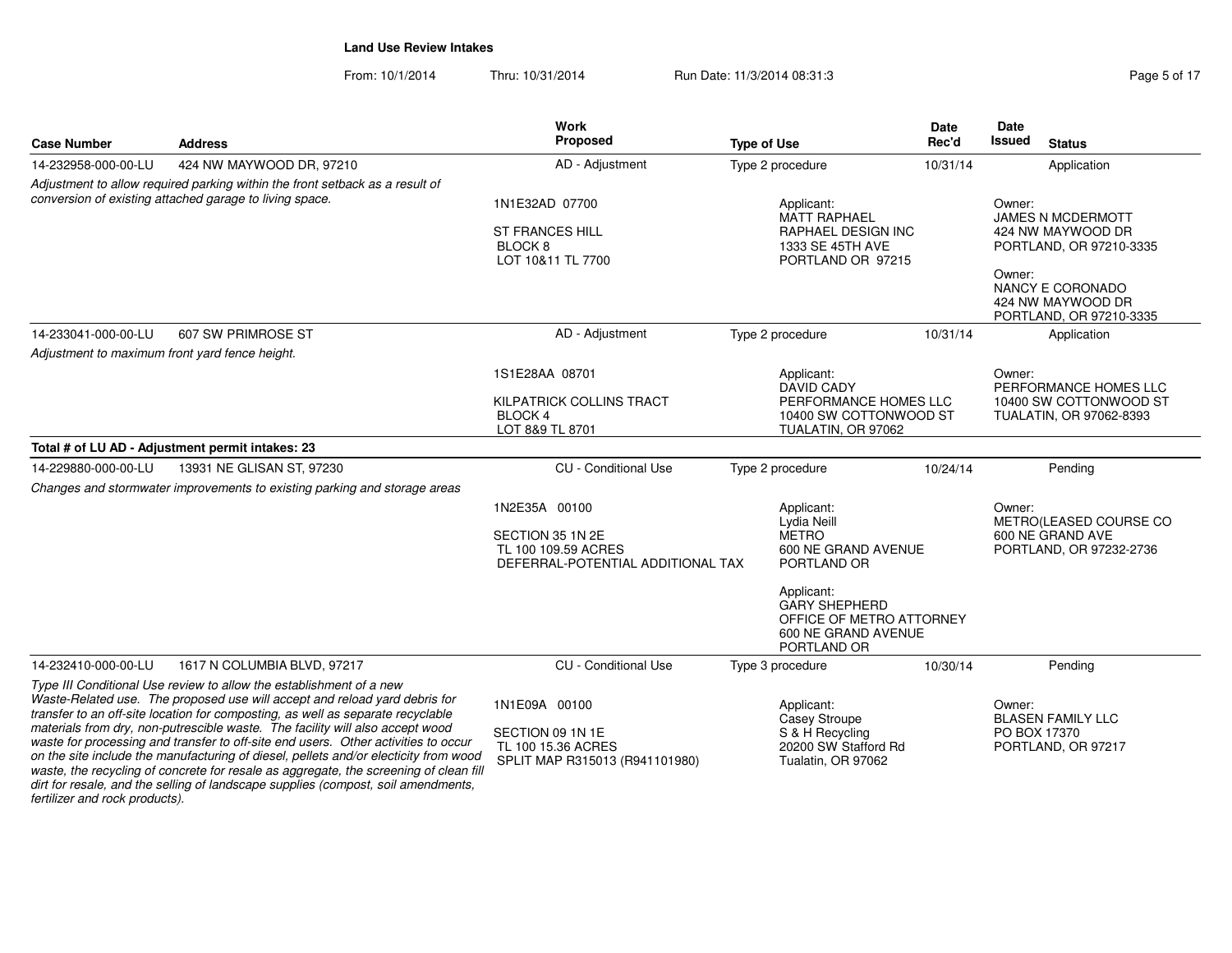| Page 6 of |  |
|-----------|--|

| <b>Case Number</b>              | <b>Address</b>                                                                                                                                         | Work<br>Proposed                                                       | <b>Type of Use</b>                                                                                           | <b>Date</b><br>Rec'd                                                                                                                      | Date<br>Issued<br><b>Status</b>                                                 |
|---------------------------------|--------------------------------------------------------------------------------------------------------------------------------------------------------|------------------------------------------------------------------------|--------------------------------------------------------------------------------------------------------------|-------------------------------------------------------------------------------------------------------------------------------------------|---------------------------------------------------------------------------------|
| 14-227191-000-00-LU             | 6941 N CENTRAL ST, 97203                                                                                                                               | CU - Conditional Use                                                   | Type 3 procedure                                                                                             | 10/17/14                                                                                                                                  | Pending                                                                         |
|                                 | Conditional Use Review for modernization to existing high school. 3 Adjustments.                                                                       |                                                                        |                                                                                                              |                                                                                                                                           |                                                                                 |
|                                 |                                                                                                                                                        | 1N1E07B 00100<br>SECTION 07 1N 1E<br>TL 100 17.10 ACRES                | Applicant:<br>PAUL CATHCART<br>PORTLAND PUBLIC SCHOOLS<br>501 N DIXON, PO BOX 3107<br>PORTLAND OR 97208-3107 |                                                                                                                                           | Owner:<br><b>SCHOOL DISTRICT NO 1</b><br>PO BOX 3107<br>PORTLAND, OR 97208-3107 |
|                                 |                                                                                                                                                        |                                                                        | Applicant:<br>MICHELLE PLATTER<br>PORTLAND PUBLIC SCHOOLS<br>PO BOX 3107 501 N DIXON ST<br>PORTLAND OR 97227 |                                                                                                                                           |                                                                                 |
| 14-224641-000-00-LU             | 6125 SW BOUNDARY ST, 97221                                                                                                                             | <b>CU</b> - Conditional Use                                            | Type 3 procedure                                                                                             | 10/13/14                                                                                                                                  | Pending                                                                         |
|                                 | APPLICATION FOR APPROVAL OF A CONDITIONAL USE AND<br>ADJUSTMENTS RELATED TO 14-180501-EA<br>1S1E18BC 00300<br><b>B P CARDWELL TR</b><br>LOT 7&8 TL 300 |                                                                        | Applicant:<br><b>LRS ARCHITECTS</b>                                                                          | MICHAEL ROBERTS<br>720 NW DAVIS STE 300                                                                                                   |                                                                                 |
| 14-231463-000-00-LU             | 4215 SE 17TH AVE, 97202                                                                                                                                | CU - Conditional Use                                                   | PORTLAND OR 97209                                                                                            |                                                                                                                                           | Pending                                                                         |
| adjacent to future MAX station. | Mixed use project with 30-36 dwelling units and 2-3000 sf commercial space                                                                             | 1S1E11DC 08600<br><b>BOISES ADD</b><br>BLOCK <sub>8</sub><br>LOT 33-36 | Applicant:<br><b>ARCHITECTURE</b>                                                                            | Type 3 procedure<br>10/28/14<br><b>CARRIE STRICKLAND</b><br><b>WORKS PARTNERSHIP</b><br>524 E BURNSIDE ST. SUITE 320<br>PORTLAND OR 97214 |                                                                                 |
|                                 | Total # of LU CU - Conditional Use permit intakes: 5                                                                                                   |                                                                        |                                                                                                              |                                                                                                                                           |                                                                                 |
| 14-220684-000-00-LU             | .97227                                                                                                                                                 | DZ - Design Review                                                     | Type 2 procedure                                                                                             | 10/2/14                                                                                                                                   | Pending                                                                         |
| grade parking.                  | New 50 unit mixed-use, multi-family project. 2000+sf of commercial space, at                                                                           | 1N1E27AB 11300<br><b>WILLIAMS AVE ADD</b><br>BLOCK <sub>3</sub>        | Applicant:<br>ANDREA WALLACE<br>SOLTERRA SYSTEMS<br>79 SE TAYLOR ST, SUITE 401                               |                                                                                                                                           | Owner:<br>SOLTERRA CANOPY LLC<br>3220 1ST AVE S #800<br>SEATTLE, WA 98134       |
|                                 |                                                                                                                                                        | S 23.1' OF LOT 3<br>LOT <sub>4</sub>                                   | PROTLAND, OR 97214                                                                                           |                                                                                                                                           |                                                                                 |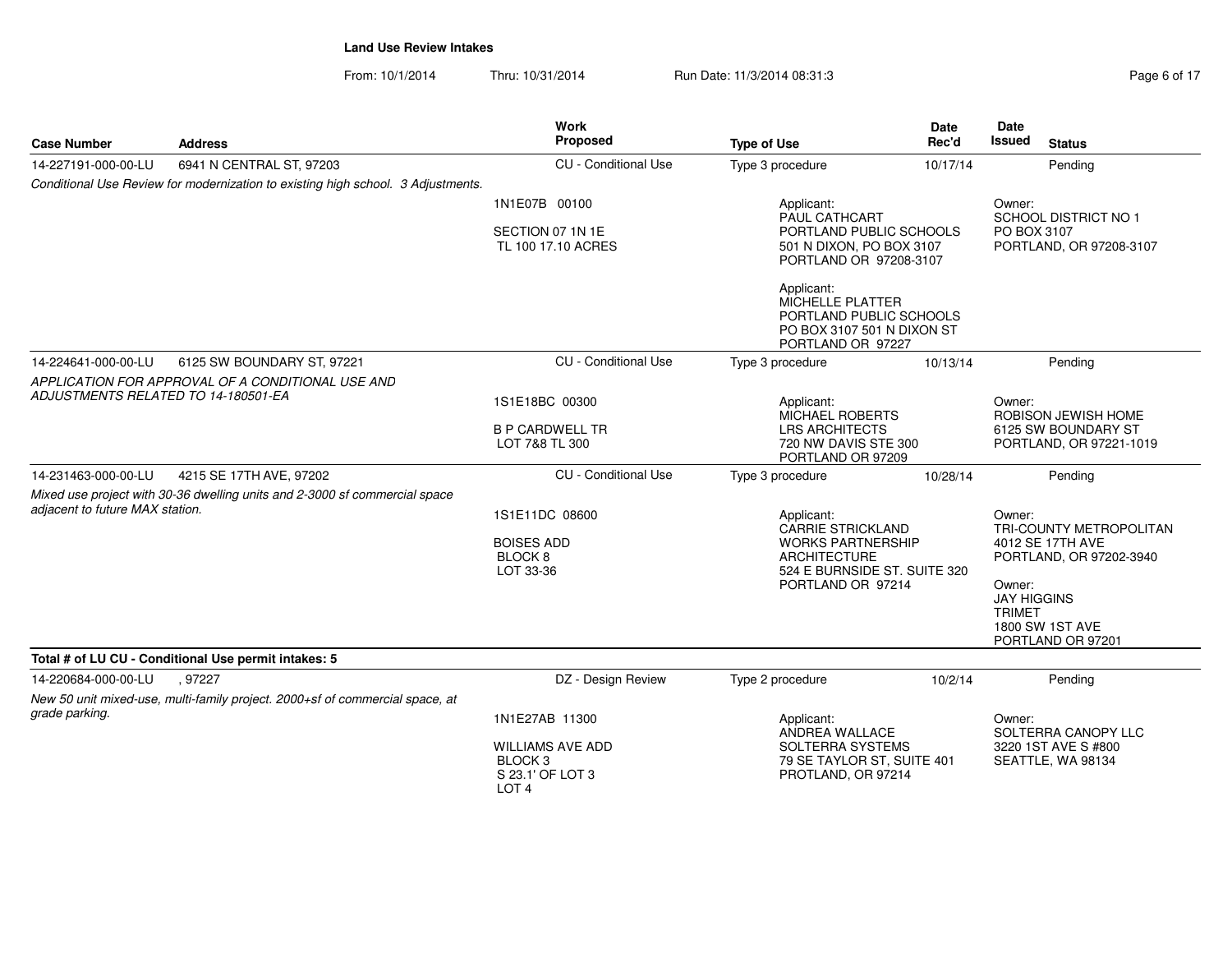| Page 7 of 17 |  |  |
|--------------|--|--|

| <b>Case Number</b>                         | <b>Address</b>                                                                                                                                | <b>Work</b><br>Proposed                                                             | <b>Type of Use</b>                                                                                   | <b>Date</b><br>Rec'd                                              | Date<br>Issued                                                                                  | <b>Status</b>                                                            |  |
|--------------------------------------------|-----------------------------------------------------------------------------------------------------------------------------------------------|-------------------------------------------------------------------------------------|------------------------------------------------------------------------------------------------------|-------------------------------------------------------------------|-------------------------------------------------------------------------------------------------|--------------------------------------------------------------------------|--|
| 14-228456-000-00-LU                        | 1932 W BURNSIDE ST                                                                                                                            | DZ - Design Review                                                                  | Type 2 procedure                                                                                     | 10/21/14                                                          |                                                                                                 | Pending                                                                  |  |
|                                            | Design Review to remove two existings signs and install one new sign for new                                                                  |                                                                                     |                                                                                                      |                                                                   |                                                                                                 |                                                                          |  |
| tenant                                     |                                                                                                                                               | 1N1E33DC 70263                                                                      | Applicant:                                                                                           |                                                                   | Owner:                                                                                          |                                                                          |  |
|                                            |                                                                                                                                               | <b>CIVIC CONDOMINIUM</b><br>LOT <sub>C2</sub><br><b>COMMERCIAL UNIT</b>             | MICHAEL BOYD<br>ADVANCED ELECTRIC SIGNS<br>1550 DOWN RIVER DR.<br>WOODLAND, WA 98674                 |                                                                   | ASSOCIATION OF UNIT OWNERS<br>1120 NW COUCH ST #600<br>PORTLAND, OR 97209                       |                                                                          |  |
|                                            |                                                                                                                                               |                                                                                     |                                                                                                      |                                                                   |                                                                                                 | <b>CIVIC RETAIL LLC</b><br>1477 NW EVERETT ST<br>PORTLAND, OR 97209-2617 |  |
| 14-227429-000-00-LU                        | 1001 SW 5TH AVE, 97204                                                                                                                        | DZ - Design Review                                                                  | Type 2 procedure                                                                                     | 10/20/14                                                          |                                                                                                 | Pending                                                                  |  |
| Rooftop wireless site.                     |                                                                                                                                               |                                                                                     |                                                                                                      |                                                                   |                                                                                                 |                                                                          |  |
|                                            |                                                                                                                                               | 1S1E03BB 00800                                                                      | Applicant:                                                                                           |                                                                   | Owner:                                                                                          |                                                                          |  |
|                                            |                                                                                                                                               | <b>PORTLAND</b>                                                                     | <b>ZACH PHILLIPS</b><br><b>PTS</b>                                                                   |                                                                   | OR-CONGRESS CENTER LP<br>235 MONTGOMERY ST 16TH<br><b>FLOOR</b><br>SAN FRANCISCO, CA 94104-3104 |                                                                          |  |
|                                            |                                                                                                                                               | BLOCK 169                                                                           | 1001 SE WATER AVE STE 180                                                                            |                                                                   |                                                                                                 |                                                                          |  |
|                                            |                                                                                                                                               | $LOT 1-8$<br>SEE R246278 (R667717341)                                               | PORTLAND OR 97214                                                                                    |                                                                   |                                                                                                 |                                                                          |  |
| 14-226532-000-00-LU                        | 311 SE 97TH AVE, 97216                                                                                                                        | DZ - Design Review                                                                  | Type 2 procedure                                                                                     | 10/16/14                                                          |                                                                                                 | Pending                                                                  |  |
|                                            | Design review for the removal of 2 residential buildings and 1 garage and                                                                     |                                                                                     |                                                                                                      |                                                                   |                                                                                                 |                                                                          |  |
| construction of a new commercial building. |                                                                                                                                               | 1N2E33DC 00800                                                                      | Applicant:<br><b>BOB SCHATZ</b>                                                                      |                                                                   |                                                                                                 | LINCOLN LOFTS DEVELOPMENT                                                |  |
|                                            |                                                                                                                                               | SECTION 33 1N 2E<br>TL 800 0.63 ACRES                                               |                                                                                                      | ALLUSA ARCHICTECTURE<br>2118 SE DIVISION ST<br>PORTLAND, OR 97202 |                                                                                                 | <b>LLC</b><br>2118 SE DIVISION ST<br>PORTLAND, OR 97202                  |  |
| 14-225917-000-00-LU                        | 222 SW CLAY ST, 97201                                                                                                                         | DZ - Design Review                                                                  | Type 2 procedure                                                                                     | 10/15/14                                                          |                                                                                                 | <b>Unnecessary Review</b>                                                |  |
|                                            | Remove and replace rooftop cooling tower on Keller Auditorium.                                                                                |                                                                                     |                                                                                                      |                                                                   |                                                                                                 |                                                                          |  |
| replacement with comparable materials.     | Remove and replace rooftop cooling tower on Keller Auditorium<br>T. Heron, exempt from Design Review per 33.420.045 - Repair, maintenance and | 1S1E03BC 03300                                                                      | Applicant:<br><b>JOSH LIPSCOMB</b>                                                                   |                                                                   | Owner:<br>PORTLAND CITY OF<br>1120 SW 5TH AVE #1204<br>PORTLAND, OR 97204-1912                  |                                                                          |  |
|                                            |                                                                                                                                               | <b>PORTLAND</b><br>INC PT VAC ST BLOCK 132                                          | <b>METRO</b><br>600 NE GRAND AVE                                                                     |                                                                   |                                                                                                 |                                                                          |  |
|                                            |                                                                                                                                               |                                                                                     | PORTLAND OR 97232                                                                                    |                                                                   |                                                                                                 |                                                                          |  |
|                                            |                                                                                                                                               |                                                                                     | Applicant:<br><b>GARY SHEPHERD</b><br>OFFICE OF METRO ATTORNEY<br>600 NE GRAND AVENUE<br>PORTLAND OR |                                                                   |                                                                                                 |                                                                          |  |
| 14-232696-000-00-LU                        | 306 SE 8TH AVE, 97214                                                                                                                         | DZ - Design Review                                                                  | Type 2 procedure                                                                                     | 10/31/14                                                          |                                                                                                 | Pending                                                                  |  |
|                                            | Type 2 design review for exterior changes to building                                                                                         |                                                                                     |                                                                                                      |                                                                   |                                                                                                 |                                                                          |  |
|                                            |                                                                                                                                               | 1N1E35CC 10400                                                                      | Applicant:<br><b>KEVIN GRANT</b>                                                                     |                                                                   | Owner:                                                                                          | SPECHT 306 LLC                                                           |  |
|                                            |                                                                                                                                               | <b>EAST PORTLAND</b><br>BLOCK 183<br>LOT 1-3&6-8 TL 10400<br><b>LAND &amp; IMPS</b> | <b>C2K ARCHITECTURE</b><br>1645 NW HOYT ST<br>PORTLAND, OR 97209                                     |                                                                   |                                                                                                 | 15325 SW BEAVERTON CREEK CT<br>BEAVERTON, OR 97006-5167                  |  |
|                                            |                                                                                                                                               | SEE R150358 (R226511642) FOR BILLBOARD<br>& R646210 (R226511643) FOR MACH & EQUIP   |                                                                                                      |                                                                   |                                                                                                 |                                                                          |  |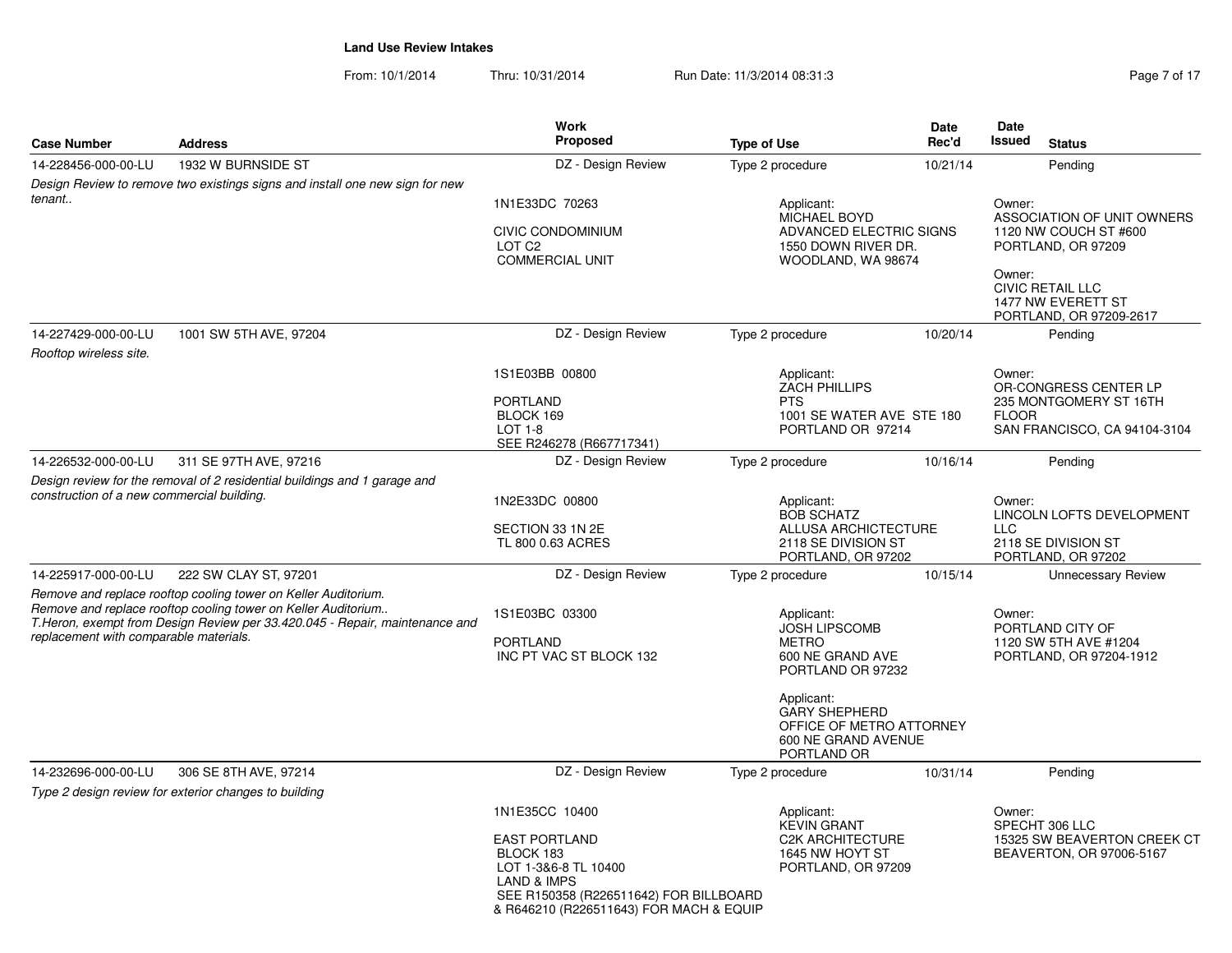| <b>Case Number</b>  | <b>Address</b>                                                                                                                                                                                                                                                                                                               | <b>Work</b><br><b>Proposed</b>                                                                                       | <b>Type of Use</b>                                                                                                                  | <b>Date</b><br>Rec'd | <b>Date</b><br><b>Issued</b><br><b>Status</b>                                                              |
|---------------------|------------------------------------------------------------------------------------------------------------------------------------------------------------------------------------------------------------------------------------------------------------------------------------------------------------------------------|----------------------------------------------------------------------------------------------------------------------|-------------------------------------------------------------------------------------------------------------------------------------|----------------------|------------------------------------------------------------------------------------------------------------|
| 14-220580-000-00-LU | 337 SW ALDER ST                                                                                                                                                                                                                                                                                                              | DZ - Design Review                                                                                                   | Type 2 procedure                                                                                                                    | 10/2/14              | Incomplete                                                                                                 |
| $5/8$ ".            | Cell site rooftop modification - remove and replace 2 panel antennas, remove 1<br>equipment cabinet, consolidate and remove 1 equipment rack, relocate 2<br>equipment cabinets, modify existing coax entry ports, add 1 indoor UMTS cabinet<br>and 4 TMAs. Replace 3 remote radio heads, add 3 fiber cables and add 4 coax 1 | 1N1E34CD 09000A1<br><b>PORTLAND</b><br>BLOCK 48<br><b>LOT 5-8</b><br>IMPS ONLY SEE R246082 (R66770-5810) FOR<br>LAND | Applicant:<br><b>ALLEN POTTER</b><br><b>EAGLE CONSULTING GROUP</b><br>1750 DELTA WATER ROAD, NO.<br>102-36<br>MEDFORD OR 97504      |                      | Owner:<br>MARK CENTRAL PLAZA LLC<br>111 SW COLUMBIA ST #1380<br>PORTLAND, OR 97201                         |
| 14-230997-000-00-LU | 26 SW SALMON ST, 97204                                                                                                                                                                                                                                                                                                       | DZ - Design Review                                                                                                   | Type 2 procedure                                                                                                                    | 10/28/14             | Pending                                                                                                    |
|                     | Remove/replace 1 panel antenna, relocate 2 electric boxes, add 1 TMA, 1<br>cabinet, 2 Fibre cables, and two 1 and 5/8" coax cable.                                                                                                                                                                                           | 1S1E03BD 00200<br><b>PORTLAND</b><br>BLOCK 6<br><b>LOT 1-8</b>                                                       | Applicant:<br><b>ALLEN POTTER</b><br><b>EAGLE CONSULTING GROUP</b><br>1750 DELTA WATER ROAD, NO.<br>102-36<br>MEDFORD OR 97504      |                      | Owner:<br>IEH PORTLAND LLC<br>1WTC0510-CORPORATE TAX<br>DEPT 121 SW SALMO<br>PORTLAND, OR 97204            |
| 14-222880-000-00-LU | 4134 N VANCOUVER AVE, 97217                                                                                                                                                                                                                                                                                                  | DZ - Design Review                                                                                                   | Type 2 procedure                                                                                                                    | 10/8/14              | Incomplete                                                                                                 |
|                     | Revisions to previous Design Review approval under LU 14-106239 DZM,<br>including below- and above-grade equipment and landscaping along Skidmore<br>Street, and new exterior air conditioning grills on the exterior of all buildings.                                                                                      | 1N1E22DB 12600<br><b>ALBINA HMSTD</b><br><b>BLOCK 26 TL 12600</b>                                                    | Applicant:<br><b>DON SOWIEJA</b><br>MYHRE GROUP ARCHITECTS<br>620 SW 5TH AVE SUITE 5000<br>PORTLAND OR 97204                        |                      | Owner:<br><b>SP WILLIAMS LLC</b><br>1201 3RD AVE #5400<br>SEATTLE, WA 98101-3277                           |
| 14-222254-000-00-LU | 1966 SW 5TH AVE, 97201                                                                                                                                                                                                                                                                                                       | DZ - Design Review                                                                                                   | Type 2 procedure                                                                                                                    | 10/7/14              | Pending                                                                                                    |
| supply lines        | Design Review for gas fired heaters at storefront under existing awnings with gas                                                                                                                                                                                                                                            | 1S1E04DA 02000                                                                                                       | Applicant:<br><b>STEVE MASTER</b><br>THE FIRST NATIONAL TAPHOUSE 835 E PARK ST<br>PORTLAND LLC<br>835 E PARK ST<br>EUGENE, OR 97401 |                      | Owner:<br>SOUTHWEST 5TH<br>EUGENE, OR 97401-2909                                                           |
| 14-229440-000-00-LU | 0615 SW PALATINE HILL RD, 97219                                                                                                                                                                                                                                                                                              | DZ - Design Review                                                                                                   | Type 2 procedure                                                                                                                    | 10/23/14             | Pending                                                                                                    |
|                     | Design review for changes to wireless facilities on 5 campus buildings                                                                                                                                                                                                                                                       | 1S1E27D 00100<br>SECTION 27 1S 1E<br>TL 100 85.50 ACRES SPLIT LEVY (R709301280 19801 SW 72ND AVE                     | Applicant:<br><b>NATHAN DUNN</b><br><b>AT&amp;T MOBILITY</b><br>TUALATIN OR 97062                                                   |                      | Owner:<br>MICHEL GEORGE<br>LEWIS & CLARK COLLEGE<br>0615 SW PALATINE HILL RD<br>PORTLAND OR 97219          |
| 14-225506-000-00-LU | 838 SW 3RD AVE, 97204                                                                                                                                                                                                                                                                                                        | DZ - Design Review                                                                                                   | Type 3 procedure                                                                                                                    | 10/14/14             | Pending                                                                                                    |
|                     | Design Review for new 13-story, 204-room hotel on existing vacant lot. Building<br>square footage will be 118,720 sf and height will be 130 feet.                                                                                                                                                                            | 1S1E03BA 06100<br><b>PORTLAND</b><br>BLOCK <sub>22</sub><br>LOT 5&6                                                  | Applicant:<br><b>MICHAEL FINN</b><br>MORTENSON CONSTRUCTION<br>PORTLAND, OR 97205                                                   |                      | Owner:<br>PORTLAND CITY OF(PDC<br>222 NW 5TH AVE<br>610 SW ALDER STREET, SUITE 201 PORTLAND, OR 97209-3812 |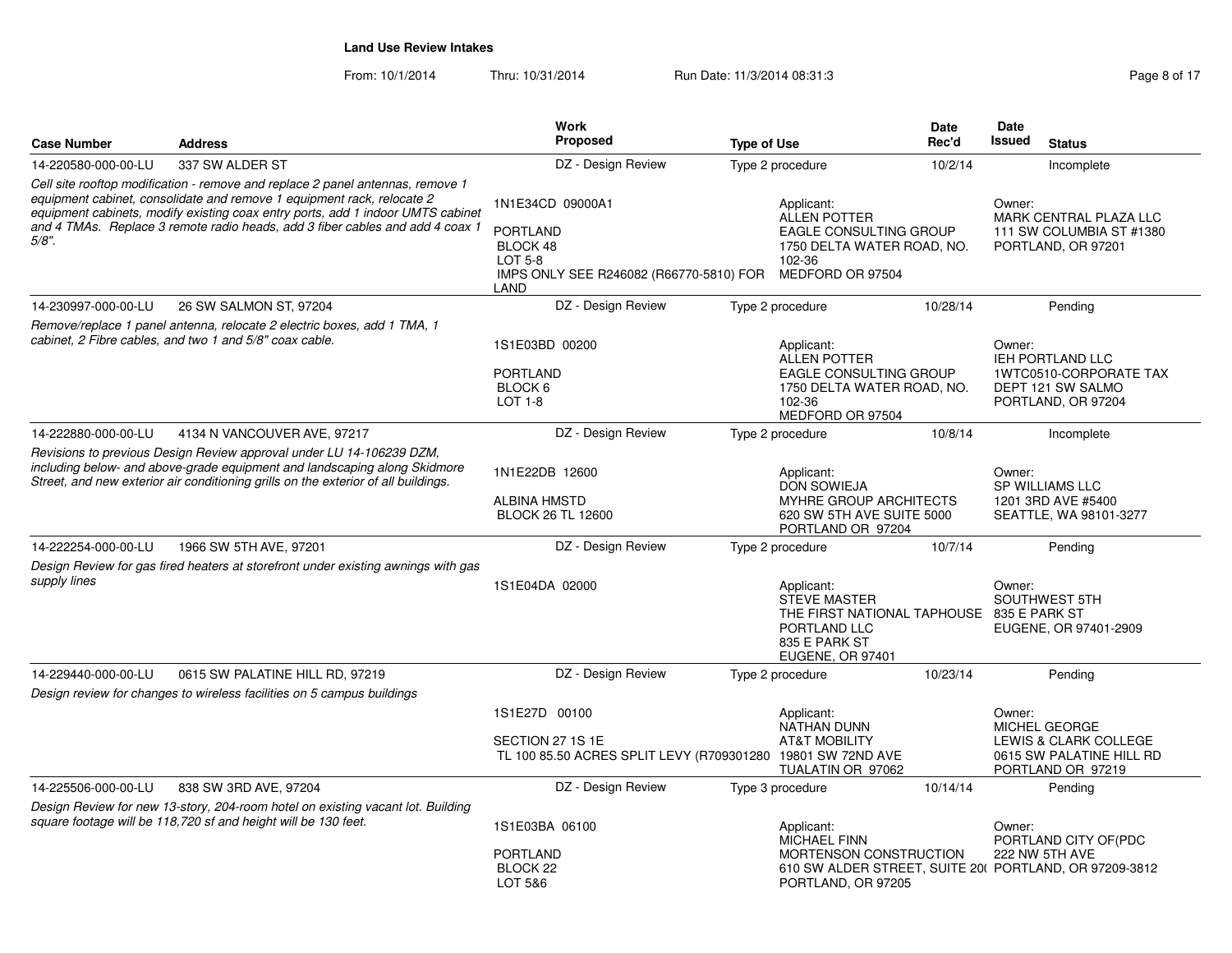| <b>Case Number</b>                                                  | <b>Address</b>                                                                                                                                                                                                                                                                                                                                                                                                                                                                                 | <b>Work</b><br><b>Proposed</b>                                                                                | <b>Type of Use</b>                                                                                                                         | Date<br>Rec'd | <b>Date</b><br><b>Issued</b>                           | <b>Status</b>                                                                                                                                                                                |
|---------------------------------------------------------------------|------------------------------------------------------------------------------------------------------------------------------------------------------------------------------------------------------------------------------------------------------------------------------------------------------------------------------------------------------------------------------------------------------------------------------------------------------------------------------------------------|---------------------------------------------------------------------------------------------------------------|--------------------------------------------------------------------------------------------------------------------------------------------|---------------|--------------------------------------------------------|----------------------------------------------------------------------------------------------------------------------------------------------------------------------------------------------|
| 14-220722-000-00-LU                                                 | 1950 NW PETTYGROVE ST, 97209                                                                                                                                                                                                                                                                                                                                                                                                                                                                   | DZ - Design Review                                                                                            | Type 3 procedure                                                                                                                           | 10/2/14       |                                                        | Pending                                                                                                                                                                                      |
|                                                                     | Two new 6-story apartment buildings with 52 and 74 units and a shared courtyard.                                                                                                                                                                                                                                                                                                                                                                                                               |                                                                                                               |                                                                                                                                            |               |                                                        |                                                                                                                                                                                              |
|                                                                     |                                                                                                                                                                                                                                                                                                                                                                                                                                                                                                | 1N1E33AB 10300<br><b>COUCHS ADD</b><br>BLOCK 265<br>W 1/2 OF LOT 10<br>LOT <sub>11</sub>                      | Applicant:<br>PHILLIP CHUBB<br><b>FFA ARCHITECTURE &amp;</b><br><b>INTERIORS INC</b><br>520 SW YAMHILL STREET STE 900<br>PORTLAND OR 97204 |               | Owner:<br>Owner:<br>Marty Kehoe                        | <b>OVERTON STREET LLC</b><br>35530 SUNNYHILL LN<br>PLEASANT HILL, OR 97455-9643<br>Portland LEEDS Living, Inc.<br>6605 SW Macadam Avenue<br>Portland, OR 97239                               |
|                                                                     | Total # of LU DZ - Design Review permit intakes: 13                                                                                                                                                                                                                                                                                                                                                                                                                                            |                                                                                                               |                                                                                                                                            |               |                                                        |                                                                                                                                                                                              |
| 14-224188-000-00-LU                                                 | 725 NE WEIDLER ST, 97232                                                                                                                                                                                                                                                                                                                                                                                                                                                                       | DZM - Design Review w/<br>Modifications                                                                       | Type 2 procedure                                                                                                                           | 10/10/14      |                                                        | Pending                                                                                                                                                                                      |
| New Taco Bell with existing drive thru lane.<br>14-223692-000-00-LU | 2220 SW 1ST AVE, 97201                                                                                                                                                                                                                                                                                                                                                                                                                                                                         | 1N1E26CC 11400<br><b>HOLLADAYS ADD</b><br>BLOCK 220<br>LOT 5-7 & LOT 8 EXC PT IN ST<br>DZM - Design Review w/ | Applicant:<br>PHILLIP MOSS<br><b>VMI ARCHITECTURE</b><br>637 5TH AVE<br>SAN RAFAEL CA 94901<br>Type 2 procedure                            | 10/9/14       | Owner:<br>Owner:                                       | ALTA HOME PROPERTIES LLC<br>4047 SW GREENHILLS WAY<br>PORTLAND, OR 97221<br><b>STEVE PULCHEON</b><br><b>TACO BELL CORPORATION</b><br>1 GLEN BELL WAY MD 534<br>IRVINE CA 92618<br>Incomplete |
|                                                                     | Design Review for the completion of delayed non-conforming upgrades with<br>modifications for parking lot setbacks and parking lot landscaping, new bike<br>parking, mechanical screening, and a new pedestrian connection to the street. No<br>changes proposed to existing stormwater system. 443 SF replaced paving and<br>1,590 SF of removed paving for new planted areas. Modifications include to<br>interior parking lot and perimeter parking lot landscaping widths and area totals. | Modifications<br>1S1E03CC 00400<br>SOUTH AUDITORIUM ADD<br><b>BLOCK H</b><br>N 203' OF LOT 4                  | Applicant:<br><b>NICK BYERS</b><br>HENNEBERY EDDY ARCHITECTS<br>921 SW WASHINGTON, Ste. 250<br>Portland, OR 97205                          |               | Owner:<br>Owner:                                       | NATIONAL COLLEGE OF<br>049 SW PORTER ST<br>PORTLAND, OR 97201<br><b>NATURAL MEDICINE</b><br>049 SW PORTER ST<br>PORTLAND, OR 97201                                                           |
| 14-229920-000-00-LU<br>6 story mult--family structure               | 1313 NW 19TH AVE, 97209                                                                                                                                                                                                                                                                                                                                                                                                                                                                        | DZM - Design Review w/<br>Modifications                                                                       | Type 3 procedure                                                                                                                           | 10/24/14      |                                                        | Pending                                                                                                                                                                                      |
|                                                                     |                                                                                                                                                                                                                                                                                                                                                                                                                                                                                                | 1N1E33AB 09700<br><b>COUCHS ADD</b><br>BLOCK 265<br>LOT 3&4                                                   | Applicant:<br><b>Agustin Enriguez</b><br><b>GBD Architects</b><br>1120 NW Couch #300<br>Portland, OR 97209                                 |               | Owner:<br><b>JILL SHERMAN</b><br>Owner:<br>NW 19TH LLC | <b>GERDING EDLEN</b><br>1477 NW EVERETT ST<br>PORTLAND OR 97209<br>851 SW 6TH AVE #1900<br>PORTLAND, OR 97204                                                                                |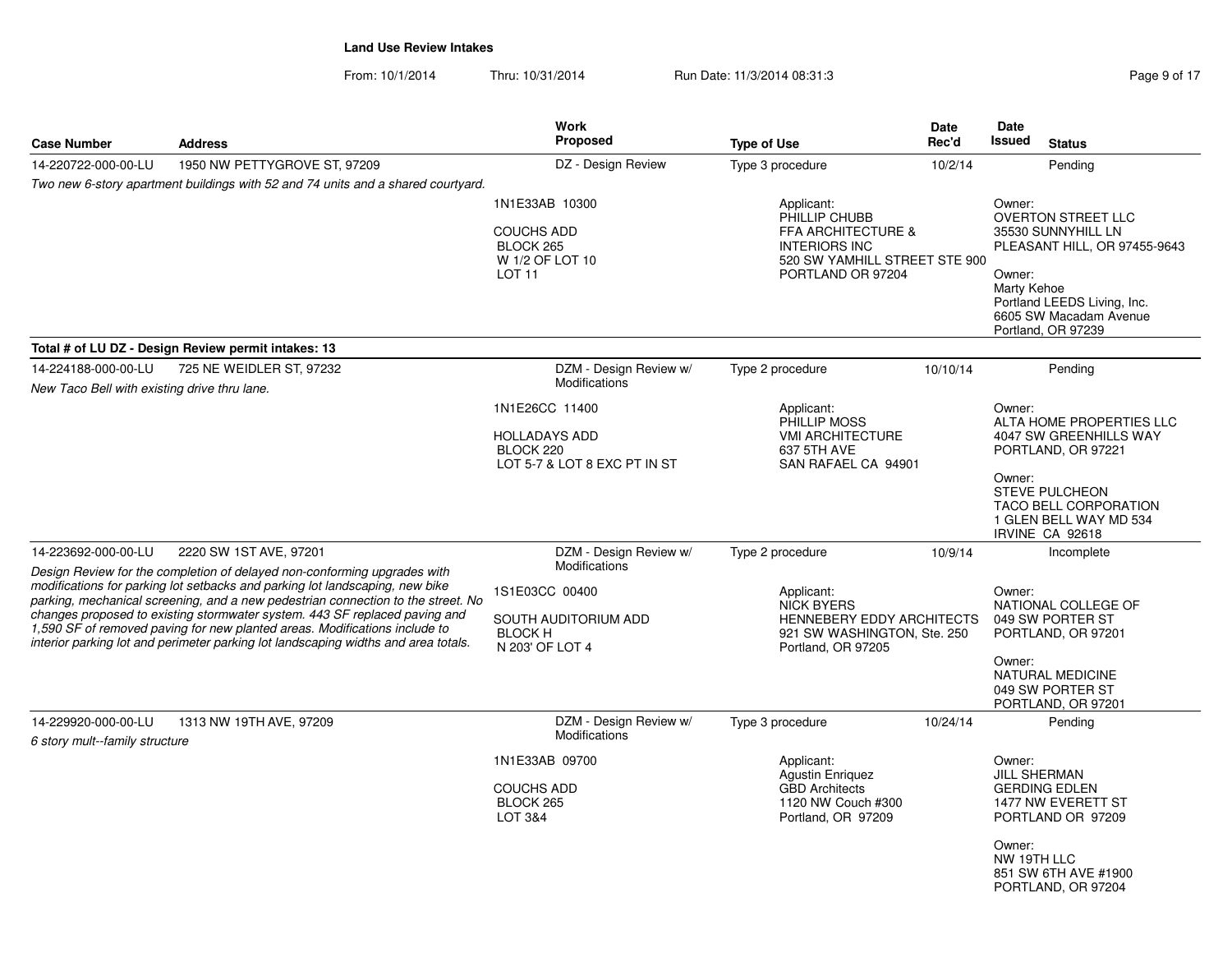From: 10/1/2014Thru: 10/31/2014 Run Date: 11/3/2014 08:31:3

| <b>Case Number</b>                            | <b>Address</b>                                                                                                                   | <b>Work</b><br>Proposed                                                                                                                                                                                                | <b>Type of Use</b>                                                                                                                                                      | <b>Date</b><br>Rec'd                                                              | Date<br>Issued<br><b>Status</b>                                                                                                                                  |
|-----------------------------------------------|----------------------------------------------------------------------------------------------------------------------------------|------------------------------------------------------------------------------------------------------------------------------------------------------------------------------------------------------------------------|-------------------------------------------------------------------------------------------------------------------------------------------------------------------------|-----------------------------------------------------------------------------------|------------------------------------------------------------------------------------------------------------------------------------------------------------------|
| 14-230014-000-00-LU                           | 1241 NW JOHNSON ST, 97209<br>Block 136. Two new mixed use buildings with underground parking. 280,000                            | DZM - Design Review w/<br><b>Modifications</b>                                                                                                                                                                         | Type 3 procedure                                                                                                                                                        | 10/24/14                                                                          | Pending                                                                                                                                                          |
| square feet total.                            |                                                                                                                                  | 1N1E33AD 01600<br><b>COUCHS ADD</b><br>BLOCK 136<br>LOT 1-8                                                                                                                                                            | Applicant:<br><b>HEIDI OIEN</b><br><b>MITHUN</b><br>1201 ALASKAN WAY, STE. 200<br>SEATTLE WA 98101<br>Applicant:<br><b>KAREN KARLSSON</b><br><b>KLK CONSULTING, LLC</b> |                                                                                   | Owner:<br><b>MICHAEL NANNEY</b><br><b>SECURITY PROPERTIES</b><br>701 FIFTH AVE, SUITE 5700<br>SEATTLE WA 98101<br>Owner:<br>SP PEARL LLC<br>1201 THIRD AVE #5400 |
|                                               |                                                                                                                                  |                                                                                                                                                                                                                        | 906 NW 23rd Ave<br>Portland, OR 97210                                                                                                                                   |                                                                                   | SEATTLE, WA 98101                                                                                                                                                |
|                                               | Total # of LU DZM - Design Review w/ Modifications permit intakes: 4                                                             |                                                                                                                                                                                                                        |                                                                                                                                                                         |                                                                                   |                                                                                                                                                                  |
| 14-221077-000-00-LU                           | 11422 SW 27TH AVE, 97219                                                                                                         | <b>EN</b> - Environmental Review                                                                                                                                                                                       | Type 2 procedure                                                                                                                                                        | 10/3/14                                                                           | Pending                                                                                                                                                          |
| Environmental review for new house in c zone. |                                                                                                                                  |                                                                                                                                                                                                                        |                                                                                                                                                                         |                                                                                   |                                                                                                                                                                  |
|                                               |                                                                                                                                  | 1S1E32AD 01800                                                                                                                                                                                                         | Applicant:<br><b>MATT NEWMAN</b>                                                                                                                                        |                                                                                   | Owner:<br><b>DAVID EDER</b>                                                                                                                                      |
|                                               |                                                                                                                                  | <b>STREAMSIDE</b><br><b>BLOCK1</b><br>LOT <sub>4</sub>                                                                                                                                                                 | <b>NW ENGINEERS</b><br>3409 NW JOHN OLSEN PL<br>HILLSBORO, OR 97124                                                                                                     |                                                                                   | 9320 SW LEHMAN ST<br><b>TIGARD, OR 97223</b>                                                                                                                     |
| 14-232296-000-00-LU                           | 2132 SW ARNOLD ST, 97219                                                                                                         | <b>EN</b> - Environmental Review                                                                                                                                                                                       | Type 2 procedure                                                                                                                                                        | 10/30/14                                                                          | Pending                                                                                                                                                          |
|                                               | R10c/R10p 96 00970 EN. Moving location of c/p zone in association with an<br>addition to existing house. 10/30/2014 M Slusarenko | 1S1E33BB 02000<br>Applicant:<br><b>TRICIA SEARS</b><br><b>COTTAGE PLACE</b><br><b>PACIFIC HABITAT</b><br>LOT <sub>4</sub><br>9450 SW COMMERCE CIRCLE,<br>UND 1/3 INT TRACT A<br><b>STE 180</b><br>WILSONVILLE OR 97070 |                                                                                                                                                                         | Owner:<br><b>KAREN L KUENNING</b><br>2132 SW ARNOLD ST<br>PORTLAND, OR 97219-7618 |                                                                                                                                                                  |
| 14-221075-000-00-LU                           |                                                                                                                                  | <b>EN</b> - Environmental Review                                                                                                                                                                                       | Type 2 procedure                                                                                                                                                        | 10/3/14                                                                           | Application                                                                                                                                                      |
| Environmental review for new house in c zone. |                                                                                                                                  |                                                                                                                                                                                                                        |                                                                                                                                                                         |                                                                                   |                                                                                                                                                                  |
| 14-222233-000-00-LU                           |                                                                                                                                  | <b>EN</b> - Environmental Review                                                                                                                                                                                       | Type 2 procedure                                                                                                                                                        | 10/15/14                                                                          | Pending                                                                                                                                                          |
| Environmental review with concurrent AD.      |                                                                                                                                  |                                                                                                                                                                                                                        |                                                                                                                                                                         |                                                                                   |                                                                                                                                                                  |
|                                               |                                                                                                                                  | 1S2E23DD 04200                                                                                                                                                                                                         | Applicant:<br><b>MARK DANE</b>                                                                                                                                          |                                                                                   | Owner:<br>L&E LLC                                                                                                                                                |
|                                               |                                                                                                                                  | STARPOINTE NO 2<br>LOT 101                                                                                                                                                                                             | MARK DANEPLANNING, INC.<br>13630 SW BUTNER RD<br>BEAVERTON, OR 97005                                                                                                    |                                                                                   | 3140 JUANIPERO WAY #201<br>MEDFORD, OR 97504-8647                                                                                                                |

**Total # of LU EN - Environmental Review permit intakes: 4**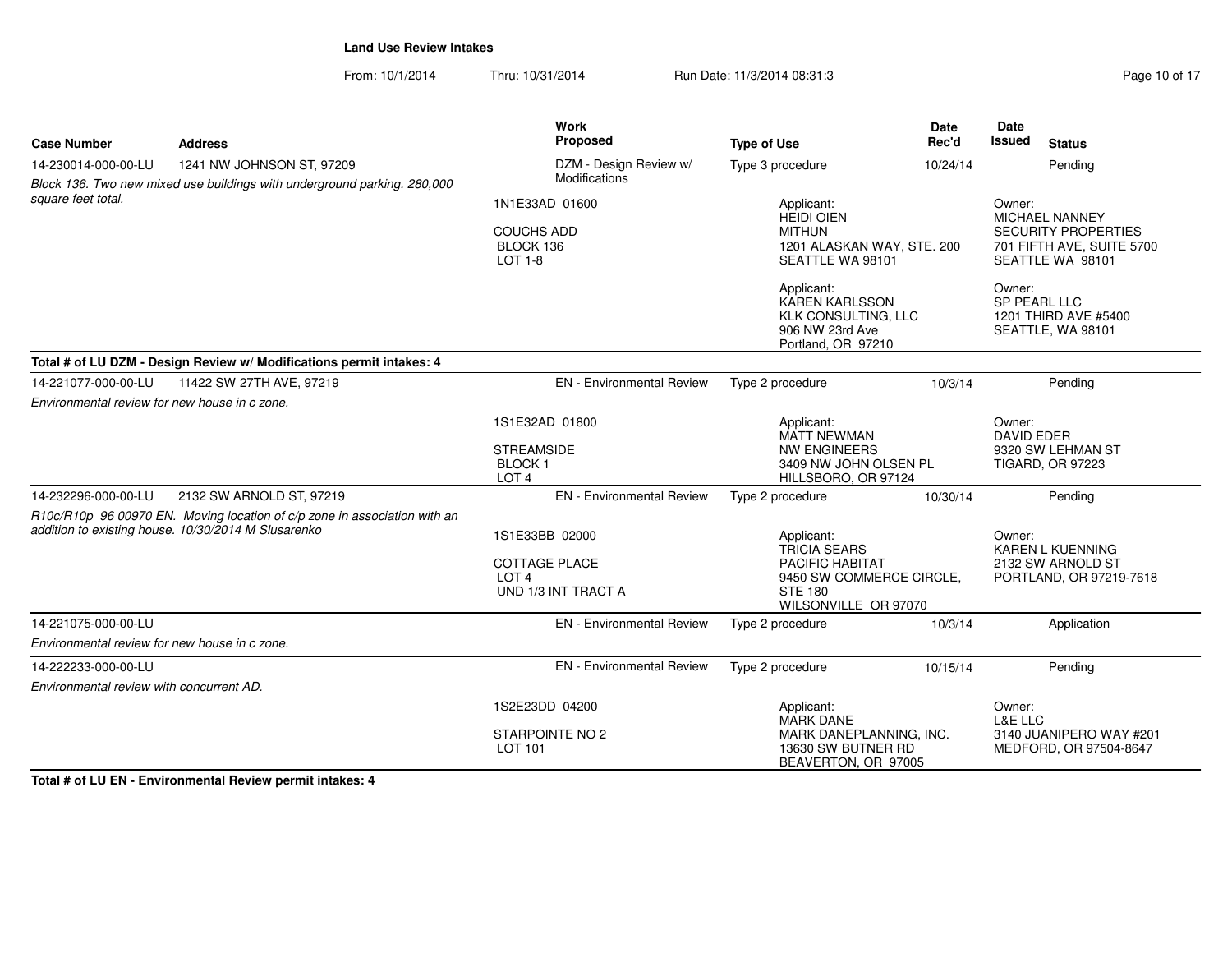| <b>Case Number</b>                                                      | <b>Address</b>                                                                                                                                                      | <b>Work</b><br>Proposed                                                                                                                                            | <b>Type of Use</b>                                                                                       | <b>Date</b><br>Rec'd | Date<br>Issued<br><b>Status</b>                                                                                                                                       |  |
|-------------------------------------------------------------------------|---------------------------------------------------------------------------------------------------------------------------------------------------------------------|--------------------------------------------------------------------------------------------------------------------------------------------------------------------|----------------------------------------------------------------------------------------------------------|----------------------|-----------------------------------------------------------------------------------------------------------------------------------------------------------------------|--|
| 14-229176-000-00-LU                                                     | 2616 NE 13TH AVE, 97212                                                                                                                                             | <b>HR</b> - Historic Resource                                                                                                                                      | Type 1 procedure new                                                                                     | 10/22/14             | Pending                                                                                                                                                               |  |
|                                                                         | DEMO WOOD PORCH AND RE-BUILD WITH CONCRETE AND ADD ROOF                                                                                                             | Review                                                                                                                                                             |                                                                                                          |                      |                                                                                                                                                                       |  |
| CANOPY.                                                                 |                                                                                                                                                                     | 1N1E26BD 16900<br>Applicant:<br>Dave Spitzer<br><b>IRVINGTON</b><br>DMS Architects Inc.<br>2325 NE 19TH AVE<br>BLOCK 75<br>LOT <sub>17</sub><br>PORTLAND, OR 97212 |                                                                                                          |                      | Owner:<br><b>TIMM K READY</b><br>12899 NW DIAMOND DR<br>PORTLAND, OR 97229<br>Owner:                                                                                  |  |
|                                                                         |                                                                                                                                                                     |                                                                                                                                                                    |                                                                                                          |                      | <b>KRISTINE L READY</b><br>12899 NW DIAMOND DR<br>PORTLAND, OR 97229                                                                                                  |  |
| 14-224920-000-00-LU                                                     | 2207 NE 9TH AVE, 97212                                                                                                                                              | HR - Historic Resource                                                                                                                                             | Type 1 procedure new                                                                                     | 10/13/14             | Pending                                                                                                                                                               |  |
| <b>Irvington Historic District.</b>                                     | Historic Resource Review for window replacement, removal and addition affecting<br>111.22 square feet of facade area for a Contributing resource located within the | Review<br>1N1E26CB 13200<br><b>WEST IRVINGTON</b><br>BLOCK 106<br>LOT <sub>5</sub>                                                                                 | Applicant:<br><b>MELISSA MCCALL</b><br><b>MCCALL DESIGN LLC</b><br>4336 NE 65TH AVE<br>PORTLAND OR 97218 |                      | Owner:<br>NICHOLAS CHOPE<br>2207 NE 9TH AVE<br>PORTLAND, OR 97212<br>Owner:                                                                                           |  |
| 14-220663-000-00-LU                                                     | 2607 NE 18TH AVE, 97212                                                                                                                                             | <b>HR</b> - Historic Resource                                                                                                                                      | Type 1 procedure new                                                                                     | 10/2/14              | <b>CHAVIENNE GRUBER</b><br><b>2207 NE 9TH AVE</b><br>PORTLAND, OR 97212<br>Void/ Withdrawn                                                                            |  |
|                                                                         | Addition of door and stairs to south side of single family residence. Irvington.                                                                                    | Review                                                                                                                                                             |                                                                                                          |                      |                                                                                                                                                                       |  |
|                                                                         | Applicant stated less than 150 square foot change to facade.<br>1N1E26AC 15000<br><b>IRVINGTON</b><br>BLOCK 47<br>LOT <sub>5</sub>                                  |                                                                                                                                                                    | Applicant:<br>LAUREL C SCHMIDT<br>2607 NE 18TH AVE<br>PORTLAND, OR 97212-4249                            |                      | Owner:<br>PHILIP B SCHMIDT<br>2607 NE 18TH AVE<br>PORTLAND, OR 97212-4249                                                                                             |  |
| 14-229522-000-00-LU<br>Replacing 3 signs in the Ladds Historic District | 1930 SE HAWTHORNE BLVD, 97214                                                                                                                                       | <b>HR</b> - Historic Resource<br>Review                                                                                                                            | Type 1x procedure                                                                                        | 10/23/14             | Pending                                                                                                                                                               |  |
|                                                                         |                                                                                                                                                                     | 1S1E02DA 04600<br><b>LADDS ADD</b><br>BLOCK 20<br>LOT 1 EXC PT IN STS<br>LOT 2 EXC PT IN ST<br>LOT <sub>3</sub>                                                    | Applicant:<br>Kaela OUELLETTE<br>ES&A SIGN AND AWNING CO.<br>89975 PRAIRIE RD<br>EUGENE, OR 97402        |                      | Owner:<br>THE SOUTHLAND CORPORATION<br><b>PO BOX 711</b><br>DALLAS, TX 75221-0711<br>Owner:<br><b>MARIJAN SMITH</b><br>7-ELEVEN INC.<br>1722 ROUTH STREET, SUITE 1000 |  |
|                                                                         |                                                                                                                                                                     |                                                                                                                                                                    |                                                                                                          |                      | <b>DALLAS TX</b><br>75201                                                                                                                                             |  |
| 14-226088-000-00-LU                                                     | 1220 SW MORRISON ST, 97205<br>Install new tenant door on SW 12th Ave side of building. Remove stucco and                                                            | <b>HR</b> - Historic Resource<br>Review                                                                                                                            | Type 1x procedure                                                                                        | 10/15/14             | Incomplete                                                                                                                                                            |  |
| restore mezzanine windows hidden behind.                                |                                                                                                                                                                     | 1N1E33DD 06200                                                                                                                                                     | Applicant:<br><b>JULIA WOOD</b>                                                                          |                      | Owner:<br><b>WESTON INVESTMENT CO LLC</b>                                                                                                                             |  |
|                                                                         |                                                                                                                                                                     | <b>PORTLAND</b><br>BLOCK S1/2H<br>$LOT 1-8$                                                                                                                        | JULIA WOOD ARCHITECT<br>333 S STATE ST SUITE V-192<br>LAKE OSWEGO, OR 97034                              |                      | 2154 NE BROADWAY #200<br>PORTLAND, OR 97232-1561                                                                                                                      |  |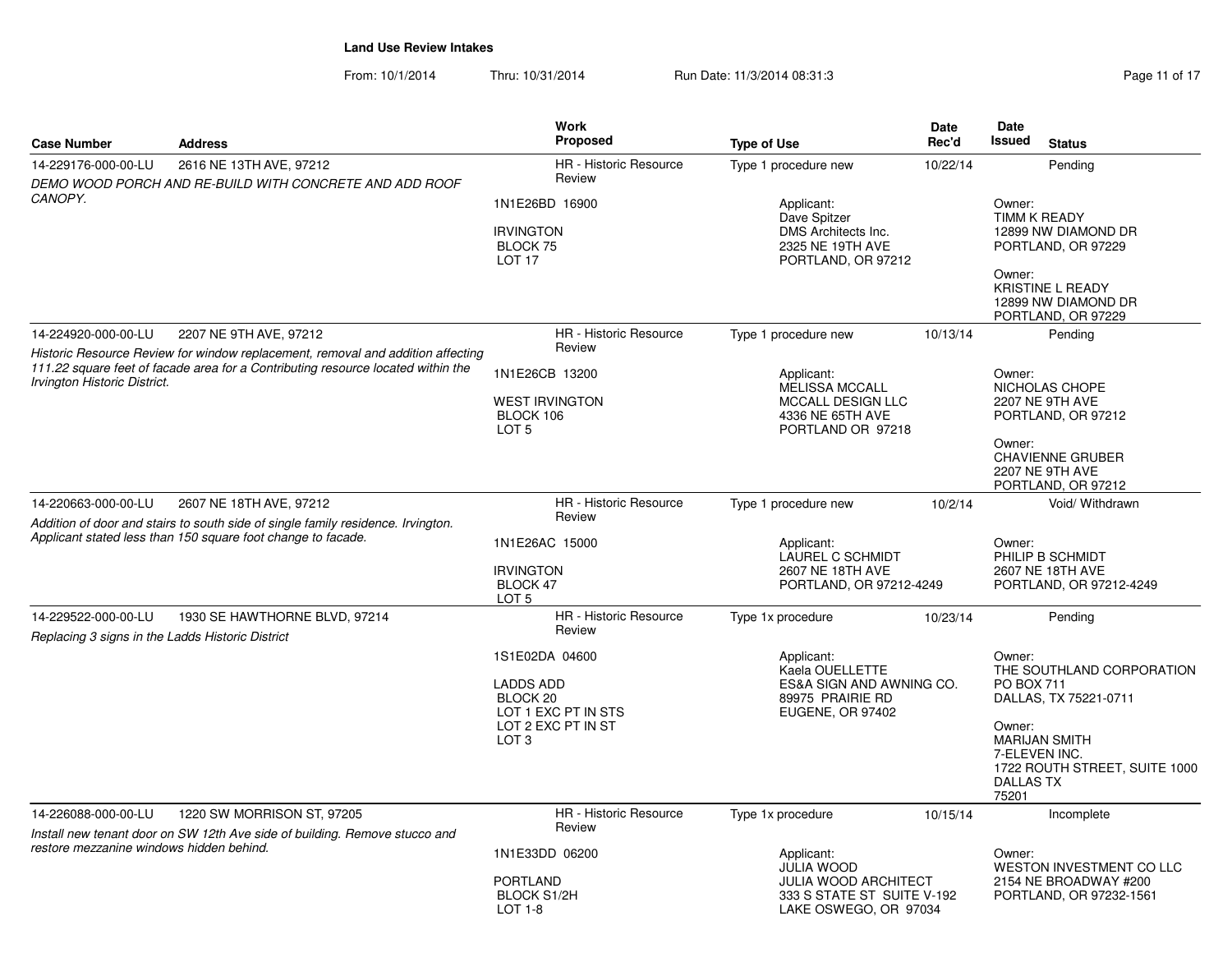| Page 12 of 17 |  |
|---------------|--|
|---------------|--|

| <b>Case Number</b>  | <b>Address</b>                                                                                  | Work<br>Proposed                                                                          | <b>Type of Use</b>                                                                                            | Date<br>Rec'd                                                            | Date<br><b>Issued</b>                | <b>Status</b>                                                                                                                                                       |
|---------------------|-------------------------------------------------------------------------------------------------|-------------------------------------------------------------------------------------------|---------------------------------------------------------------------------------------------------------------|--------------------------------------------------------------------------|--------------------------------------|---------------------------------------------------------------------------------------------------------------------------------------------------------------------|
| 14-223409-000-00-LU | 737 SW SALMON ST, 97205                                                                         | HR - Historic Resource                                                                    | Type 1x procedure                                                                                             | 10/9/14                                                                  |                                      | Pending                                                                                                                                                             |
|                     | Design Review for a Grease Duct on exterior of building                                         | Review                                                                                    |                                                                                                               |                                                                          |                                      |                                                                                                                                                                     |
|                     |                                                                                                 | 1S1E03BB 04000<br><b>PORTLAND</b><br>BLOCK 209<br>LOT 5&6<br>POTENTIAL ADDITIONAL TAX     | Applicant:<br><b>SEAN DYER</b><br>AMERICAN HEATING INC<br>5035 SE 24TH AVE<br>PORTLAND, OR 97202              |                                                                          | Owner:<br>Owner:<br>PARTNERSHIP      | <b>CSP-PARK LEXINGTON LIMITED</b><br>6125 SW BOUNDARY ST<br>PORTLAND, OR 97221-1019<br>6125 SW BOUNDARY ST<br>PORTLAND, OR 97221-1019                               |
| 14-230543-000-00-LU | 1728 NE KNOTT ST, 97212                                                                         | HR - Historic Resource                                                                    | Type 2 procedure                                                                                              | 10/27/14                                                                 |                                      | Pending                                                                                                                                                             |
|                     | Alterations to existing home for kitchen remodel and replacement of garage door                 | Review                                                                                    |                                                                                                               |                                                                          |                                      |                                                                                                                                                                     |
|                     |                                                                                                 | 1N1E26AC 14800<br><b>IRVINGTON</b><br>BLOCK 47<br>LOT 1&2                                 | Applicant:<br><b>DONNA WAX</b><br>DONNA J. WAX, ARCHITECT<br>3045 NE 9TH AVE.<br>PORTLAND, OR 97212           |                                                                          | Owner:<br>Owner:                     | DAVID I KELLEHER<br>1728 NE KNOTT ST<br>PORTLAND, OR 97212<br><b>KYSA M KELLEHER</b><br>1728 NE KNOTT ST<br>PORTLAND, OR 97212                                      |
| 14-230793-000-00-LU | 2701 NW VAUGHN ST, 97210<br>Historic Resource Review for proposed wireless antenna replacement. | HR - Historic Resource<br>Review                                                          | Type 2 procedure                                                                                              | 10/27/14                                                                 |                                      | Pending                                                                                                                                                             |
|                     |                                                                                                 | 1N1E29D 00200<br>SECTION 29 1N 1E<br>TL 200 11.06 ACRES<br>ALSO SEE SUBS -0291<br>$-0292$ | Applicant:<br><b>REID STEWART</b><br>GRESHAM OR 97080                                                         | <b>LEXCOM DEVELOPMENT</b><br>(VERIZON WIRELESS)<br>4015 SW BATTAGLIA AVE |                                      | <b>MONTGOMERY PARK I LLC</b><br>2701 NW VAUGHN ST<br>PORTLAND, OR 97208<br><b>MELANIE COLE</b><br><b>BILL NAITO CO</b><br>2701 NW VAUGHN #323<br>PORTLAND, OR 97210 |
| 14-225676-000-00-LU | 733 SW 2ND AVE, 97204<br>Exterior alterations to existing structure with 4 new signs.           | HR - Historic Resource<br>Review                                                          | Type 2 procedure                                                                                              | 10/15/14                                                                 |                                      | Pending                                                                                                                                                             |
|                     |                                                                                                 | 1S1E03BA 04600<br><b>PORTLAND</b><br>BLOCK <sub>21</sub><br>LOT 3&4 EXC PT IN ST          | Applicant:<br><b>BRITTANY SHRIENER</b><br><b>HOLST ARCHITECTURE</b><br>110 SE 8TH AVENUE<br>Portland, OR97211 |                                                                          | Owner:<br><b>ASETT LLC</b><br>Owner: | 621 SW MORRISON ST STE 800<br>PORTLAND, OR 97205-3825<br>MOHAWK THIRD PARTNERS LLC<br>2447 PACIFIC COAST HWY #105<br>HERMOSA BEACH, CA 90254                        |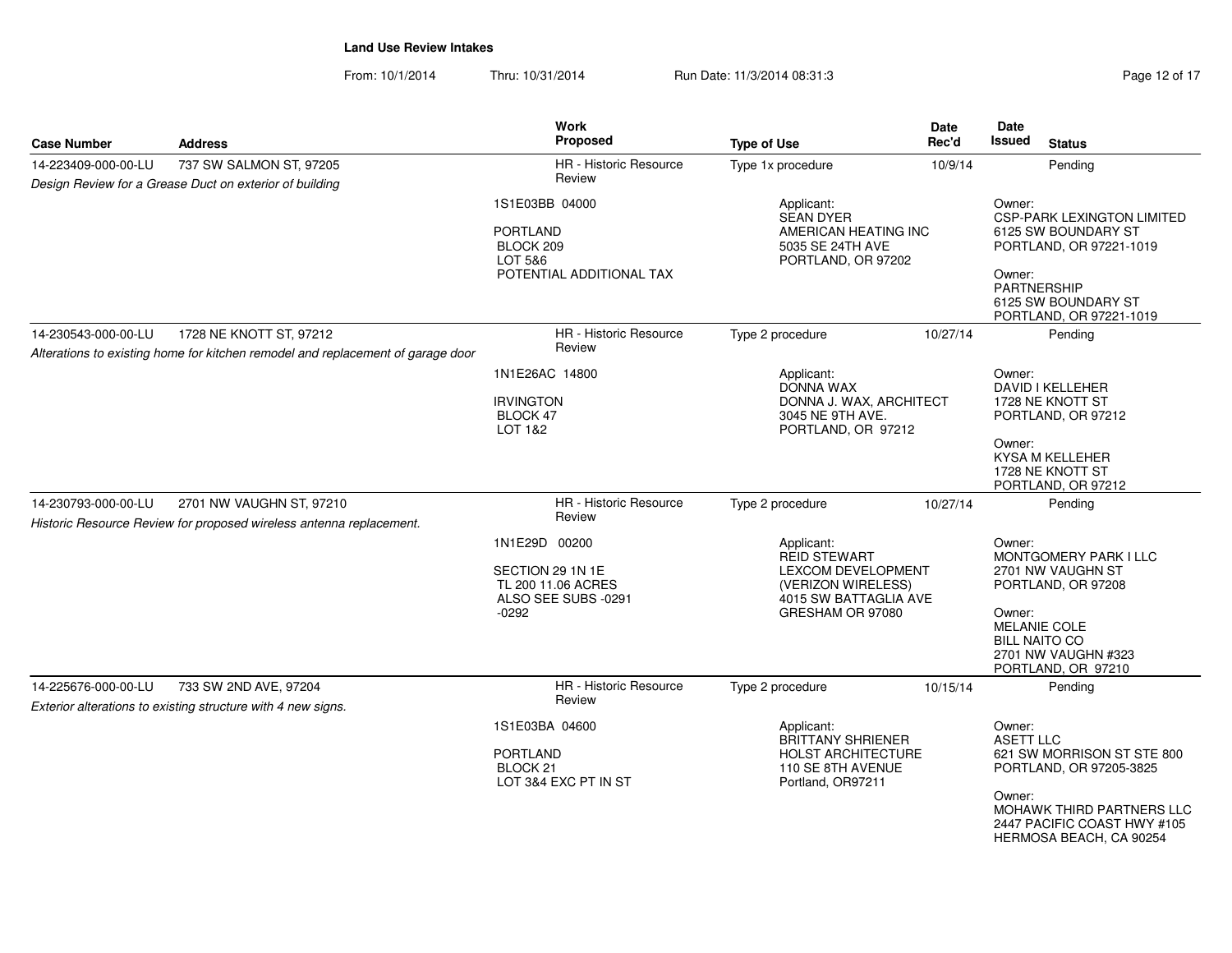From: 10/1/2014Thru: 10/31/2014 Run Date: 11/3/2014 08:31:3

| Page 13 of 17 |  |  |  |  |
|---------------|--|--|--|--|
|---------------|--|--|--|--|

| Proposed<br>Rec'd<br><b>Case Number</b><br><b>Address</b><br><b>Type of Use</b><br><b>HR</b> - Historic Resource<br>3907 N MISSISSIPPI AVE, 97227<br>Type 2 procedure<br>14-223438-000-00-LU<br>10/9/14<br>Review<br>Solar panels on sunlan<br>1N1E22CD 05300<br>Applicant:<br><b>KATIE MARTIN</b> | <b>Issued</b><br><b>Status</b><br>Pending<br>Owner:<br>KAY L NEWELL PROPERTIES LLC<br>3901 N MISSISSIPPI AVE<br>PORTLAND, OR 97227<br>Incomplete |
|----------------------------------------------------------------------------------------------------------------------------------------------------------------------------------------------------------------------------------------------------------------------------------------------------|--------------------------------------------------------------------------------------------------------------------------------------------------|
|                                                                                                                                                                                                                                                                                                    |                                                                                                                                                  |
|                                                                                                                                                                                                                                                                                                    |                                                                                                                                                  |
|                                                                                                                                                                                                                                                                                                    |                                                                                                                                                  |
| <b>NEIL KELLY COMPANY</b><br><b>MULTNOMAH</b>                                                                                                                                                                                                                                                      |                                                                                                                                                  |
| BLOCK <sub>23</sub><br>804 N ALBERTA ST                                                                                                                                                                                                                                                            |                                                                                                                                                  |
| E 55'9' OF LOT 15<br>PORTLAND, OR 97217                                                                                                                                                                                                                                                            |                                                                                                                                                  |
| 14-222089-000-00-LU<br>3103 NE 15TH AVE, 97212<br><b>HR</b> - Historic Resource<br>Type 2 procedure<br>10/7/14<br>Review                                                                                                                                                                           |                                                                                                                                                  |
| Kitchen addition to north side, replace 3 upper windows south side, 3 windows on                                                                                                                                                                                                                   |                                                                                                                                                  |
| east side.<br>1N1E26AB 10400<br>Applicant:                                                                                                                                                                                                                                                         | Owner:                                                                                                                                           |
| Kristian Thordarson<br><b>THORDARSON CONSTRUCTION</b><br><b>IRVINGTON</b>                                                                                                                                                                                                                          | <b>JACQUELINE HOYT</b><br>3103 NE 15TH AVE                                                                                                       |
| BLOCK 69<br><b>INC</b>                                                                                                                                                                                                                                                                             | PORTLAND, OR 97212                                                                                                                               |
| PO BOX 2170<br>S 30' OF LOT 9                                                                                                                                                                                                                                                                      |                                                                                                                                                  |
| LOT <sub>10</sub><br>CLACKAMAS, OR 97015                                                                                                                                                                                                                                                           | Owner:                                                                                                                                           |
|                                                                                                                                                                                                                                                                                                    | <b>DONALD A HOYT</b>                                                                                                                             |
|                                                                                                                                                                                                                                                                                                    | 3103 NE 15TH AVE                                                                                                                                 |
|                                                                                                                                                                                                                                                                                                    | PORTLAND, OR 97212                                                                                                                               |
| HR - Historic Resource<br>14-227218-000-00-LU<br>2140 NW KEARNEY ST, 97210<br>Type 3 procedure<br>10/17/14<br>Review                                                                                                                                                                               | Pending                                                                                                                                          |
| Historic Resource review for exterior alterations to an existing non-contributing                                                                                                                                                                                                                  |                                                                                                                                                  |
| building in the Alphabet Historic District. Non-conforming upgrades are triggered.<br>1N1E33BD 11800<br>Applicant:                                                                                                                                                                                 | Owner:                                                                                                                                           |
| DAVE OTTE                                                                                                                                                                                                                                                                                          | HOME FORWARD DEVELOPMENT                                                                                                                         |
| KINGS 2ND ADD<br><b>HOLST ARCHITECTURE</b><br><b>BLOCK 1 TL 11800</b><br>110 SE 8TH AVE                                                                                                                                                                                                            | 135 SW ASH ST 5TH FLOOR                                                                                                                          |
| PORTLAND OR 97214                                                                                                                                                                                                                                                                                  | PORTLAND, OR 97204-3540                                                                                                                          |
| Total # of LU HR - Historic Resource Review permit intakes: 12                                                                                                                                                                                                                                     |                                                                                                                                                  |
| <b>HRM - Historic Resource</b><br>Type 2 procedure<br>14-230057-000-00-LU<br>335 NW 19TH AVE, 97209<br>10/24/14                                                                                                                                                                                    | Pendina                                                                                                                                          |
| Review w/Modifications<br>Historic resource review for exterior modifications                                                                                                                                                                                                                      |                                                                                                                                                  |
|                                                                                                                                                                                                                                                                                                    |                                                                                                                                                  |
| 1N1E33DB 02700<br>Applicant:<br>DAVE OTTE                                                                                                                                                                                                                                                          | Owner:<br>HOME FORWARD DEVELOPMENT                                                                                                               |
| <b>COUCHS ADD</b><br><b>HOLST ARCHITECTURE</b>                                                                                                                                                                                                                                                     | 135 SW ASH ST 5TH FLOOR                                                                                                                          |
| BLOCK 275<br>110 SE 8TH AVE                                                                                                                                                                                                                                                                        | PORTLAND, OR 97204-3540                                                                                                                          |
| $LOT 1-8$<br>PORTLAND OR 97214                                                                                                                                                                                                                                                                     |                                                                                                                                                  |
| E 1/2 OF LOT 9&10                                                                                                                                                                                                                                                                                  | Owner:<br><b>ENTERPRISES CORPORATION</b><br>135 SW ASH ST 5TH FLOOR<br>PORTLAND, OR 97204-3540                                                   |

**Total # of LU HRM - Historic Resource Review w/Modifications permit intakes: 1**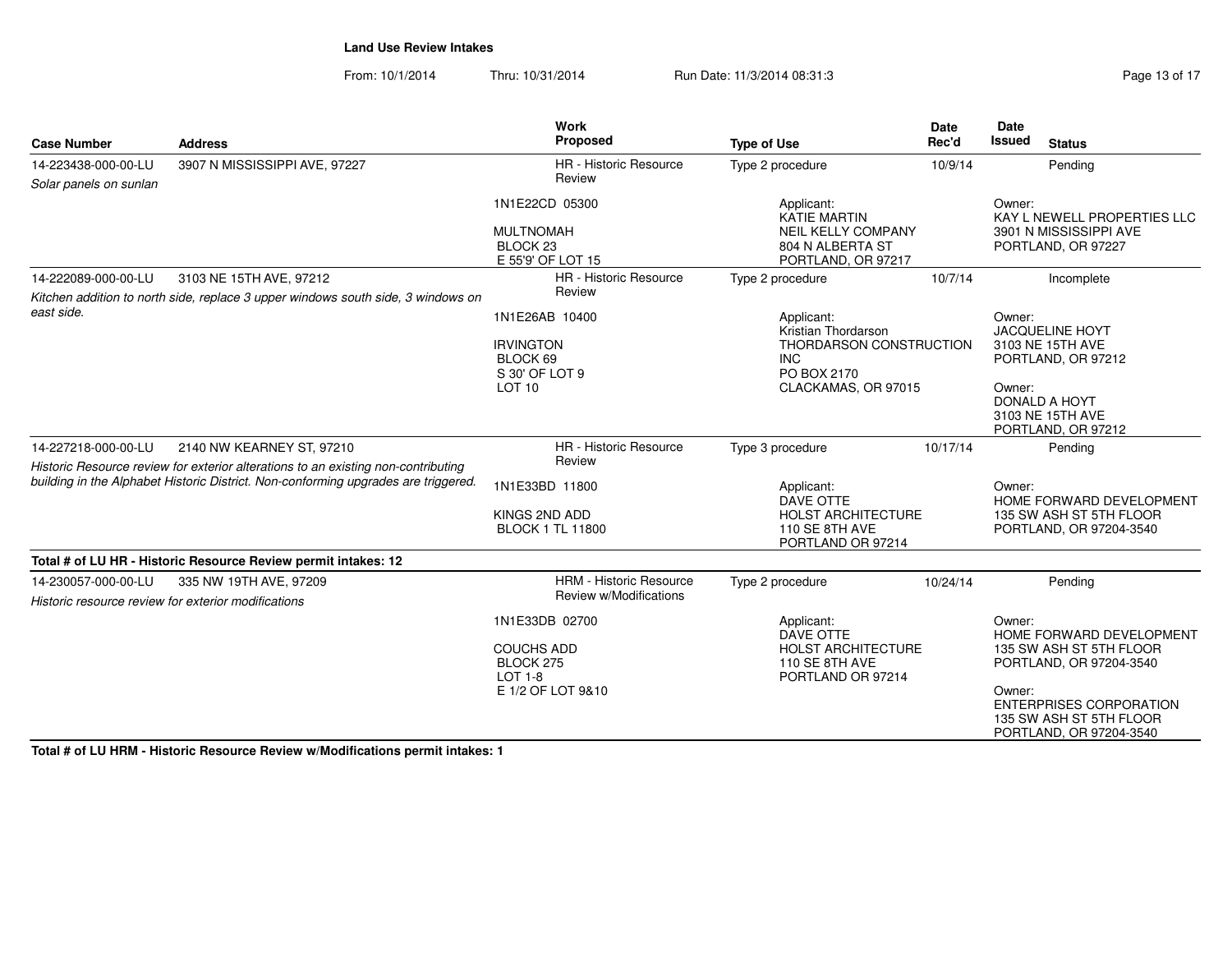| <b>Case Number</b>                                           | <b>Address</b>                                                             | <b>Work</b><br>Proposed                                         | <b>Type of Use</b>                                                      | Date<br>Rec'd | Date<br>Issued<br><b>Status</b>                                                   |
|--------------------------------------------------------------|----------------------------------------------------------------------------|-----------------------------------------------------------------|-------------------------------------------------------------------------|---------------|-----------------------------------------------------------------------------------|
| 14-230840-000-00-LU                                          | 4407 N HAIGHT AVE, 97217                                                   | LDP - Land Division Review                                      | Type 1x procedure                                                       | 10/27/14      | Pending                                                                           |
| Two lot partition                                            |                                                                            | (Partition)                                                     |                                                                         |               |                                                                                   |
|                                                              |                                                                            | 1N1E22DB 03400                                                  | Applicant:<br><b>ROB HUMPHREY</b>                                       |               | Owner:<br><b>BRENT KEYS</b>                                                       |
|                                                              |                                                                            | <b>CENTRAL ALBINA</b><br>BLOCK <sub>3</sub><br>LOT <sub>3</sub> | <b>FASTER PERMITS</b><br>14334 NW EAGLERIDGE LANE<br>PORTLAND, OR 97229 |               | 3055 NW YEON AVE STE 81<br>PORTLAND, OR 97210                                     |
|                                                              |                                                                            |                                                                 |                                                                         |               | Owner:<br><b>KRK HOLDINGS LLC</b><br>4407 N HAIGHT AVE<br>PORTLAND, OR 97217-2925 |
| 14-228394-000-00-LU                                          | 4120 N MISSOURI AVE, 97217                                                 | LDP - Land Division Review                                      | Type 1x procedure                                                       | 10/21/14      | Pending                                                                           |
|                                                              | 2-lot partition. Existing house to remain and be altered to meet setbacks. | (Partition)                                                     |                                                                         |               |                                                                                   |
|                                                              |                                                                            | 1N1E22CB 00700                                                  | Applicant:<br><b>MARK DANE</b>                                          |               | Owner:<br><b>JESSE T NOBILE</b>                                                   |
|                                                              |                                                                            | <b>MULTNOMAH</b><br>BLOCK 10                                    | MARK DANEPLANNING, INC.<br>13630 SW BUTNER RD                           |               | 4120 N MISSOURI AVE                                                               |
|                                                              |                                                                            | S 1/2 OF LOT 12<br>LOT <sub>14</sub>                            | BEAVERTON, OR 97005                                                     |               | PORTLAND, OR 97217-3144                                                           |
| 14-227740-000-00-LU<br>2-lot partition for 2 new narrow lots | 3959 NE MALLORY AVE, 97212                                                 | LDP - Land Division Review<br>(Partition)                       | Type 1x procedure                                                       | 10/20/14      | Pending                                                                           |
|                                                              |                                                                            | 1N1E22DD 03500                                                  | Applicant:<br>MIKE COYLE                                                |               | Owner:<br>BROOKLYN'S BEST DESIGN CO                                               |
|                                                              |                                                                            | <b>ALBINA HMSTD</b><br>BLOCK 13<br>LOT <sub>3</sub>             | <b>FASTER PERMITS</b><br>14334 NW EAGLERIDGE LANE<br>PORTLAND, OR 97229 |               | <b>LLC</b><br>3325 SE 12TH AVE<br>PORTLAND, OR 97202                              |
| 14-227058-000-00-LU<br>2 parcel partition                    | 7311 N FISKE AVE - Unit A, 97203                                           | LDP - Land Division Review<br>(Partition)                       | Type 1x procedure                                                       | 10/17/14      | Application                                                                       |
|                                                              |                                                                            | 1N1E08CC 15800                                                  | Applicant:<br><b>KEVIN PARTAIN</b>                                      |               | Owner:<br>PETEFARR LLC                                                            |
|                                                              |                                                                            | SMITHSON LAND COS ADD<br><b>BLOCK 5</b><br>LOT 1 TL 15800       | <b>URBAN VISIONS</b><br>223 NE 56TH AVE<br>PORTLAND OR 97213            |               | 4772 N LOMBARD ST<br>PORTLAND, OR 97203-4565                                      |
| 14-225984-000-00-LU<br>2 lot partition in R1 zone            | 151 SE 13TH AVE, 97214                                                     | LDP - Land Division Review<br>(Partition)                       | Type 1x procedure                                                       | 10/15/14      | Pending                                                                           |
|                                                              |                                                                            | 1N1E35CD 04900                                                  |                                                                         |               | Owner:                                                                            |
|                                                              |                                                                            | <b>AIKENS</b><br>BLOCK 265<br>E 1/2 OF LOT 6                    |                                                                         |               | <b>JOHN A LISAC</b><br>PO BOX 2422<br>CLACKAMAS, OR 97015-2422                    |
|                                                              |                                                                            |                                                                 |                                                                         |               | Owner:<br><b>IRENE M LISAC</b><br>PO BOX 2422<br>CLACKAMAS, OR 97015-2422         |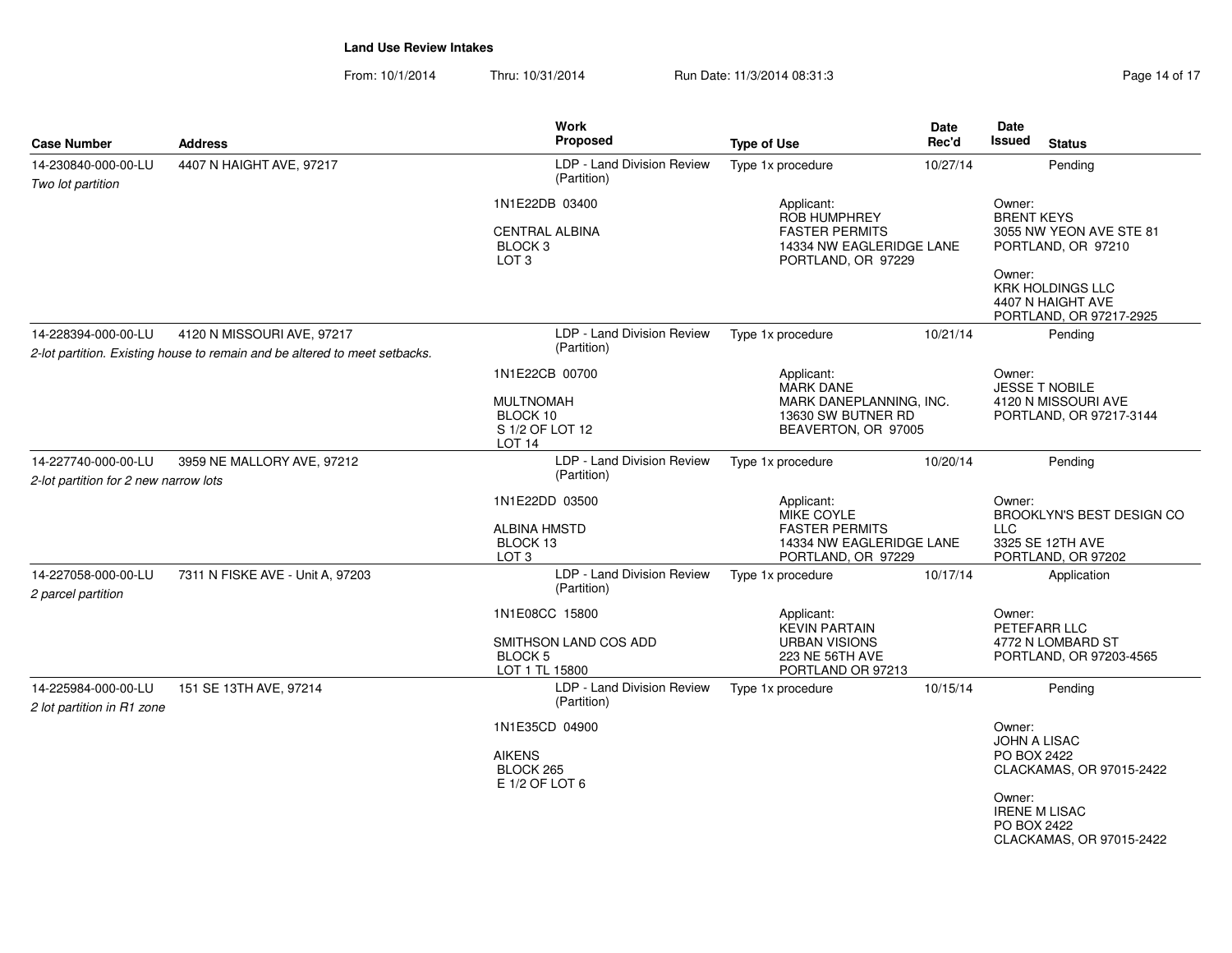| Page 15 of 17 |  |  |
|---------------|--|--|
|               |  |  |

| <b>Case Number</b>                                                                                      | <b>Address</b>                                                                                                     | <b>Work</b><br><b>Proposed</b>                                                                        | <b>Type of Use</b>                                                                                  | Date<br>Rec'd                                                                         | Date<br><b>Issued</b><br><b>Status</b>                                    |  |
|---------------------------------------------------------------------------------------------------------|--------------------------------------------------------------------------------------------------------------------|-------------------------------------------------------------------------------------------------------|-----------------------------------------------------------------------------------------------------|---------------------------------------------------------------------------------------|---------------------------------------------------------------------------|--|
| 14-223920-000-00-LU<br>2-lot partition of parcel zoned R5ah.                                            | 15902 SE ALDER ST, 97233                                                                                           | LDP - Land Division Review<br>(Partition)                                                             | Type 1x procedure                                                                                   | 10/13/14                                                                              | Pending                                                                   |  |
|                                                                                                         |                                                                                                                    | 1S2E01AA 03200                                                                                        | Applicant:<br><b>MIKE MONTGOMERY</b>                                                                |                                                                                       | Owner:<br><b>VALENTINA KOROTKIH</b>                                       |  |
|                                                                                                         |                                                                                                                    | <b>RITLOW AC</b><br><b>BLOCK C</b><br>W 60' OF E 1/2 OF LOT 4 EXC PT IN ST & EXC<br><b>SLY 408'</b>   | 5531 SW BUDDINGTON ST<br>PORTLAND, OR 97219                                                         |                                                                                       | 215 NE 157TH AVE<br>PORTLAND, OR 97230                                    |  |
| 14-224157-000-00-LU<br>Land partition to create two lots.                                               | 9418 N MACRUM AVE                                                                                                  | LDP - Land Division Review<br>(Partition)                                                             | Type 1x procedure                                                                                   | 10/10/14                                                                              | Pending                                                                   |  |
|                                                                                                         |                                                                                                                    | 1N1E07AB 08707                                                                                        | Applicant:<br><b>KEVIN PARTAIN</b>                                                                  |                                                                                       | Owner:<br><b>JAN BARKLEY</b>                                              |  |
|                                                                                                         |                                                                                                                    | <b>CALVERT FARMS</b><br>LOT <sub>7</sub><br>INC UND INT TRACT A THRU G                                | 223 NE 56TH AVE<br>PORTLAND, OR 97213-3705                                                          |                                                                                       | <b>PO BOX 189</b><br><b>BORING, OR 97009</b>                              |  |
|                                                                                                         |                                                                                                                    |                                                                                                       | Applicant:<br><b>KRISTY RAACH</b><br>RAACH CONSTRUCTION<br>3880 DEER CREEK WAY<br>GRESHAM, OR 97080 |                                                                                       | Owner:<br>ARTHUR R ANDERSON<br><b>PO BOX 189</b><br>BORING, OR 97009-0189 |  |
| 14-223905-000-00-LU<br>1532 N HOLMAN ST, 97217<br>2-lot land division in RHd zone, North Interstate PD. | LDP - Land Division Review<br>(Partition)                                                                          | Type 1x procedure                                                                                     | 10/10/14                                                                                            | Incomplete                                                                            |                                                                           |  |
|                                                                                                         | 1N1E16DA 09500<br>ROSALIND ADD<br>BLOCK 6<br>LOT <sub>3</sub>                                                      | Applicant:<br>ROB HUMPHREY<br><b>FASTER PERMITS</b><br>14334 NW EAGLERIDGE LANE<br>PORTLAND, OR 97229 |                                                                                                     | Owner:<br><b>EDEN ENTERPRISES LLC</b><br>5505 SW DELKER RD<br>TUALATIN, OR 97062-9710 |                                                                           |  |
| 14-221250-000-00-LU                                                                                     | 2318 NE RODNEY AVE, 97212<br>2-lot land division that will utilize 33.120.270.D.1 to reduce interior setbacks to 3 | LDP - Land Division Review<br>(Partition)                                                             | Type 1x procedure                                                                                   | 10/3/14                                                                               | Incomplete                                                                |  |
| feet                                                                                                    | 1N1E27DA 03600<br><b>ALBINA</b><br>BLOCK 18<br>LOT 2 EXC PT IN ST                                                  | Applicant:<br>MIKE COYLE<br><b>FASTER PERMITS</b><br>14334 NW EAGLERIDGE LANE<br>PORTLAND, OR 97229   |                                                                                                     | Owner:<br><b>ED LEFFALL</b><br>2318 NE RODNEY AVE<br>PORTLAND, OR 97212-3748          |                                                                           |  |
|                                                                                                         |                                                                                                                    |                                                                                                       |                                                                                                     |                                                                                       | Owner:<br>SHIRLEY LEFFALL<br>2318 NE RODNEY                               |  |
| 14-219875-000-00-LU                                                                                     | 7337 SE STEELE ST, 97206<br>Two parcel partition for attached homes at a vacant site.                              | LDP - Land Division Review<br>(Partition)                                                             | Type 1x procedure                                                                                   | 10/1/14                                                                               | Pending                                                                   |  |
|                                                                                                         |                                                                                                                    | 1S2E17AC 08700<br><b>RIGGS ADD</b>                                                                    | Applicant:<br>DOUGLAS MACLEOD<br><b>BLUE SKY PROPERTY NW</b>                                        |                                                                                       | Owner:<br><b>GREG COCHELL</b><br>GREENWOOD HOMES, LLC                     |  |
|                                                                                                         |                                                                                                                    | BLOCK 6<br>LOT <sub>4</sub>                                                                           | 2251 SE CARUTHERS ST #5<br>PORTLAND, OR 97214                                                       |                                                                                       | P.O. BOX 1225<br><b>CANBY OR 97013</b>                                    |  |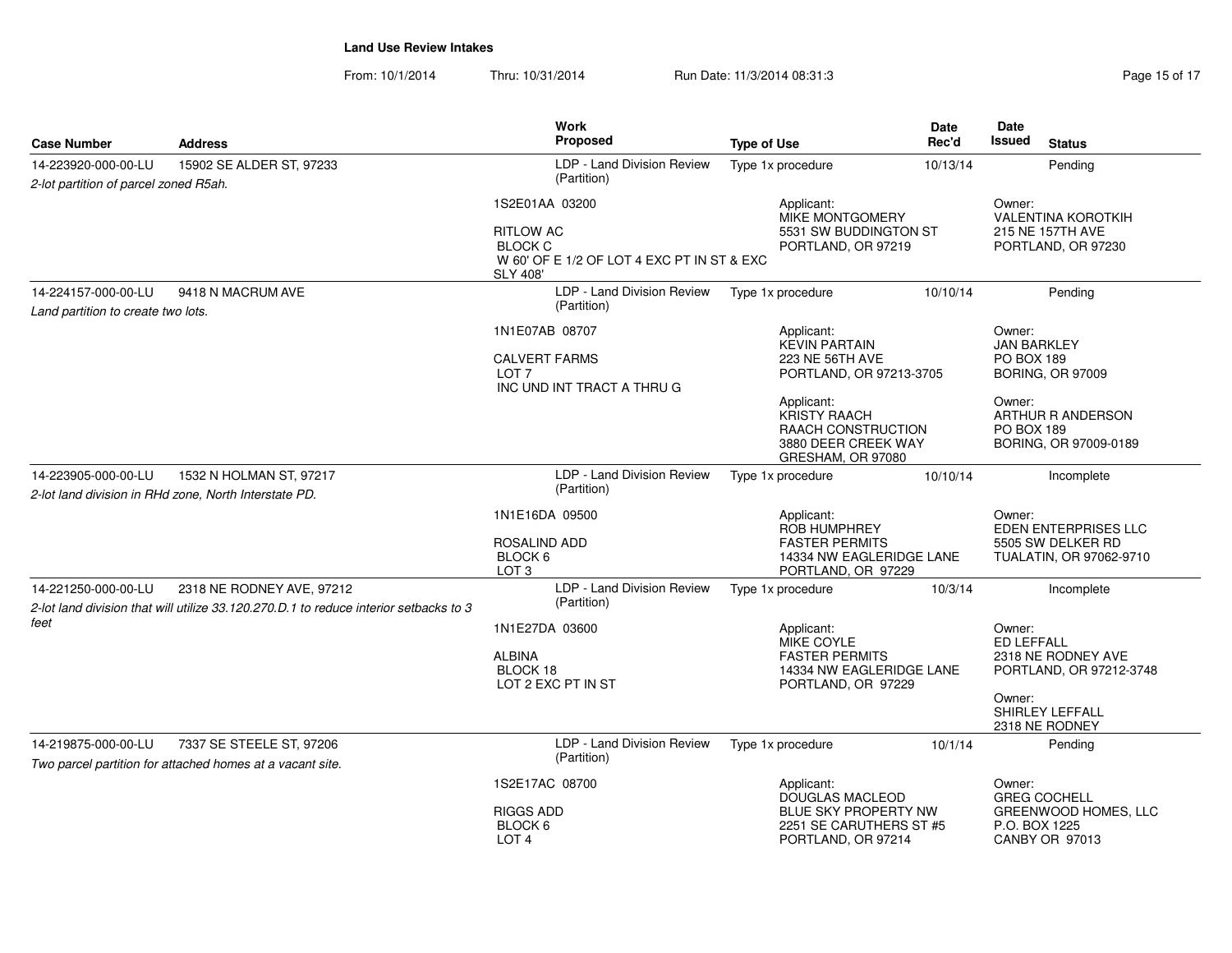| <b>Case Number</b>                                                                                      | <b>Address</b>                                                                            | Work<br><b>Proposed</b>                                                                              | <b>Type of Use</b>                                                                                                     | Date<br>Rec'd | Date<br><b>Issued</b><br><b>Status</b>                                                                                                                                     |
|---------------------------------------------------------------------------------------------------------|-------------------------------------------------------------------------------------------|------------------------------------------------------------------------------------------------------|------------------------------------------------------------------------------------------------------------------------|---------------|----------------------------------------------------------------------------------------------------------------------------------------------------------------------------|
| 14-225775-000-00-LU<br>Creation of 3 lots                                                               | 5822 SE 46TH AVE - Unit A, 97206                                                          | LDP - Land Division Review<br>(Partition)                                                            | Type 1x procedure                                                                                                      | 10/15/14      | Pending                                                                                                                                                                    |
|                                                                                                         |                                                                                           | 1S2E18CB 14500<br><b>WOODSTOCK</b><br>BLOCK 104<br>LOT <sub>3</sub>                                  | Applicant:<br>STEVE BUCKLES<br>REPETTO AND ASSOCIATES INC<br>12730 SE STARK ST<br>PORTLAND OR 97233                    |               | Owner:<br>STOCKWOOD LLC<br>864 GRAND AVE #494<br>SAN DIEGO, CA 92109-3906                                                                                                  |
| 14-232754-000-00-LU                                                                                     | 12526 SE TIBBETTS ST, 97236                                                               | LDP - Land Division Review                                                                           | Type 1x procedure                                                                                                      | 10/31/14      | Application                                                                                                                                                                |
|                                                                                                         | Create one new flag lot. Existing house on lot to remain.                                 | (Partition)                                                                                          |                                                                                                                        |               |                                                                                                                                                                            |
|                                                                                                         |                                                                                           | 1S2E11BC 03100<br>SECTION 11 1S 2E<br>TL 3100 0.26 ACRES                                             | Applicant:<br>LLC PORTLAND REAL ESTATE<br><b>INVE</b><br>2825 SE 75TH AVE<br>PORTLAND, OR 97206                        |               | Owner:<br>LLC PORTLAND REAL ESTATE<br><b>INVE</b><br>2825 SE 75TH AVE<br>PORTLAND, OR 97206                                                                                |
| 14-231935-000-00-LU<br>4541 N WILLIAMS AVE, 97211<br>Divide property into two lots for attached housing | LDP - Land Division Review<br>(Partition)                                                 | Type 1x procedure                                                                                    | 10/29/14                                                                                                               | Pending       |                                                                                                                                                                            |
|                                                                                                         |                                                                                           | 1N1E22AC 05200<br><b>MAEGLY HIGHLAND ADD</b><br>BLOCK 14<br>S 8' OF E 70' OF LOT 1<br>E 70' OF LOT 2 | Applicant:<br>ROB HUMPHREY<br><b>FASTER PERMITS</b><br>14334 NW EAGLERIDGE LANE<br>PORTLAND, OR 97229                  |               | Owner:<br><b>BRISTOL CREEK HOMES</b><br>3055 NW YEON AVE #81<br>PORTLAND, OR 97210-1519<br>Owner:<br>DEVELOPMENT CO LLC<br>3055 NW YEON AVE #81<br>PORTLAND, OR 97210-1519 |
| 14-232468-000-00-LU                                                                                     | 4227 SW 40TH AVE, 97221<br>Create two lots and put environmental resource area in a tract | LDP - Land Division Review<br>(Partition)                                                            | Type 2x procedure                                                                                                      | 10/30/14      | Application                                                                                                                                                                |
|                                                                                                         |                                                                                           | 1S1E08CD 08700<br>SECTION 08 1S 1E<br>TL 8700 0.96 ACRES                                             | Applicant:<br><b>Timur Tursunbaev</b><br><b>Timurland Construction LLC</b><br>5152 SW 49th Drive<br>Portland, OR 97221 |               | Owner:<br><b>GENNADIY MOROZOV</b><br>4227 SW 40TH AVE<br>PORTLAND, OR 97221-4014<br>Owner:<br><b>TATYANA ESTRINA</b><br>4227 SW 40TH AVE<br>PORTLAND, OR 97221-4014        |
|                                                                                                         | Total # of LU LDP - Land Division Review (Partition) permit intakes: 14                   |                                                                                                      |                                                                                                                        |               |                                                                                                                                                                            |
| 14-225313-000-00-LU                                                                                     | Divide site into 3 parcels for 3 attached dwelling units.                                 | LDS - Land Division Review<br>(Subdivision)                                                          | Type 1x procedure                                                                                                      | 10/14/14      | Pending                                                                                                                                                                    |
|                                                                                                         |                                                                                           | 1N1E22CA 05802<br><b>MULTNOMAH</b><br>BLOCK 11<br>LOT <sub>8</sub>                                   | Applicant:<br>211 NE WEIDLER ST<br>PORTLAND, OR 97232-1155                                                             |               | Owner:<br>METRO HOMES NORTHWEST LLC METRO HOMES NORTHWEST LLC<br>211 NE WEIDLER ST<br>PORTLAND, OR 97232-1155                                                              |